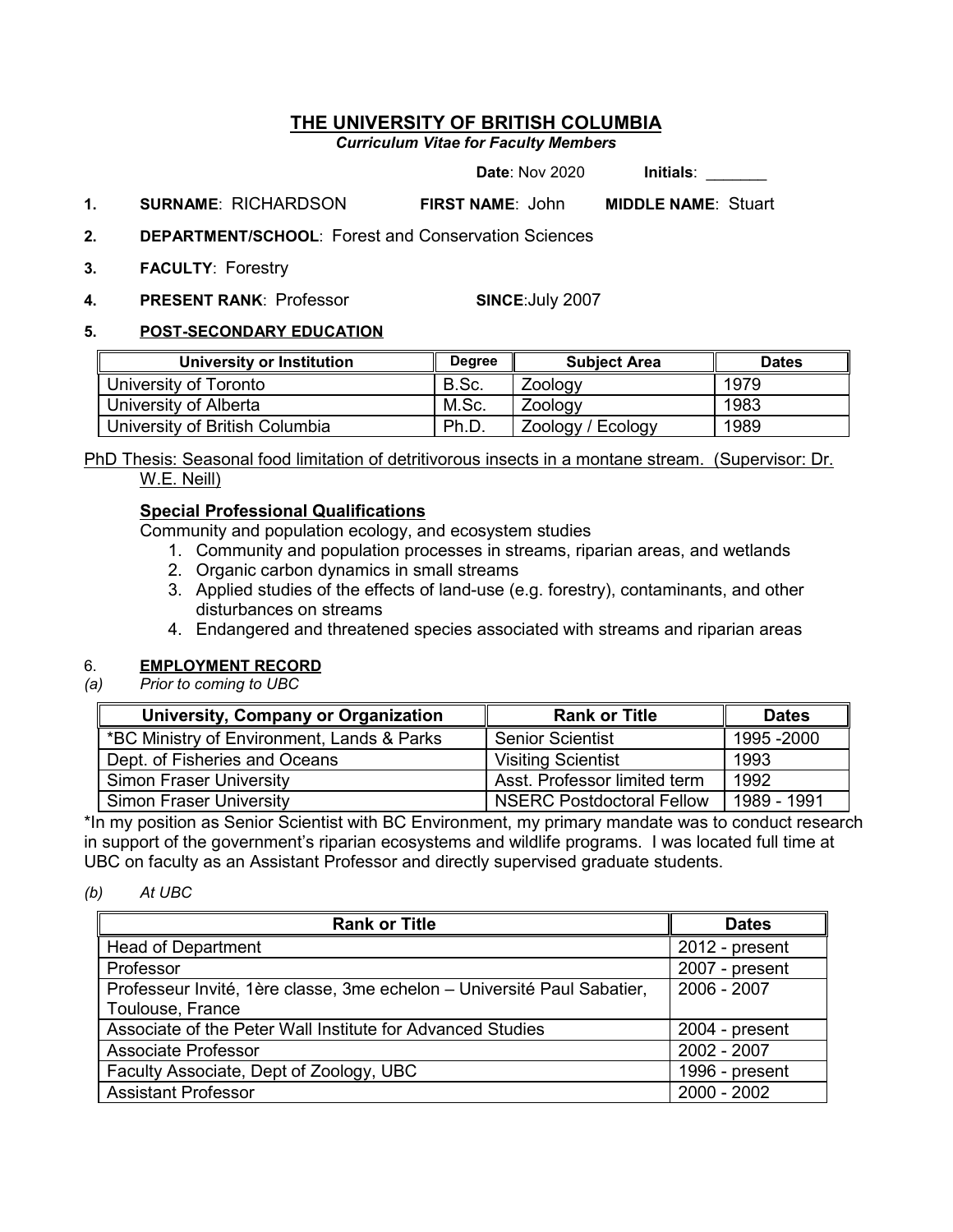| Assistant Professor ("part time") | 2000<br>¦996 - ′ |
|-----------------------------------|------------------|
| Research Associate                | 1995<br>1994 -   |

*(c) Date of granting of tenure at U.B.C.:* 1st July 2002

## **7.** *<sup>U</sup>***LEAVES OF ABSENCE**

| University, Company or Organization<br>at which Leave was taken | <b>Type of Leave</b> | <b>Dates</b> |
|-----------------------------------------------------------------|----------------------|--------------|
| Université Paul Sabatier (Toulouse III) & Centre                | Study leave          | Sept 2006 -  |
| National de la Recherche Scientifique, Toulouse,                |                      | Aug 2007     |
| France (research with Dr. Eric Chauvet)                         |                      |              |

#### 8. **TEACHING**

*(a) Areas of special interest and accomplishments*

Specialities: Aquatic ecology, Ecology (including applied ecology), Conservation Biology, Wildlife **Biology** 

#### *15B***Teaching philosophy, approach, and goals**

I believe it is critical to find elements in a topic that are relevant to the personal experience of undergraduates. This teaching context builds on their foundation of experience and is especially critical in a classroom setting for those students that learn better by "doing" rather than abstract learning. As a class, students bring a diversity of backgrounds, and finding where one can link new knowledge to their previous understanding reinforces the material. In a professional faculty it is essential that the connections to practice are explicitly drawn and the relevance is clearly stated.

A variety of ways of delivering material is important to accommodate the learning styles and schedules of students. I was one of the first faculty in Forestry at UBC to place all of my teaching materials for my undergraduate courses on a web site so that students could concentrate on the lesson rather than getting down each detail (web addresses below). Lecture notes were also available in hard copy in the library (no longer). Providing these alternative means to get the lecture materials made it more convenient for many of the students and there was a consensus of approval for this service.

In 1998 I took the Instructional Skills Workshop offered by the Centre for Teaching and Academic Growth (UBC), an internationally recognised teaching workshop.

#### *23B***Teaching Experience**

While I was a "part time" assistant professor (during my time as senior scientist for the BC Ministry of Environment) I taught several courses, and participated in the teaching of others. There was no requirement in my position to do any teaching, but I believe it is a critical role for all faculty. I also sought to provide graduate courses that would be valuable to our students.

#### *27* Courses taught

I co-taught a lecture and discussion graduate course with Michael Healey (Inst for Resources and Environment) entitled "Ecosystem Health in Theory and Practice" (RMES 500). In it we addressed the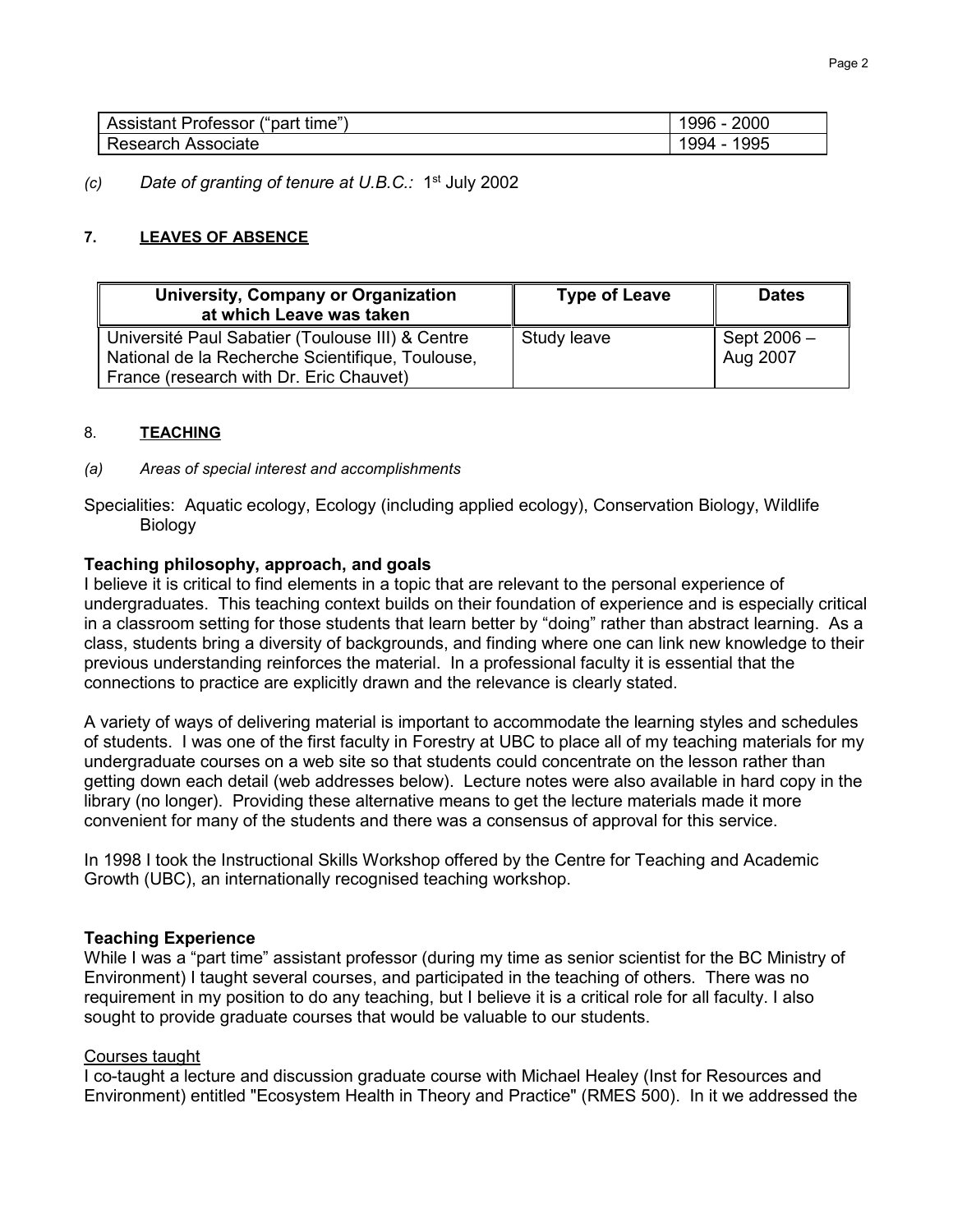notion of using a metaphor from human health to consider the integrity of ecosystem structure and function.

Another graduate course I developed, and have since modified, is a course on stream and riparian systems. I first offered it as "Hydroriparian systems" (FRST505B) in 1998, based on lectures and readings, followed by a series of three student-run workshops. The class was divided into working groups each of which had to develop a workshop, based on a background review of their topic and then a 2-day workshop. The workshops were run as symposia with invited speakers giving talks, with time for discussion around each. Since that initial offering I have taught Ecohydrology (FRST 588) in collaboration with Dr. Dan Moore (Geography) The course is interdisciplinary, covering the physical, chemical, biological, and management aspects of fluvial ecosystems. The first time we offered that course we topped it off with a one-day symposium based primarily on student presentations, and invited speakers, and was attended by about 60 individuals from within and beyond the university. The course attracts students from Geography, Forestry, Zoology, RMES, and Civil Engineering. In the years the course has been offered we have had over 60 students in the course. This kind of course helps connect practitioners of different fields across campus.

My primary undergraduate teaching responsibilities to date are Aquatic Ecosystems and Fish (FRST 386), and Wildlife Biology and Management (FRST395), both required courses in the Forest Management and Natural Resources Conservation programmes. These courses are the two largest classes of the third and fourth year courses in the Faculty of Forestry, and both courses are regularly taken by students from other faculties as well. Both have laboratories, and in FRST395, I run all the laboratories myself. In the wildlife course I have developed a series of lectures that starts from basic principles of wildlife biology and quickly moves into a series of management aspects. This course uses current examples as case studies for illustrating broader management issues, e.g. the genetics of Kermode bear to discuss genetic variation in wildlife management, marbled murrelet demography as a example of an old-growth dependent species, and mountain caribou as a landscape-level planning issue. The laboratories introduce students to the major groups of wildlife and techniques used to estimate their numbers in the wild and biases associated with estimation procedures and demographic analyses.

I have also offered a graduate course in Community Ecology (FRST505B). This was a lecture and discussion class, with students responsible for leading about half of the classes. The topic for this series was complex interactions in communities. There is no regularly offered graduate class on this subject.

| <b>Session</b> | <b>Course</b>    | <b>Scheduled</b> | <b>Class</b> | <b>Hours Taught</b> |                  |      |              |
|----------------|------------------|------------------|--------------|---------------------|------------------|------|--------------|
|                | <b>Number</b>    | <b>Hours</b>     | <b>Size</b>  | <b>Lectures</b>     | <b>Tutorials</b> | Labs | <b>Other</b> |
| W95            | <b>RMES 500</b>  | I3-01            | 12           | 36 (50%)            |                  |      |              |
| F98            | <b>CONS 500</b>  | $[4-0]$          | 21           | 48                  |                  |      |              |
| F98            | <b>FRST 505B</b> | [3-0]            | 11           | 36                  |                  |      |              |
| W98            | <b>FRST 395</b>  | [3-2]            | 167          | 36                  |                  | 120  |              |
| F99            | <b>CONS 500</b>  | [4-0]            | 20           | 26 (50%)            |                  |      |              |
| F <sub>0</sub> | <b>CONS 500</b>  | [4-0]            | 10           | 48 (50%)            |                  |      |              |
| W00            | <b>FRST 589</b>  | [3-0]            | 11           | 36 (33%)            |                  |      |              |
| <b>W00</b>     | <b>FRST 505B</b> | [3-0]            | 7            | 36                  |                  |      |              |
| F01            | <b>FRST 395</b>  | $[3-2]$          | 92           | 36                  |                  | 120  |              |
| W01            | <b>FRST 589</b>  | [3-0]            | 8            | 36 (50%)            |                  |      |              |

#### *(b) Courses Taught at UBC* (100% taught unless noted)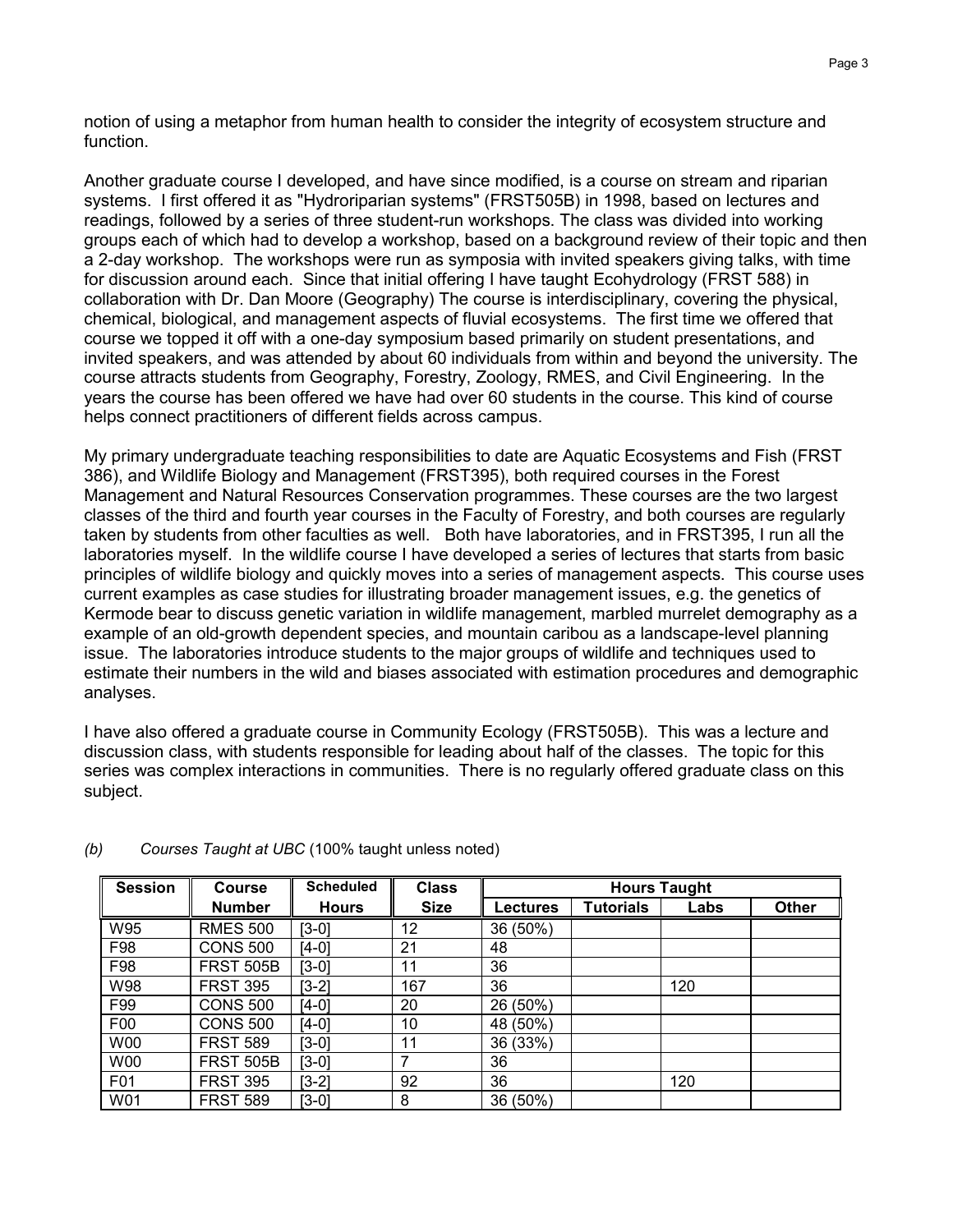| F02        | <b>FRST 395</b> | $[3-0]$ | 62              | 36              | 120 |
|------------|-----------------|---------|-----------------|-----------------|-----|
| F02        | <b>CONS 500</b> | $[4-0]$ | 8               | 26              |     |
| W02        | <b>FRST 386</b> | $[3-0]$ | 42              | 36 (50%)        |     |
| W02        | <b>FRST 589</b> | $[3-0]$ | 14              | 36 (50%)        |     |
| F03        | <b>FRST 395</b> | $[3-2]$ | 62              | $\overline{30}$ | 120 |
| W03        | <b>FRST 386</b> | $[3-2]$ | 42              | 36 (50%)        |     |
| W03        | <b>FRST 589</b> | $[3-0]$ | $6\phantom{1}$  | 26 (50%)        |     |
| F04        | <b>FRST 395</b> | $[3-2]$ | $\overline{71}$ | 36              | 120 |
| W04        | <b>FRST 386</b> | $[3-2]$ | 60              | 36 (50%)        |     |
| W04        | <b>FRST 589</b> | $[3-0]$ | $\overline{7}$  | 26 (50%)        |     |
| F05        | <b>FRST 395</b> | $[3-2]$ | 65              | 36              | 90  |
| <b>W05</b> | <b>FRST 386</b> | $[3-2]$ | 55              | 36 (50%)        |     |
| <b>W05</b> | <b>FRST 588</b> | $[3-0]$ | 5               | 26              |     |
|            |                 |         |                 |                 |     |
| F07        | <b>FRST 395</b> | $[3-2]$ | 75              | 36              | 90  |
| <b>W07</b> | <b>FRST 386</b> | $[3-2]$ | 67              | 36 (50%)        |     |
| <b>W07</b> | <b>FRST 588</b> | $[3-0]$ | $\overline{6}$  | 26 (50%)        | 90  |
| F08        | <b>FRST 395</b> | $[3-2]$ | 85              | 36              | 90  |
| W08        | <b>FRST 386</b> | $[3-2]$ | 68              | 36 (50%)        |     |
| W08        | <b>FRST 588</b> | $[3-0]$ | $6\phantom{1}$  | 26 (50%)        |     |
| F09        | <b>FRST 395</b> | $[3-2]$ | 92              | 36              | 90  |
| W09        | <b>FRST 386</b> | $[3-2]$ | 80              | 36 (50%)        |     |
| W09        | <b>FRST 588</b> | $[3-0]$ | $\overline{8}$  | 26 (50%)        |     |
| W10        | <b>FRST 395</b> | $[3-2]$ | 90              | 36              | 90  |
| W10        | <b>FRST 386</b> | $[3-2]$ | 89              | 36 (50%)        |     |
| W10        | <b>FRST 588</b> | $[3-0]$ | $6\phantom{1}$  | 26 (50%)        |     |
| W11        | <b>FRST 395</b> | $[3-2]$ | 96              | 36              | 90  |
| W11        | <b>FRST 386</b> | $[3-2]$ | 92              | 36 (50%)        |     |
| W11        | <b>FRST 588</b> | $[3-0]$ | $\overline{10}$ | 26 (50%)        |     |
| W12        | <b>FRST 395</b> | $[3-2]$ | 122             | 36              | 120 |
| W12        | FRST 386 /      | $[3-2]$ | 119/23          | 36 (50%)        |     |
|            | <b>BIOL 402</b> |         |                 |                 |     |

Note: I was on research leave during the 2006 academic year

#### Student evaluations

My teaching evaluation scores consistently rank my teaching from good (3) to excellent (1). Course evaluations from students indicate several strengths of my teaching, including my knowledge of the subject, my enthusiasm for communicating that knowledge, my preparedness for lectures, the effort I make in being accessible to students, and provision of full lecture notes on-line. Both of these courses are required courses in several of the undergraduate programmes in our faculty. I continue to learn new techniques for instruction and try new approaches to help students appreciate the connections among topics. Large class sizes make it difficult to engage the entire class in discussion, but I try practicing techniques to better involve the students in active participation in the classroom. I have completed UBC's Instructional Skills Workshop and have learned new means to involve students more completely in the learning process. I continue developing my teaching skills to become a more effective instructor.

| Course | Year | Evaluation<br>Index <sup>1</sup> | ∣ Students<br>completing | Evaluation rank<br>within faculty | Teaching load within faculty<br>(annual) – ranking within |
|--------|------|----------------------------------|--------------------------|-----------------------------------|-----------------------------------------------------------|
|        |      |                                  | form                     | (annual)                          | I faculty (1 being highest<br>teaching load index)        |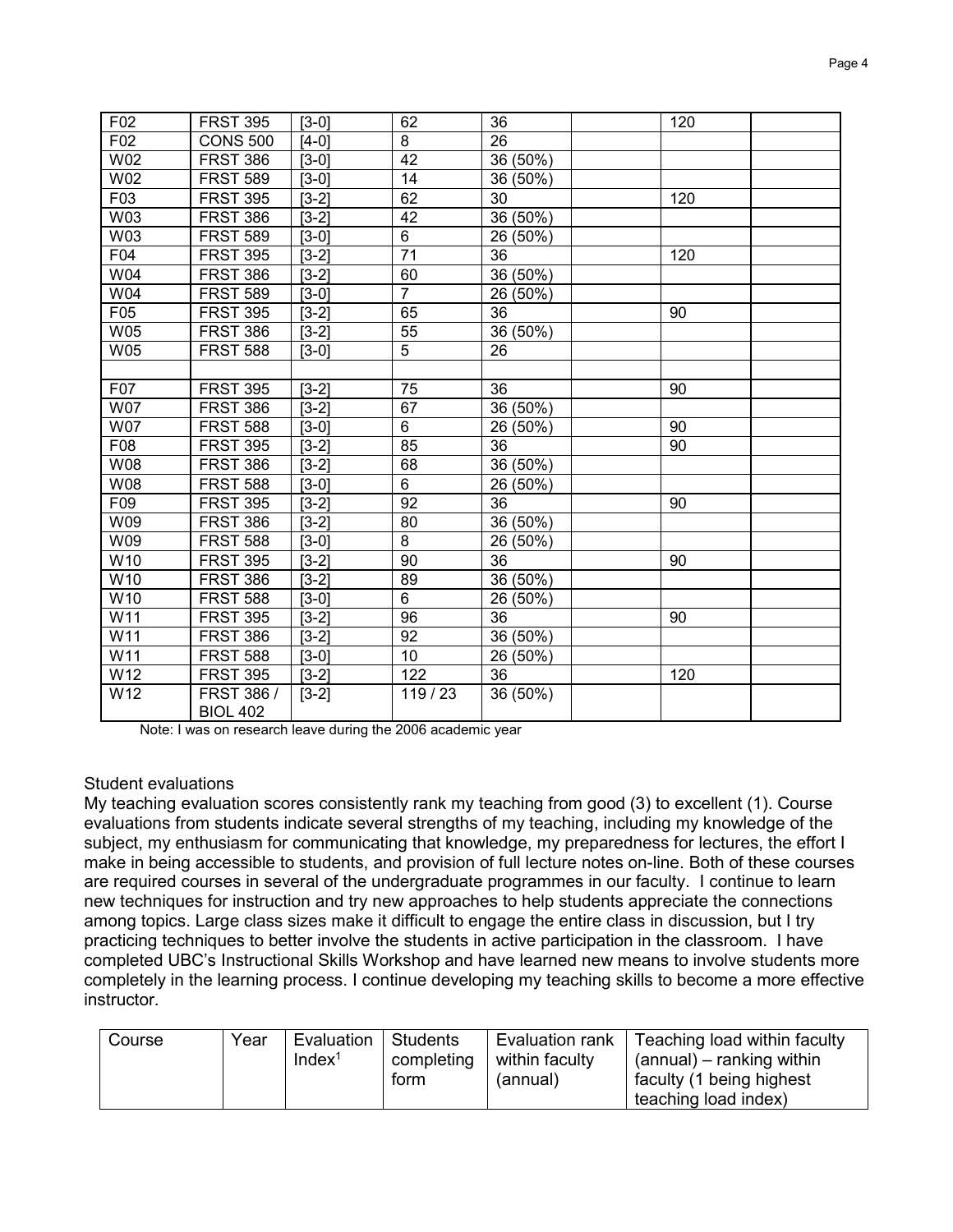| <b>FRST 395</b>                       | W98             | 2.23           | 103             | 26/56     | Index 45 (faculty avg 29.5) |
|---------------------------------------|-----------------|----------------|-----------------|-----------|-----------------------------|
| <b>CONS 500</b>                       | F98             | 2.04           | 14              | 24 / 59   | Index 27 (faculty avg 29.5) |
| <b>CONS 500</b>                       | F99             | 2.00           | 20              |           |                             |
| <b>FRST 505B</b>                      | <b>W00</b>      | 1.86           | 6               | 19/56     | Rank 14 / 53                |
| <b>FRST 589</b>                       | <b>W00</b>      | 1.34           | $\overline{7}$  |           |                             |
| <b>CONS 500</b>                       | F00             | 2.97           | $\overline{9}$  |           |                             |
| <b>FRST 395</b>                       | F <sub>00</sub> | 2.24           | 81              | 41/57     | 6/52                        |
| <b>FRST 395</b>                       | F01             | 2.01           | 72              | 35/57     | 3/48                        |
| <b>CONS 500</b>                       | F01             | 2.28           | 8               |           |                             |
| <b>FRST 395</b>                       | F02             | 1.67           | 41              | 33/59     | $1/47$                      |
| <b>CONS 500</b>                       | F02             | $\overline{2}$ | $\overline{7}$  |           |                             |
| <b>FRST 386</b>                       | <b>W02</b>      | $\overline{2}$ | 33              |           |                             |
| <b>FRST 395</b>                       | F03             | 1.49           | 50              | 14/54     | 1/52                        |
| <b>FRST 589</b>                       | W03             | 1.7            | $6\phantom{a}$  |           |                             |
| <b>FRST 395</b>                       | F04             | 2.13           | 44              | 36/57     | 1/60                        |
| <b>FRST 386</b>                       | W04             | 2.08           | 48              |           |                             |
| <b>FRST 395</b>                       | F05             | 2.00           | 50              | 42/57     | 1/45                        |
| <b>FRST 386</b>                       | <b>W05</b>      | 2.16           | 42              |           |                             |
| N.B. <sup>2</sup>                     |                 |                |                 |           |                             |
| Change in ranking system <sup>3</sup> |                 |                |                 |           |                             |
| <b>FRST 395</b>                       | F07             | 4.49           | 44              | 23/57     | 1/54                        |
| <b>FRST 386</b>                       | <b>W07</b>      | 4.39           | 42              |           |                             |
| <b>FRST 588</b>                       | <b>W07</b>      | 4.82           | $6\phantom{a}$  |           |                             |
| <b>FRST 395</b>                       | F08             | 4.47           | 45              | 30/57     | 4/54                        |
| <b>FRST 386</b>                       | W08             | 4.31           | $\overline{53}$ |           |                             |
| <b>FRST 395</b>                       | F <sub>09</sub> | 4.45           | 58              | 27/53     | 8/54                        |
| <b>FRST 386</b>                       | W09             | 4.39           | 46              |           |                             |
| <b>FRST 588</b>                       | W09             | 4.47           | $\overline{7}$  |           |                             |
| <b>FRST</b>                           | W10             | 4.16           |                 | 34/59     | 7/54                        |
| 395/386                               |                 |                |                 |           |                             |
| <b>FRST 395</b>                       | W11             | 4.27           | 66              |           |                             |
| <b>FRST 386</b>                       | W11             | 4.43           | 42              |           |                             |
| <b>FRST 588</b>                       | W11             | 4.45           | 9               | 23/58     |                             |
| <b>FRST 395</b>                       | W12             | 4.1            | $\overline{57}$ |           |                             |
| <b>FRST 386</b>                       | W12             | 4.37           | 46              | 37/66     | 2/53                        |
| <b>BIOL 402</b>                       | W12             | 4.5            | 12              |           |                             |
| <b>FRST 395</b>                       | W13             | 4.23           | 53              | 30/56     | 2/51                        |
| <b>FRST 386</b>                       | W13             | 4.13           | 60              |           |                             |
| <b>BIOL 402</b>                       | W13             | 4.38           | 8               |           |                             |
| <b>FRST 588</b>                       | W13             | 4.57           | $\overline{7}$  |           |                             |
| <b>FRST 386</b>                       | W17             | 4.38           |                 | 15.5 / 50 | 36/50                       |

Note1: Evaluation Index extends from 1 (excellent) to 2 (very good) to 6 (very poor); Teaching load index also includes graduate student supervision and honours undergraduate student supervision (project students), in addition to undergraduate teaching.

Note2: No evaluations for 2006 academic session as I was on research leave

Note<sup>3</sup>: 5 point scale with  $5 =$  excellent,  $4 =$  good, etc.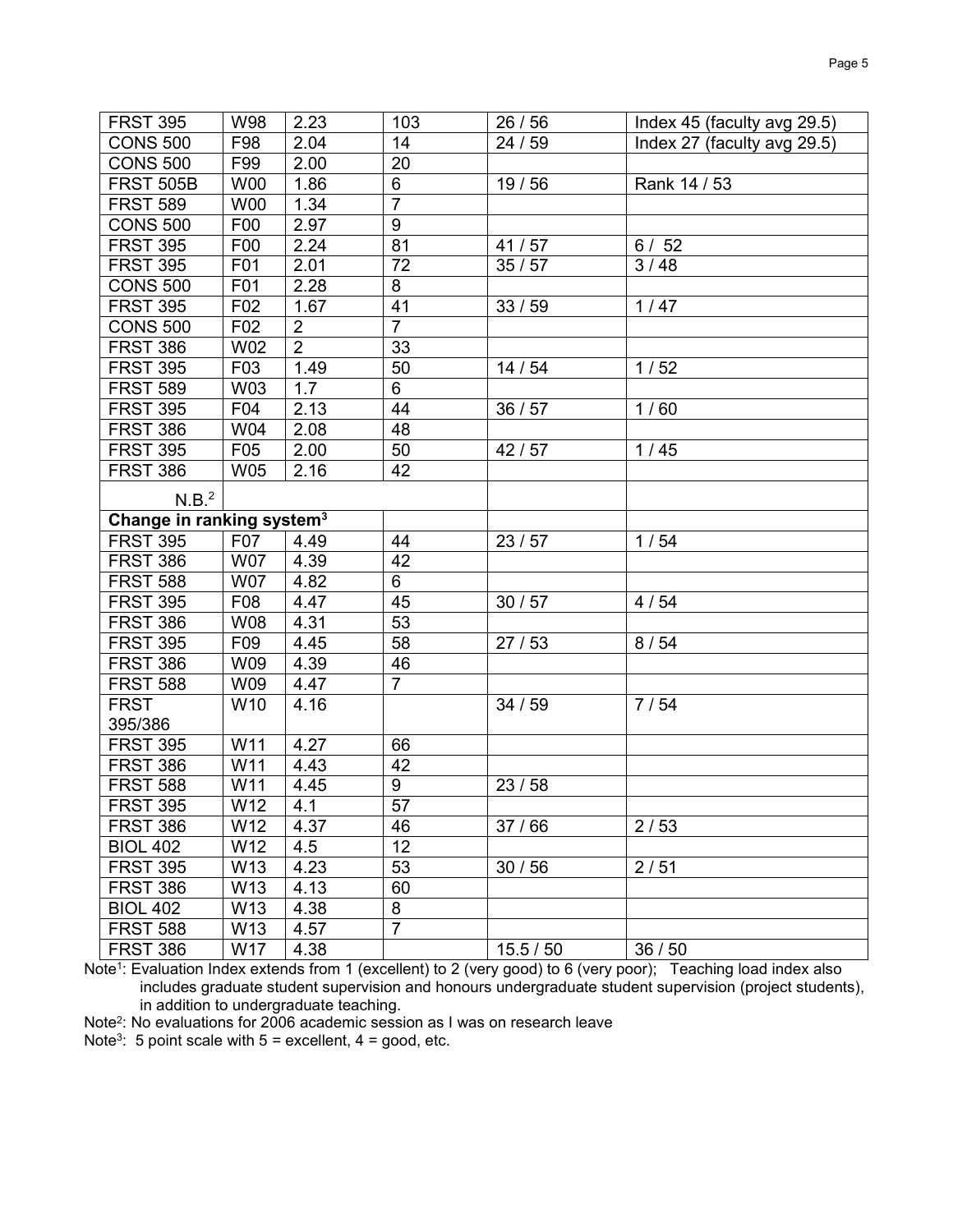## **Other courses**

Courses in China These courses have been delivered in China as part of our 2+2 program (students complete years 1 and 2 in China, then year 3 and 4 at UBC and earn a UBC degree). 2013: Watershed management – Nanjing Forestry University 2014: Freshwater ecosystems – Fujian Agriculture and Forestry University 2015: Ecology of Forests – Nanjing Forestry University 2016: Ecology of Forests – Beijing Forestry University

Field courses: FRST451, FRST351, FRST352, and CONS451. Our faculty offers several field courses to which I often contribute. In FRST451, our spring field camp I have devoted three to four full days to the course in previous years, including leading exercises and examining students. I have participated in FRST 351 (fall field camp - Williams Lake) three times (1999, 2001, 2002) spending several days in camp. I have had a small role in CONS 451, most years contributing one full day to the field component in aquatic ecology.

*<sup>U</sup>*Courses at SFU*<sup>U</sup>* (1991, 1992) - Introduction to Ecology, Animal Ecology, Limnology. As a post-doctoral fellow at SFU I instructed a graduate course in Aquatic Biology (it was in the calendar but hadn't been taught for many years). There were 9 students registered for that class, which I ran as a half lecture and half student-led class. I was hired as a limited-term Assistant Professor in 1992 to teach two required courses, Introduction to Ecology (BISC 204 - about 40 students) and Animal Ecology (BISC 304 - about 120 students). In both cases I developed the lectures from scratch, which gave me experience preparing for classes and made the material "fresher". *Teaching evaluations from SFU*: In BISC 204 – 1.44 (27 responses), BISC 304 – 2.25 (106 responses), based on a scale of 1 (excellent) to 5 (poor).

Guest lectures. I give several quest lectures each year. These include in Watershed Management (RMES 500B), Graduate Seminar in Ecology (ZOOL 502), and Insect Ecology (BIOL 411). I also give occasional lectures in Vertebrates of BC (BIOL 427), Aquatic Biology (BIOL 402), Conservation Biology (BIOL416), and Vertebrate Biology (UVic Biology), Visualizing Climate Change (FRST240), TerreWeb Graduate seminars; Restoration Ecology (UFOR403); Wildlife Biology (FRST395); Guest lectures at Beijing Forestry University (Undergraduate class in restoration ecology, and graduate class in conservation biology).

#### *(c) Graduate Students Supervised*

#### *24B***Graduate Student Supervision and Mentoring**

I have been fortunate to attract a number of very good graduate students. Each year I have had large numbers of inquiries from prospective students ( often 150+). At the moment I have ten (8 Ph.D., 2 M.Sc.) graduate students and have graduated 32 students in the past 18 years. In recent years the majority of these students arrived with external scholarships from NSERC, NSF (USA), and the Fulbright Foundation. My laboratory is relatively large, but I feel that I devote sufficient attention to each of the students that they are well taken care of (they would be the judge of that). A large group, which includes post-doctoral fellows provides a certain inertia and critical intellectual mass that I feel can function more effectively than a small group. For the moment I intend to maintain a group of about 5 graduate students, or more if a prospective student sufficiently impresses me (as happened in autumn 2005). My choice of graduate students is based on intellectual fit, aspirations, scientific approach, and past record. I do not have a formula for which of these traits is most critical, nor do I select only students with external scholarships, even though the six most recent students all came with scholarships.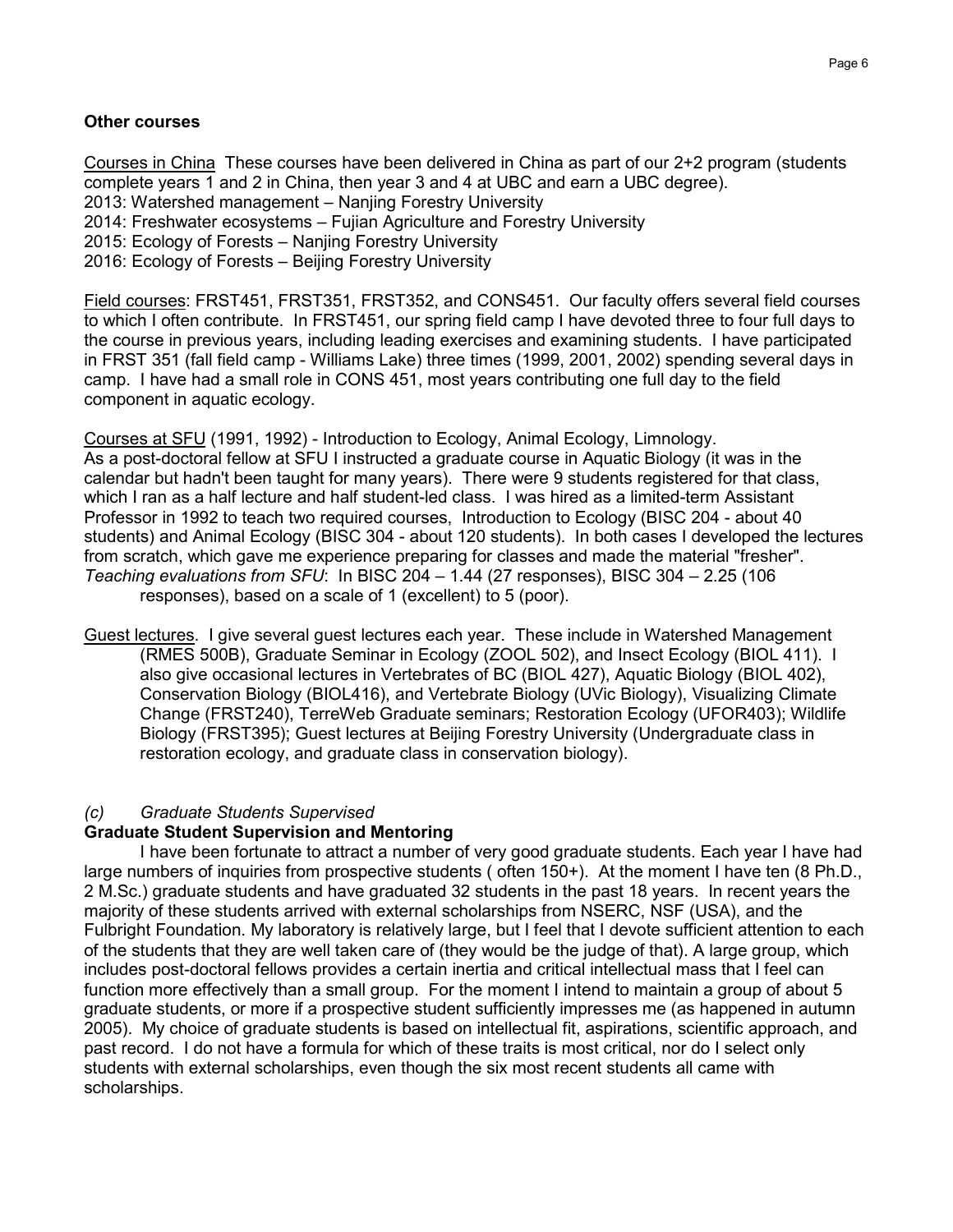I believe in treating graduate students as colleagues and helping guide their thinking and projects rather than assigning their thesis topics. I am convinced that this approach leads to more mature and independent scientists at the end of their program and ensures that they have control and ownership of their own research. To meet this ideal in graduate student research requires a lot of contact time and I usually meet weekly with each student, and maintain an open-door policy to all of them. We also have weekly meetings as a research group to discuss ideas and papers.

Since my start at UBC I have invested heavily in graduate student training. Initially I only accepted M.Sc. students until I had sufficient experience to feel confident taking on Ph.D. students. This lag was also associated with the nature of my joint position as BC Environment's senior scientist and a "part time" assistant professor at the start since there was always uncertainty with the location and mandate of my position.

Graduate students need experience in communication and whenever possible I have encouraged my students to participate actively in conferences. When funds allow I send each student to a large meeting each year (Ecological Society of America, Society for Freshwater Science, Society for Conservation Biology), and also support their travel to local meetings (e.g., the Pacific Ecology Conference, Society for Northwestern Vertebrate Biologists, Canadian Amphibian and Reptile Conservation Network, etc.). I very strongly encourage students to give presentations (oral or posters) at meetings. When opportunity arises I urge my students to prepare written papers for publication in proceedings or other printed forms. I have also strongly encouraged my students to publish their work in peer-reviewed journals, and the evidence for the success of that can be seen in the list of publications resulting from my graduate students' work below.

| <b>Student Name</b>      | Program<br><b>Type</b> | Year         |               | Principal<br><b>Supervisor</b> | Co-<br>Supervisor(s) |
|--------------------------|------------------------|--------------|---------------|--------------------------------|----------------------|
|                          |                        | <b>Start</b> | <b>Finish</b> |                                |                      |
| Rempel, Laura            | MSc (Zool)             | 1994         | 1997          | J. Richardson                  | M. Healey            |
| Dymond, Pamela           | MSc (Zool)             | 1995         | 1998          | J. Richardson                  |                      |
| Shaw, E. Al              | <b>MSc</b>             | 1996         | 1999          | J. Richardson                  |                      |
| Boss, Shelly             | M.Sc.                  | 1996         | 1999          | J. Richardson                  |                      |
| Kim, M. Agi              | M.Sc.                  | 1996         | 1999          | J. Richardson                  |                      |
| Muchow, Christine        | M.Sc.                  | 1996         | <b>DNF</b>    | J. Richardson                  |                      |
| Melody, Jill             | M.Sc.                  | 1996         | 2000          | J. Richardson                  |                      |
| McArthur, Mike           | M.Sc.                  | 1997         | 1999          | J. Richardson                  |                      |
| Matsuda, Brent           | M.Sc.                  | 1997         | 2001          | J. Richardson                  |                      |
| Maxcy, Katherine         | M.Sc.                  | 1997         | 2000          | J. Richardson                  |                      |
| Negishi, Junjiro         | M.Sc.                  | 1998         | 2001          | J. Richardson                  |                      |
| Lavallee, Susanne        | Ph.D.                  | 1999         | 2006          | J. Richardson                  |                      |
| Peterson, Heidy          | M.Sc.                  | 1999         | 2001          | J. Richardson                  |                      |
| Gomi, Takashi            | Ph.D.                  | 1997         | 2002          | R. Sidle                       | J. Richardson        |
| Kolodziejczyk, Renata    | M.Sc.                  | 1999         | 2005          | J. Richardson                  |                      |
| Christensen, Jennie      | M.Sc.                  | 2000         | 2002          | J. Richardson                  |                      |
| Bondar, Carin            | Ph.D.                  | 2001         | 2007          | J. Richardson                  |                      |
| Hoover, Trent            | Ph.D.                  | 2001         | 2008          | J. Richardson                  |                      |
| Hilton, Alana            | M.Sc.                  | 2002         | 2006          | J. Richardson                  |                      |
| Marczak (Miller), Laurie | Ph.D.                  | 2002         | 2007          | J. Richardson                  |                      |
| Quilty, Ed               | Ph.D.                  | 2002         | <b>DNF</b>    | J. Richardson                  |                      |
| Bennett, Shauna          | M.Sc.                  | 2003         | 2010          | J. Richardson                  |                      |
| Branton, Margaret        | Ph.D.                  | 2004         | 2011          | J. Richardson                  |                      |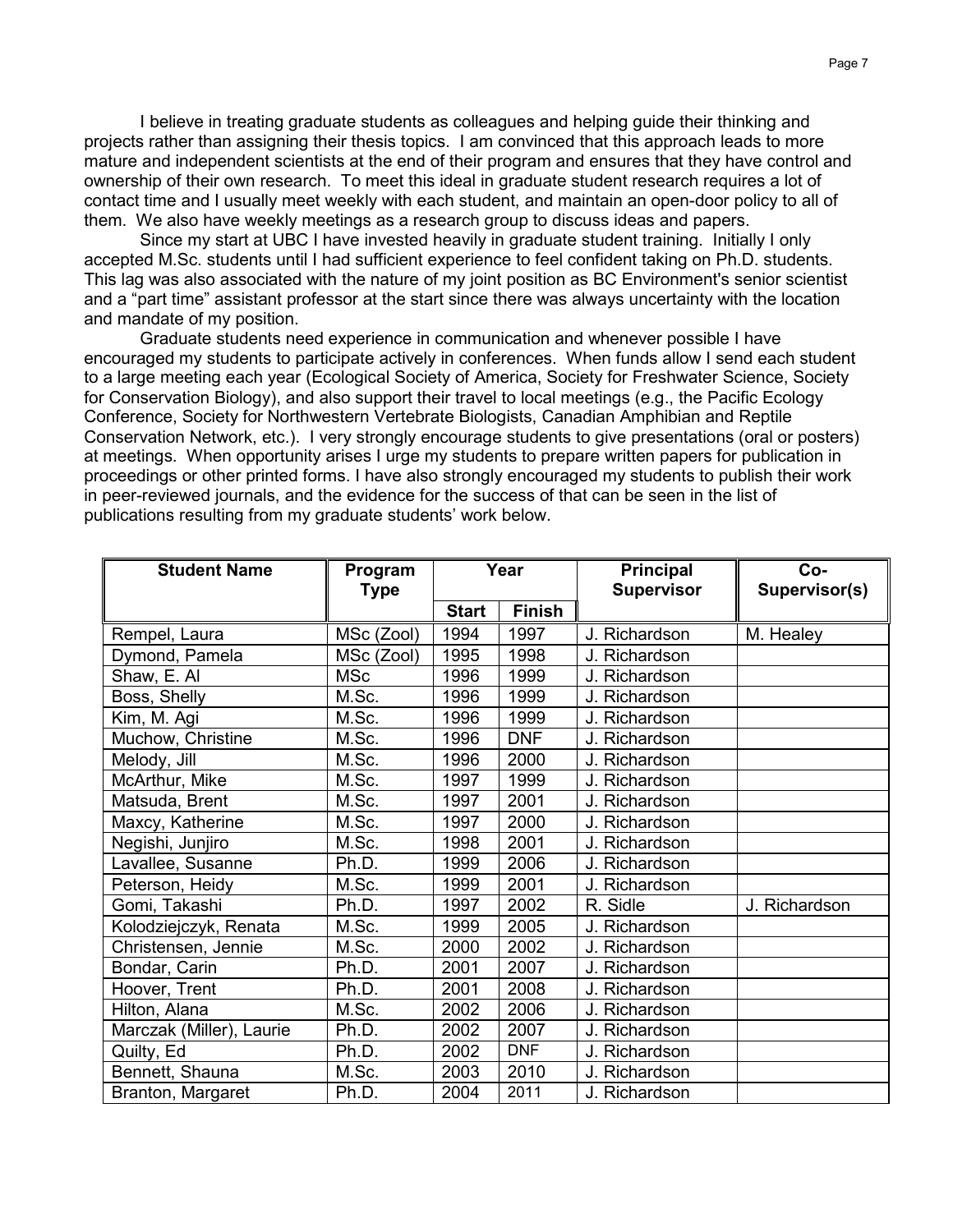| Deguise, Isabelle         | M.Sc.       | 2005 | 2007      | J. Richardson |                     |
|---------------------------|-------------|------|-----------|---------------|---------------------|
| Larson, Lisa              | M.Sc.       | 2005 | 2009      | J. Richardson |                     |
| Reiss, Aya                | M.Sc.       | 2005 | 2007      | J. Richardson |                     |
| Turvey, Shannon           | M.Sc.       | 2005 | 2007      | J. Richardson |                     |
| Wood, Sylvia              | M.Sc.       | 2005 | 2007      | J. Richardson |                     |
| Sanpera-Calbet, Isis*     | Masters     | 2006 | 2007      | J. Richardson | <b>Eric Chauvet</b> |
| Murakami, Aya             | M.Sc.       | 2007 | 2009      | J. Richardson |                     |
| Sheldon, Kim              | M.Sc.       | 2008 | 2010      | J. Richardson |                     |
| Ingram, Stephanie         | MSc (Zool)  | 2008 | 2011      | J. Richardson |                     |
| Atwood, Trisha            | Ph.D.       | 2009 | 2013      | J. Richardson |                     |
| Klemmer, Amanda           | M.Sc.       | 2009 | 2011      | J. Richardson |                     |
| Oaten, Dustin             | Ph.D.       | 2009 | <b>WD</b> | J. Richardson |                     |
| Little, Patrick           | M.Sc.       | 2009 | 2011      | Y. Alila      | J. Richardson       |
| Avery-Gomm, Stephanie     | MSc (Zool)  | 2010 | 2013      | J. Richardson | J. Rosenfeld        |
| Ramey, Tonya              | Ph.D.       | 2011 | 2019      | J. Richardson |                     |
| Ruiz-Esquide, Jose        | M.Sc.       | 2012 | 2015      | J. Richardson |                     |
| Naman, Sean               | Ph.D.(Zool) | 2012 | 2017      | J. Richardson | J. Rosenfeld        |
| Rosetti de Paula, Felipe  | Ph.D.       | 2012 | 2018      | J. Richardson |                     |
| Chará-Serna, Ana          | Ph.D.       | 2012 | 2017      | J. Richardson |                     |
| Yeung, Alex               | Ph.D.       | 2013 | 2019      | J. Richardson |                     |
| Kielstra, Brian           | Ph.D.       | 2013 | 2020      | J. Richardson |                     |
| Courcelles, Danielle      | M.Sc.       | 2014 | 2016      | J. Richardson |                     |
| Fuss, Gillian             | M.Sc.       | 2015 | 2019      | J. Richardson |                     |
| Gamlen-Greene,            | Ph.D.       | 2016 |           | S. Aitken     | J. Richardson       |
| Roseanna                  |             |      |           |               |                     |
| Tavernini, David          | M.Sc.       | 2016 | 2019      | J. Richardson |                     |
| Moran, Kasey              | Ph.D.       | 2016 |           | J. Richardson |                     |
| Lane, Stefanie            | Ph.D.       | 2018 |           | J. Richardson |                     |
| <b>Teresa Silverthorn</b> | M.Sc.       | 2018 | 2020      | J. Richardson |                     |
| <b>Angie Coulter</b>      | M.Sc.       | 2018 |           | J. Richardson |                     |
| Sabine Sherrin            | M.Sc.       | 2018 |           | J. Richardson |                     |
| Arlo Bryn-Thorn           | M.Sc.       | 2018 |           | J. Richardson |                     |
| Mariella Becu             | M.Sc.       | 2019 |           | J. Richardson |                     |
| <b>Kelsey Tikka</b>       | M.Sc.       | 2020 |           | J. Richardson |                     |

Notes: several students have had maternity/paternity leaves from program (Bondar, Kolodziejczyk, Lavallee, Branton, Hoover, Bennett) increasing their apparent time in program.

\*Master's student at Université Paul Sabatier, France (during study leave).

Note: some students registered through Zoology noted, otherwise registered in Forest and Conservation **Sciences** 

| <b>Student Name</b> | <b>Program Type</b>     | Year         |               | <b>Principal</b>  | Co-Supervisor(s) |
|---------------------|-------------------------|--------------|---------------|-------------------|------------------|
|                     |                         | <b>Start</b> | <b>Finish</b> | <b>Supervisor</b> |                  |
| Hassard, Eric       | B.Sc. (Forestry) thesis | 1997         | 1998          | Richardson        |                  |
| Cockle, Kristina    | B.Sc. (Forestry) thesis | 1999         | 2000          | Richardson        | P. Arcese        |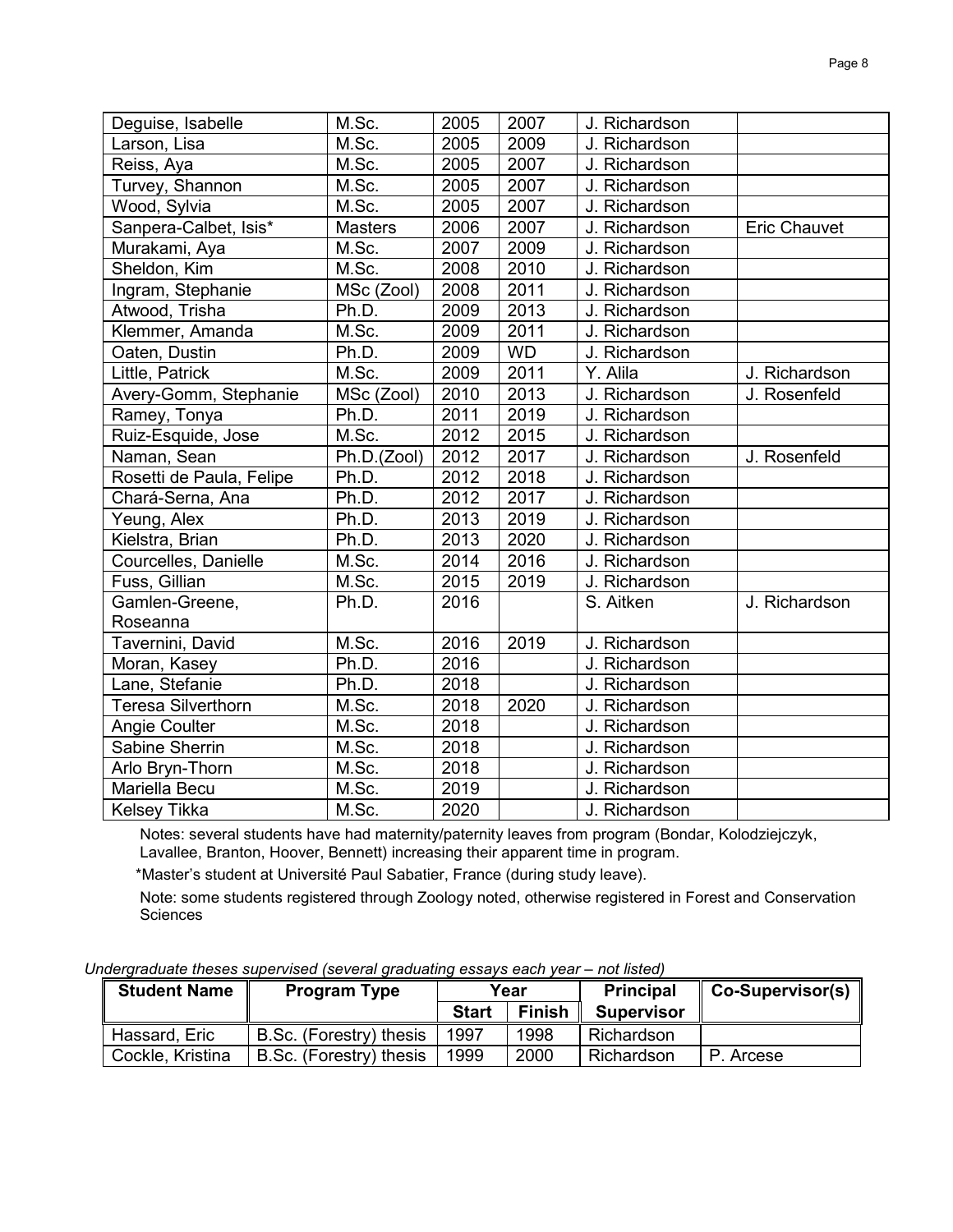| Karlsson,              | M.Sc. (Uppsala,                                 | 1999 | 2000 | Richardson |           |
|------------------------|-------------------------------------------------|------|------|------------|-----------|
| Magnus                 | Sweden) visiting                                |      |      |            |           |
|                        | student practicum                               |      |      |            |           |
| Vickers, Karen         | B.Sc. (Biology) thesis                          | 2000 | 2001 | Richardson |           |
| Kaiser, Drew           | B.Sc. (Forestry) thesis                         | 2000 | 2001 | Richardson | M. Feller |
| Klassen, Lana          | B.Sc. (Forestry) thesis                         | 2000 | 2001 | Richardson | S. Hinch  |
| Nishio, Grant          | B.Sc. (Forestry) thesis                         | 2001 | 2002 | Richardson |           |
| Martin, Chris          | B.Sc. (Forestry) thesis                         | 2002 | 2002 | Richardson |           |
| Haight,<br>Stephanie   | B.Sc. (Forestry) thesis                         | 2001 | 2002 | Richardson |           |
| <b>Bottriell, Kate</b> | B.Sc. (Nat. Res.)<br>thesis                     | 2003 | 2003 | Richardson |           |
| Poruchny,<br>Destiny   | B.Sc. (Biology) thesis                          | 2003 | 2004 | Richardson |           |
| Hofer, Nancy           | B.Sc. (Nat. Res.)<br>thesis                     | 2003 | 2004 | Richardson |           |
| Zeron, Katie           | B.Sc. (Nat. Res.)<br>thesis                     | 2004 | 2005 | Richardson |           |
| Harrison, Megan        | B.Sc. (Nat. Res.)<br>thesis                     | 2004 | 2005 | Richardson |           |
| Sheldon, Kim           | B.Sc. (Nat. Res.)<br>thesis                     | 2006 | 2007 | Richardson |           |
| Walling, Hazel         | B.Sc. (Biology) thesis                          | 2007 | 2008 | Richardson |           |
| Martin, Amanda         | B.Sc. (Nat. Res.)<br>directed studies           | 2008 | 2009 | Richardson |           |
| Anderson,              | B.Sc. (Nat. Res.)                               | 2008 | 2009 | Richardson |           |
| Meghan                 | thesis                                          |      |      |            |           |
| Chan, Carita           | <b>B.Sc.</b> (Environmental<br>Studies) honours | 2009 | 2010 | Richardson |           |
| Rickard, JoAnna        | B.Sc. (Nat. Res.)<br>thesis                     | 2010 | 2011 | Richardson |           |
| Roxanne<br>Kocwarski   | B.Sc. (Biology)<br>directed studies             | 2011 | 2011 | Richardson |           |
| Rebecca Siefert        | <b>B.Sc.</b> (Environmental<br>Studies) honours | 2011 | 2012 | Richardson |           |
| <b>Tristan Slade</b>   | B.Sc. (Nat. Res.)<br>thesis                     | 2011 | 2012 | Richardson |           |
| Mikayla Roberts        | B.Sc. (Forest Sci.)<br>thesis                   | 2014 | 2015 | Richardson |           |
| Jennifer Chen          | B.Sc. (Forest Sci.)<br>thesis                   | 2014 | 2015 | Richardson |           |
| Kasey Moran            | B.Sc. (Biology) thesis                          | 2014 | 2015 | Richardson |           |
| Megan Fong             | B.Sc. (Forest Sci.)<br>thesis                   | 2015 | 2017 | Richardson |           |
| Candy Lo               | B.Sc. (CONS) thesis                             | 2019 | 2019 | Richardson |           |
| <b>Yitong Lyu</b>      | B.Sc. (Forest Sci.)<br>thesis                   | 2018 | 2019 | Richardson |           |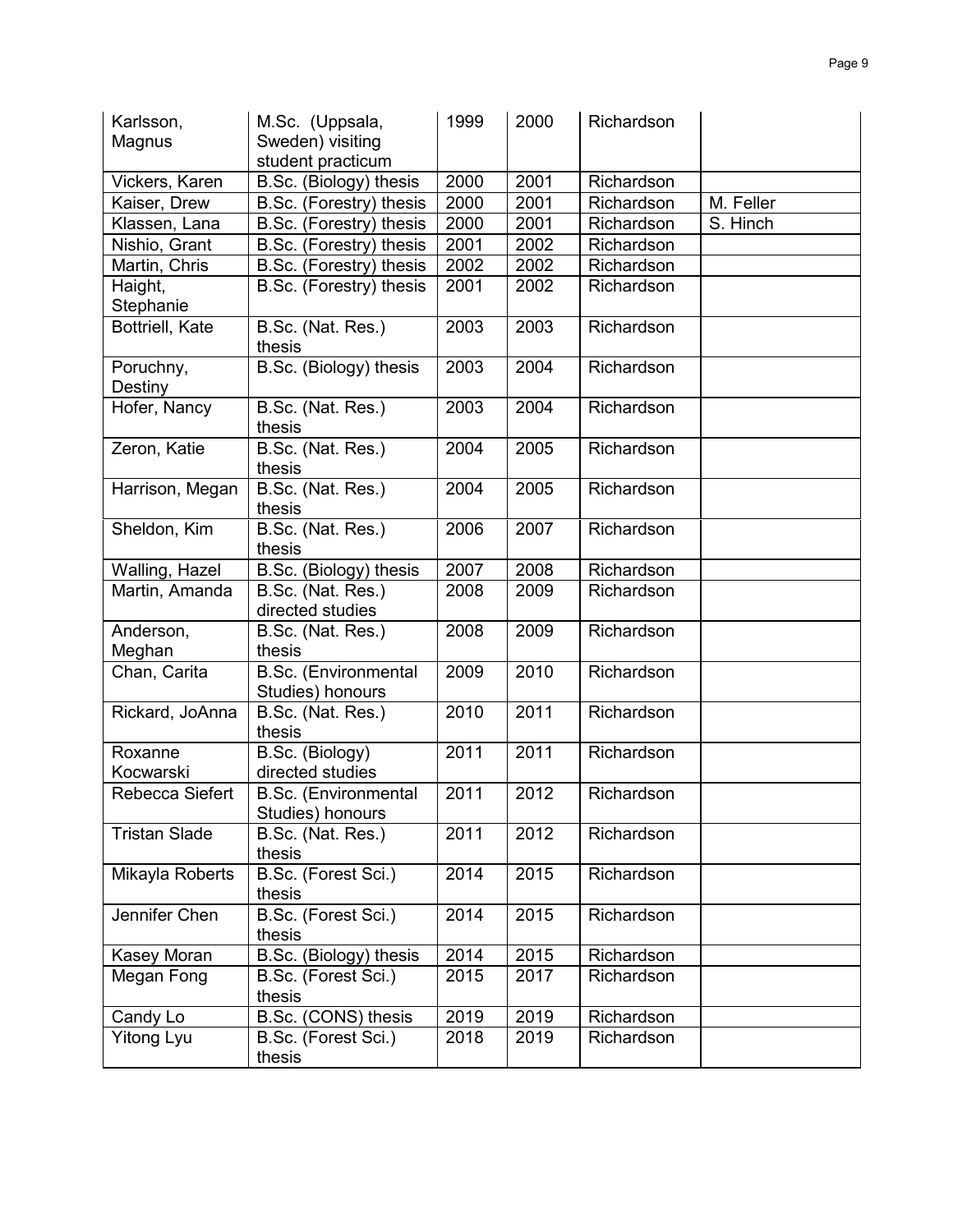- *(d) Continuing Education Activities*
- *(e) Visiting Lecturer (indicate university/organization and dates)*

Nanjing Forestry University (July 2013) 6-day intensive course in Freshwater Ecosystems Fujian Agricultural and Forestry University (June 2014) 7-day intensive course in Watershed Management; Nanjing Forestry University (2015) Forest Ecology; Beijing Forestry University (April 2016) Forest Ecology; Nanjing Forestry University (2016)

*(f) Other*

## *17B***Research Associates Supervised**

Peter M. Kiffney, Ph.D. Colorado State (1996-1998) – currently research scientist, National Marine Fisheries Service, NOAA, Seattle

#### *18B***Postdoctoral Fellows Supervised**

- Charlotte Gjerløv, Ph.D. London. 1999 Dec 2002 now research manager with Wales Conservancy for Nature
- Yixin Zhang, Ph.D. Umeå, Sweden. 2000 2004 now Associate Professor, Xi'an Jiaotong-Liverpool University, China
- Takashi Sakamaki, Ph.D. Tohuku, Japan (Fellowship from Japanese Society for the Promotion of Science). 2004 – 2009 – now Associate Professor, Ryukyus University, Japan
- Antoine Lecerf, Ph.D. Université Paul Sabatier, Toulouse, France. 2006 2008 now Assistant Professor, Université Paul Sabatier
- Laurie Marczak, Ph.D. U British Columbia. 2007 2008 now Assistant Professor, University of Montana
- Santiago Larrañaga, Ph.D. University of the Basque Country, Spain. 2008 2010 now instructor at Begoñako Andra Mari Teacher Training University, Spain
- John Kominoski, Ph.D. University of Georgia, USA. 2008 2010 now Assistant Professor at Florida International University
- Rachael Dudaniec, Ph.D. Flinders University, Australia. 2008 2011 now Assistant Professor at Macquarie University, Sydney, Australia
- Trent Hoover, Ph.D. University of British Columbia. 2008 2010 now Assistant Professor at University of Lethbridge
- Misun Kang, Ph.D. University of Windsor. 2009 2010 now a consultant in British Columbia
- Hamish Greig, Ph.D. University of Canterbury, NZ. 2009 2011 now Assistant Professor,the University of Maine
- Takuya Sato, Ph.D. Mie University, Japan. 2011 2013 now Associate Professor, University of Kobe, Japan
- Pauliina Louhi, Ph.D. University of Oulu, Finland. 2012 2013 now research scientist

Elizabeth Perkin, Ph.D. Freie Universitat Berlin. 2013 – Aug. 2015

Liliana García Lago, Ph.D. (University of Vigo, Spain) 2014 – Dec. 2015

Lenka Kuglerová, Ph.D. (University of Umeå, Sweden) 2015 – 2017

Ahmed Siddig, Ph.D. (University of Massachusetts) Nov. 2015 – Dec. 2016

Claire Ruffing-Cathcart, Ph.D. (U of Kansas) Aug 2017 - present

**Research Assistants Supervised** (not including summer undergraduate assistants)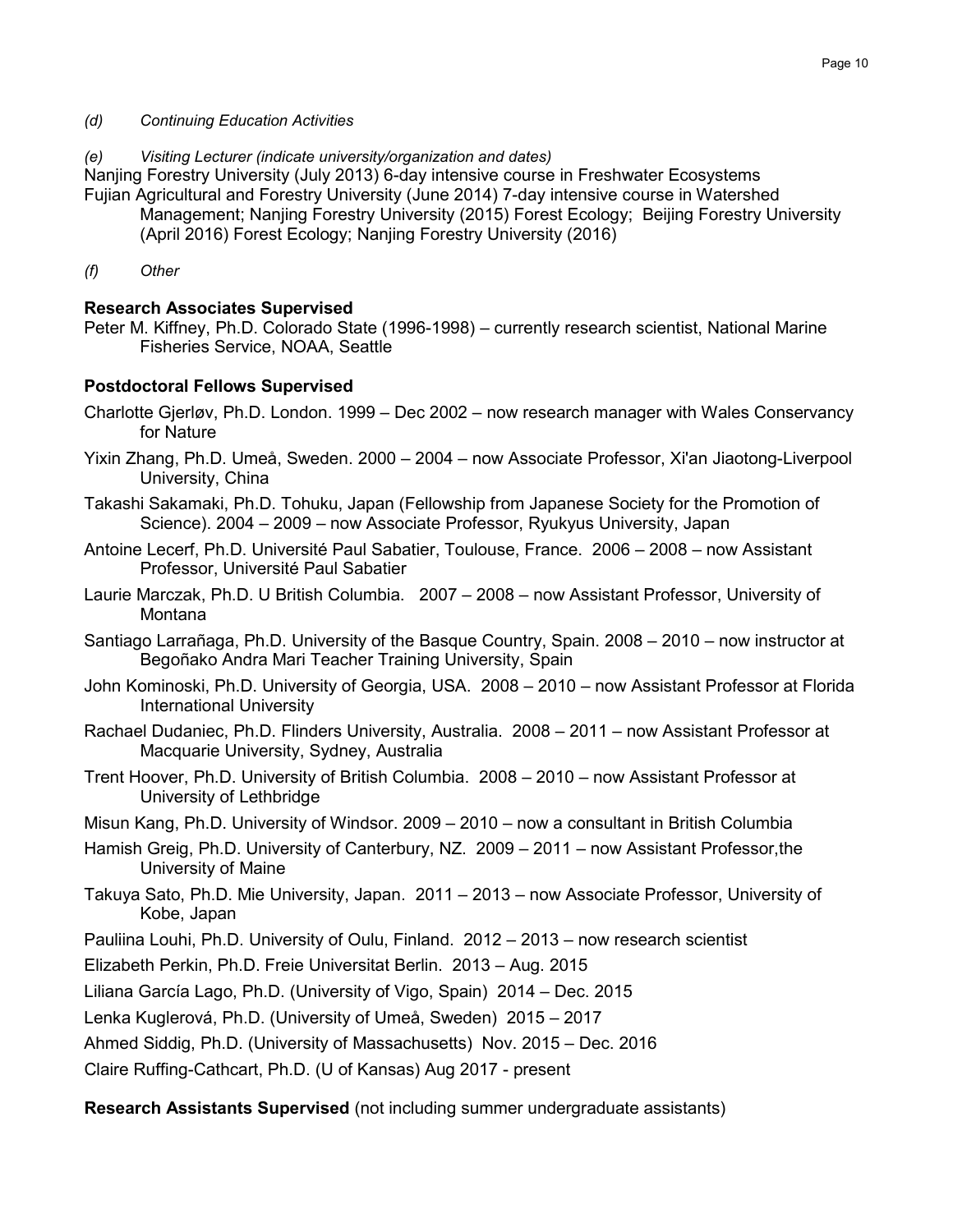Diane Klimuk (1998 - 2001) – currently with BC Ministry of Environment Pamela Reece (1998 - 2001) – currently with Forestry Canada, Research Jeff Shatford (1997-1999) – currently scientist with Parks Canada Chris Alloway (1998 -1999) – currently with Environment Canada, Ontario Jennifer Bull (1998 - 2002) – currently with BC Ministry of Environment Tatiana Lee (2000 - 2004) – currently an independent consultant Natalie Lissimore (1999 - 2000) – currently research assistant with Fisheries and Oceans, Canada Erin Koga (2001 – 2002) – currently a quality control supervisor Conan Phelan (2001 – 2004) – currently a PhD candidate at SFU Leanne Baker (2002 – 2003) – currently a graduate student at UWindsor Johanna Ledezma (2002 – 2003) – water quality analyst with GVRD Nancy Hofer (2004 – 2006) – graduate student in Planning, UBC Amandine Chargois (2008 – 2008) – parenting Will Gibson (2004 – 2009) – currently a consultant Xavier Pinto (2004 – 2008) – currently consultant Pina Viola (2004 – 2010) – currently consultant Angie Nicolas (2017 - )

**Supervisory Committees** (Dept indicated unless within Forestry, UBC)

Heather Ferguson (Zoology), Barb Johnston (Zoology), Bea Beisner (Zoology), Maggie Squires (SFU), Elke Wind, Christel Shaughnessy (Botany), Janelle Curtis (Zoology), Tom Bell (Zoology), Karen Halwas (Geography), Maura MacInnes (Zoology), David Oldmeadow (Geography), Todd Golumbia, Tanya Wahbe, Devon Haag, Laura Cotton, Shirley Fuchs, Lisa Shama (UVic), Glenn Sutherland, Susan Shirley (Zoology), Lisa Holleman, Chantal Ouimet (Zoology), Kirsten Mackenzie, Jennifer Hiebler, Jennifer de Groot, Laura Rempel (Geography), Allyson Longmuir (Zoology), Rus Maynard (RMES), Jackie Ngai (Zoology), Sheena Pappas (IRES), Rob Shearer, Kristen Storry, Nira Salant (Geography), Jeff Young, Sandra Nicol (Zoology), Ashley Horne (Geography), Patrick Nadeau, Patrick Thompson (Zoology), Jan Verspoor (SFU, Biology), David Roscoe, Jenn Burt, Julie Wilson (IRES), Elizabeth Perkins (IGB – Berlin Free University), Robin LeCraw (Zoology), Hazel Walling (SFU), Gennifer Meldrum (Zoology), Lesley Winterhalt (Geography), Kendra Robinson, Jason Leach (Geography), Monica Yau (Zoology), Ryan Germain, Seth Rudman (Zoology), Nolan Bett, Alathea Letaw (Zoology), Sarah Amundrud (Zoology), Giles Shearing (UBC-Okanagan), Vanessa Minke-Martin, Therese Frauendorf (UVic Biology), Dave Reid (Geography), Natalie Westwood (Zoology), Karly Harker, Carina Helm (Geography), Adam Kanigan, Taylor Wade

- PhD University examiner at UBC [excluding other universities see below] John Pritchard, Bob Mooney, Deb Wilson, Steve Wilson, Jordan Rosenfeld, Eric Mellina, Vanessa Craig, E. Frances Cassirer (LAFS), Nathan Taylor, Brian Starzomski, Kathryn Aitken, Joleen Timko (Forestry 2008), Glenn Crossin (Forestry 2008), Andre Zimmermann (Geography 2009), Spencer Wood (Zoology 2009), Erin Rechisky (Fisheries 2010), Laura White (Zoology 2010), Divya Varkey (Fisheries 2010), Richard McCleary (Geography 2011), Ali Naghibi (Civil Engineering 2011), Russell Markel (Zoology 2011), Erika Eliason (Zoology 2011), Andrea Stephens (Zoology 2012), Brett Van Poorten (Zoology 2012), Jennifer Guevara (Zoology 2012), Desirée Tommasi (EOS 2013), Rebecca Kordas (Zoology 2014), Tomás Ibarra (Forestry 2014), James Slogan (Zoology 2015), David Cappell (Oceanography 2016), Shawn Chartrand (Geography 2017), Shijun You (Botany 2017), Nora Brown (Zoology 2018), Marina Giacomin (Zoology 2019), Sarah Amundrud (Zoology 2020)
- PhD Exams Chaired Ettaleb (Civil Engineering), Lyn Baldwin (Botany), Ainsworth (Fisheries), Greene (Earth & Ocean Sciences), Foster (Fisheries), Michael Sheriff (Zoology), Pak Sui Lam (Chemical and Biological Engineering), Caroline Cloutier (Chemical and Biological Engineering), Thomas Berkhout (RMES 2013), Rajeev Kumar (RMES 2015), Julia Gustavsen (Oceanography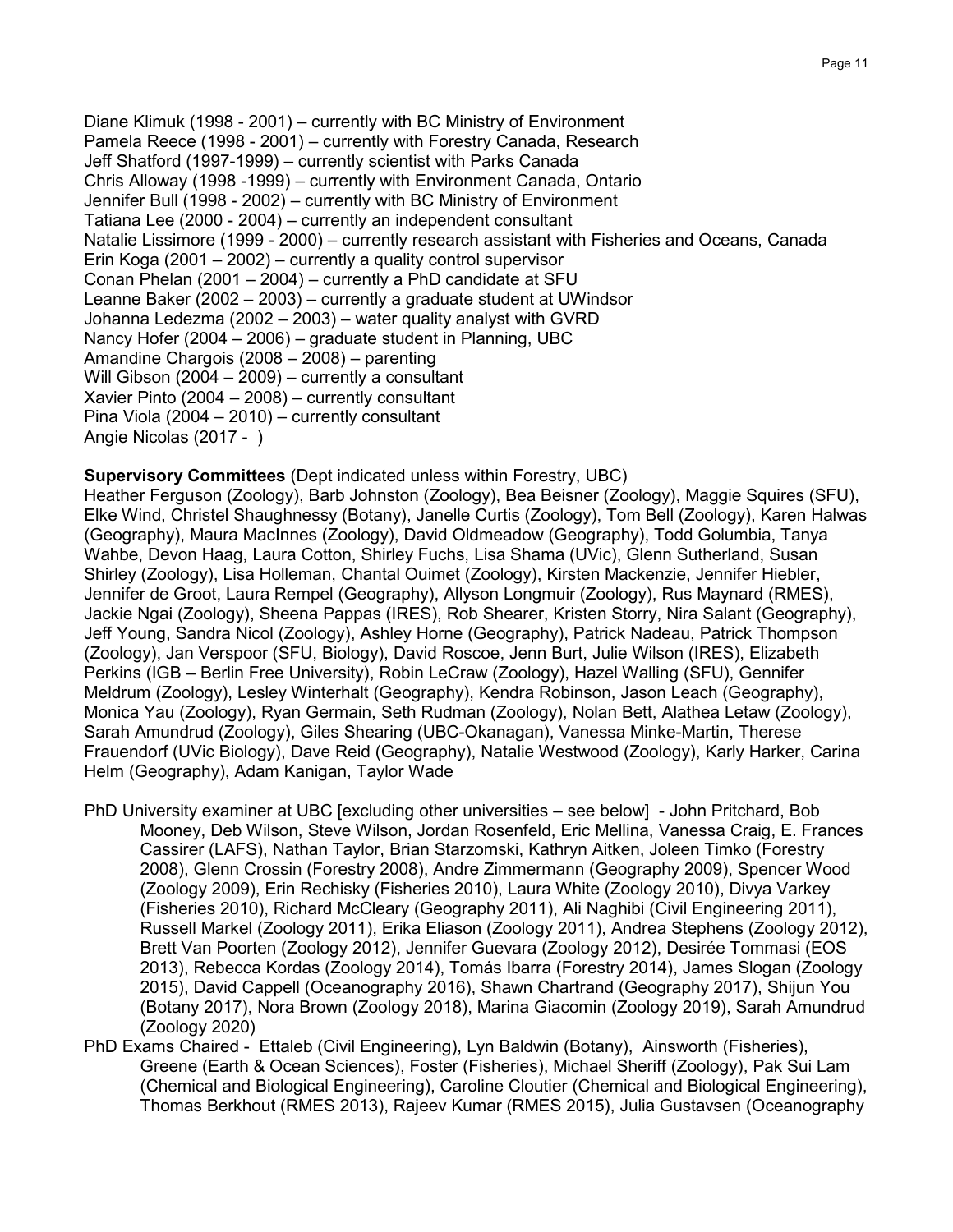2016), Marina Giacomin (Zoology 2019), Tobias Müller (Geography 2019), Marybel Gomez (Botany 2020)

PhD Comprehensive examiner – Matt Drenner (FRS)

PhD Comprehensives chaired (Mooney, Young, Hong Qian, Sharifi, Mahon)

- MSc Exams external examiner Lake, Priekshot, Houde, Boucher, Stoudhammer (Kovach), Er, Riedel, Keple, Furay [UVic], Zimmerman, Caron, Ames, Lo, Nowsad, Kieran Samuk, Amanda Edworthy, Noel Swain [SFU] Susana Cardenas, Amanda Moreira, Corinna Favaro [SFU], Michael Champion, Samantha James, Megan Szojka
- MSc Exams Chaired Pritchard, Allison, Norquay, Chan, Ferguson, Burwash, Leupin, O'Connor, Bérubé, Aaron, Miquelajauregui, Freeman, Nina Lobo

**Visiting students supervised** (working in my research group for degrees from elsewhere) Liliana Garcia, PhD Candidate, University of Vigo, Spain (at UBC June – Aug 2007) Karolina Leberfinger, PhD Candidate (now completed), Karl Linnaeus University (July – Aug 2009) Isis Sanpera Calbert, PhD Candidate, University of Barcelona (June – Nov 2009) Giovany Guevara, PhD Candidate (now completed), Universidad Austral de Chile (Oct – Nov 2009)

Yu'usuke Watanabe, PhD Candidate (now completed), Tokyo University of Agriculture and Technology (Oct – Nov 2012)

Leonie Clitherow, PhD Candidate (now completed), University of Birmingham (July – Aug 2015) Many interns from AgroParisTech and AgSupDijon, and other institutions in Germany, England and

France (Zelie, Amandine, Théophile Antoine, Tina Loustalot, Adeline Baltzinger, …) MITACS interns from Brazil (2), Mexico, China, 2018: Michael Kroger, Alena

**20BSabbatical Guests Hosted** (in my laboratory and activities funded through my grants)

- Dr. Russell Death, Institute of Natural Resources Ecology (PN624), Massey University, Private Bag 11-222 Palmerston North, New Zealand (1 month)
- Dr. Azim Mallik, Department of Biology, Lakehead University, Thunder Bay, Ontario (12 months)
- Dr. Eugen Rott, Institut für Botanik, Universitat Innsbruck, Innsbruck, Austria (6 months)
- Dr. Luis Epele, CONICET, Argentina (6 months: March April 2015)
- Dr. Isabel Pardo, Department of Biology, University of Vigo, Spain (12 months: Sept 2015 Aug 2016)
- Dr. Arturo Elosegi, Faculty of Science and Technology, University of the Basque Country (5 months: Aug 2017 – Dec 2017)

#### **9.** *<sup>U</sup>***SCHOLARLY AND PROFESSIONAL ACTIVITIES**

*(a) Areas of special interest and accomplishments*

#### *21B***Research Program**

My research program seeks to determine the mechanisms and regulatory processes by which communities are structured, and how population densities within communities are set. My usual approach is to use experimental modulation of one or more variables within a community to test causal predictions. Most of these studies take a mechanistic view to understanding the rates and controls on processes operating within ecosystems. Experiments in combination with descriptive studies have provided a foundation for extending our understanding of how stream and riparian systems function. Indirect and food-web interactions are clearly strong determinants of community organisation and themselves subject to perturbation. I have used these approaches for a variety of basic and applied questions, such as examining the effects of forest management, while maintaining a sound theoretical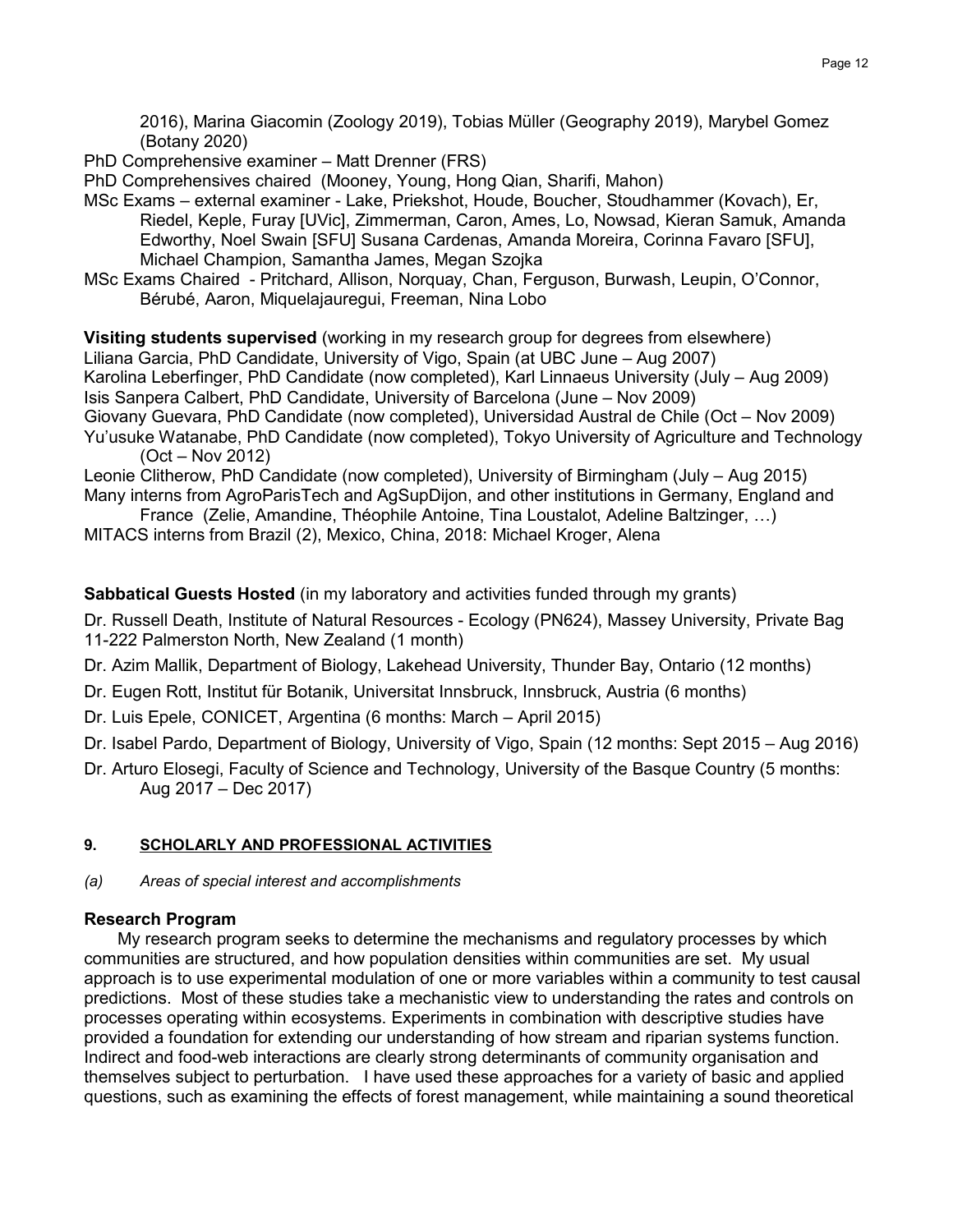foundation. All of these components are destined to provide inputs to synthetic and predictive models of stream and riparian areas that will be designed with management or restoration of natural areas as objectives.

I have worked on many of these projects as collaborations with scientists at other institutions (Naiman [U Washington], Wipfli [U Alaska], Kiffney [US NOAA], Milner [U Birmingham, UK], Soluk [U Dakota], Perrin [Limnotek Ltd], Heard [U New Brunswick], Levings [DFO]), at UBC (Moore, Hinch, Healey, Feller), and with my students and post-doctoral fellows. I have invested considerably in working with teams on several projects and I believe teams are important for ecosystem-scale studies. Our large-scale ecosystem project testing the effectiveness of riparian reserves for stream and riparian systems has been a team collaboration and what I consider one of the biggest contributions of my research program. This project was initiated by Michael Feller and further developed into a broader study when I joined the faculty. Other teams that I have worked with include a Variable Retention project lead by Weyerhaeuser and an attempt to develop a working team for the riparian studies in the Cariboo Region.

There are four interwoven thematic areas in my research program.

*Population, community and ecosystem processes in streams, riparian areas, and wetlands: Many of our* projects involve experiments to determine the processes and the controls on those processes within communities. In particular, the scaling of various structures and processing, and their non-additive interactions (complex effects) are critical to an understanding of how these natural or modified systems are organized. The primary biological components I have worked on include invertebrates, amphibians, fish, algae, bacteria, and small mammals.

*<u>Organic carbon dynamics in small streams</u>: Small streams depend on a variety of sources of fixed* carbon, and as donor-controlled pathways primarily from terrestrial environments, provide a strong linkage from watersheds to streams. Modification of riparian vegetation through forest management or succession can have a large effect on the carbon sources.

*Applied studies of the effects of land-use (e.g. forestry), contaminants, and other disturbance on streams:* As an applied scientist many of our studies address how various alterations from land-use affect natural systems. Various studies have been descriptive and experimental studies of tailed frogs, Pacific giant salamanders, woodland stream biodiversity, heavy metals, acid mine drainage, biomonitoring, and community structure of the lower Fraser River. These studies complement my overall research program by considering various insults to communities and populations as a kind of probe within communities.

*UE* Endangered and threatened species associated with streams and riparian areas: There are many species associated with streams and riparian areas that are at risk. My students and I have worked on a number of threatened or endangered species of amphibians. The species include tailed frog (vulnerable), coastal giant salamander (threatened), tiger salamander (BC – endangered), and Oregon spotted frog (endangered globally). The studies include long-term capture-mark-recapture programs, experimental studies of logging impacts on their demography, and experiments of their interactions with other species.

# *2B***Future Directions**

I plan to further move towards ecosystem-scale experiments using small stream basins as experimental units. These are long-term plans and we are studying a series of watersheds that will eventually be manipulated in one way or another. Some examples of the particular watershed-scale studies include applied and basic studies using experimental nitrogen loading, augmenting organic matter to streams to determine the effects of "leakiness" of the system, and continued studies of different harvesting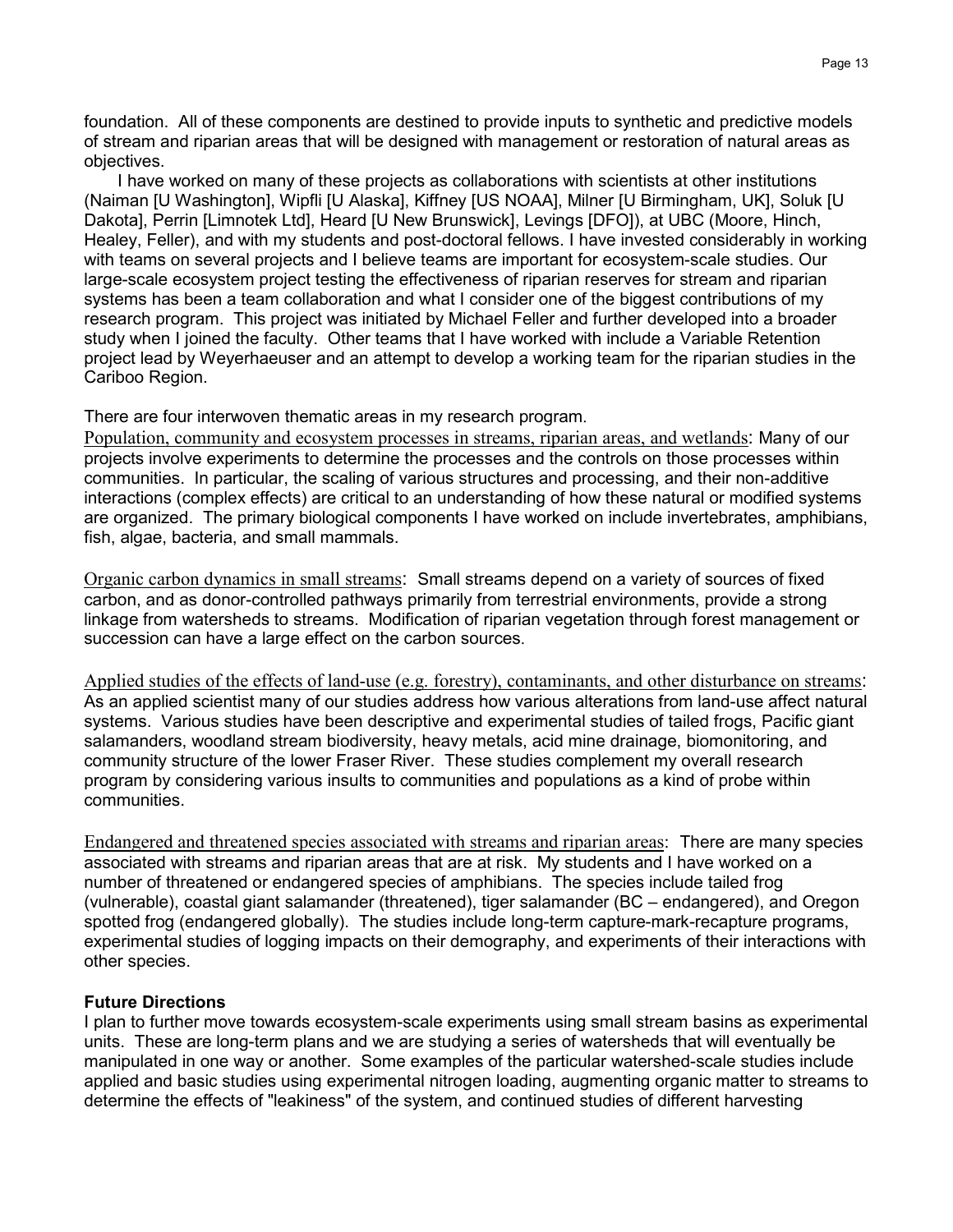systems around streams. Small-scale experiments to understand the mechanisms will continue to be a key approach to determining how processes apparent at ecosystem scales are carried through the system. In particular the non-additive, or "complex" interactions of multiple variables will remain one of the key questions of my experimental work.

| <b>Granting</b>               | <b>Subject</b>                                               | <b>COMP</b>           | \$CDN     | Year      | <b>Principal</b> | Co-             |
|-------------------------------|--------------------------------------------------------------|-----------------------|-----------|-----------|------------------|-----------------|
|                               |                                                              |                       |           |           |                  | Investigator(s) |
| <b>Agency</b>                 |                                                              |                       | Per Year  |           | Investigator     |                 |
| Habitat                       | Comm.structure of woodland                                   | $\mathsf{C}$          | \$30,000  | 92-       | W.E. Neill       | J.S. Richardson |
| Cons.Fund,                    | streams, re forest age and                                   |                       |           | 94        |                  |                 |
| <b>BCMOE</b>                  | logging history                                              |                       |           |           |                  |                 |
| Habitat Cons.                 | The Pacific Giant                                            | $\overline{C}$        | \$33,883  | 94-       | W.E. Neill       | J.S. Richardson |
| Fund,                         | Salamander: impact and                                       |                       |           | 95        |                  |                 |
| <b>BCMOE</b>                  | recovery from forest                                         |                       |           |           |                  |                 |
|                               | operations                                                   |                       |           |           |                  |                 |
| Environ.Cda.                  | Seasonal changes in benthic                                  | N/C                   | \$17,667  | 95-       | J.S. Richardson  |                 |
|                               | comm. structure in rivers of                                 |                       |           | 97        |                  |                 |
|                               | Fraser river basin, BC                                       |                       |           |           |                  |                 |
| <b>Habitat</b><br>Cons.Trust  | Population persistence of the<br>Pacific Giant Salamander in | $\overline{C}$        | \$31,666  | 95-<br>01 | J.S. Richardson  | W.E. Neill      |
| Fund, BCMOE                   | the face of land-use                                         |                       |           |           |                  |                 |
|                               | alterations.                                                 |                       |           |           |                  |                 |
| For.Renewal                   | Biodiversity of stream                                       | $\overline{\text{c}}$ | \$21,500  | 95-       | J.S. Richardson  | W.E. Neill      |
| Plan                          | invertebrates in small                                       |                       |           | 96        |                  |                 |
| Biodiv.Res.                   | streams used by Pacific                                      |                       |           |           |                  |                 |
| <b>BC</b>                     | <b>Giant Salamanders.</b>                                    |                       |           |           |                  |                 |
| $\overline{F}$ orest          | <b>Distribution of Pacific Giant</b>                         | $\overline{C}$        | \$31,550  | 95-       | W.E. Neill       | J.S. Richardson |
| Ren.Plan,                     | Salamanders in 95-99 timber                                  |                       |           | 96        |                  |                 |
| Anim.Inventry                 | cutblocks in the Chilliwack                                  |                       |           |           |                  |                 |
| ВC                            | Valley                                                       |                       |           |           |                  |                 |
| Environment                   | Effects of contaminants on                                   | N/C                   | \$8,666   | 94-       | J.S. Richardson  |                 |
| Canada                        | small stream ecosystems in                                   |                       |           | 97        |                  |                 |
|                               | the lower Fraser basin:                                      |                       |           |           |                  |                 |
|                               | mesocosm studies                                             |                       |           |           |                  |                 |
| Long Beach                    | Biology and                                                  | N/C                   | \$7,004   | 96        | J.S. Richardson  |                 |
| Model Forest,<br>Nat.Res.Cda. | geomorphological<br>classification of headwater              |                       |           |           |                  |                 |
|                               | streams in the Long Beach                                    |                       |           |           |                  |                 |
|                               | <b>Model Forest</b>                                          |                       |           |           |                  |                 |
| <b>FRBC</b>                   | Ecology of tailed frogs and                                  | $\overline{C}$        | \$208,000 | 96-       | J.S. Richardson  | F.L. Bunnell    |
| Research                      | the effects of forest practices                              |                       |           | 01        |                  |                 |
| Program                       |                                                              |                       |           |           |                  |                 |
| <b>FRBC</b>                   | Hydraulic refugia of stream                                  | $\overline{C}$        | \$59,998  | 96-       | J.S. Richardson  |                 |
| Research                      | organisms from floods                                        |                       |           | 97        |                  |                 |
| Program                       |                                                              |                       |           |           |                  |                 |
| <b>FRBC</b>                   | Stream benthos responses                                     | $\overline{\text{c}}$ | \$121,000 | 96-       | J.S. Richardson  |                 |
| Research                      | to riparian management.                                      |                       |           | 01        |                  |                 |
| Program                       |                                                              |                       |           |           |                  |                 |

*(b) Research or equivalent grants (indicate under COMP whether grants were obtained competitively (C) or non-competitively (NC))*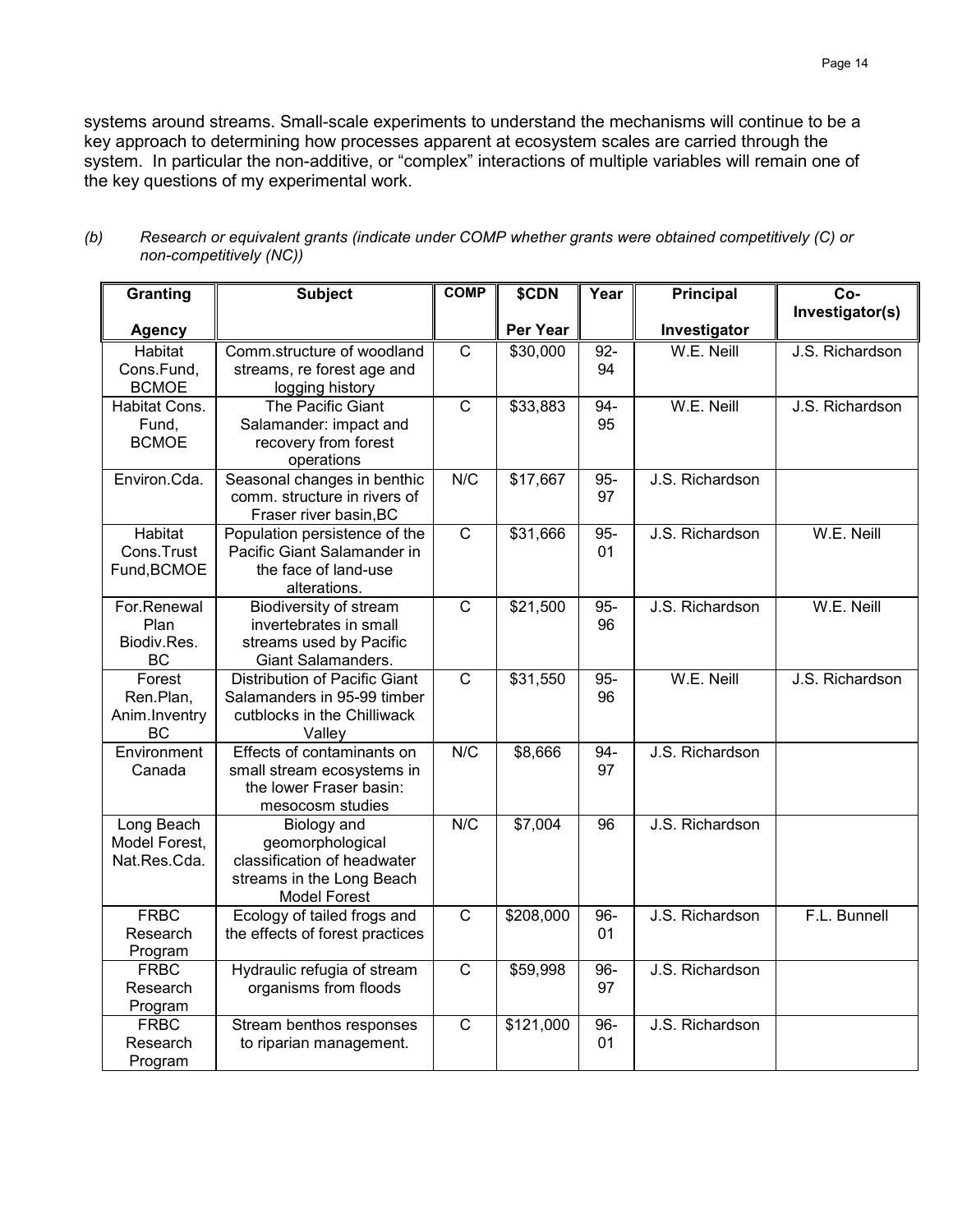| <b>FRBC</b><br>Research<br>Program                                      | Population persistence of the<br>Pacific Giant Salamander in<br>the face of land-use<br>alterations.                                                                                           | $\mathsf{C}$          | \$96,000                       | 96-<br>01    | W.E. Neill                  | J.S. Richardson                                                    |
|-------------------------------------------------------------------------|------------------------------------------------------------------------------------------------------------------------------------------------------------------------------------------------|-----------------------|--------------------------------|--------------|-----------------------------|--------------------------------------------------------------------|
| Nat. Science<br>Foundation<br>(US)                                      | Interguild interactions in<br>communities of benthic<br>stream invertebrates.                                                                                                                  | $\mathsf{C}$          | \$50,000<br>US                 | 96-<br>99    | S.B. Heard                  | J.S. Richardson                                                    |
| <b>FRBC</b><br>Research<br>Program                                      | Influence of reserve strip<br>width on riparian and stream<br>ecosystems: invertebrate<br>responses to management.                                                                             | $\overline{\text{c}}$ | \$108,000                      | $97 -$<br>01 | J.S. Richardson             |                                                                    |
| US<br>Nat.Marine<br><b>Fisheries</b><br>Serv.NOAA                       | Influence of reserve strip<br>width on riparian and stream<br>ecosystems: invertebrate<br>responses to management.                                                                             | $\mathsf{C}$          | \$25,000                       | 98-<br>02    | J.S. Richardson             |                                                                    |
| Habitat<br>Conservation<br><b>Trust Fund</b>                            | Tiger Salamanders: habitat<br>use and population ecology                                                                                                                                       | $\mathsf{C}$          | \$22,000                       | $97 -$<br>01 | J.S. Richardson             | W. Klenner                                                         |
| Habitat<br>Conservation<br><b>Trust Fund</b>                            | Influence of reserve strip<br>width on riparian and stream<br>ecosystems: amphibian<br>communities                                                                                             | $\overline{C}$        | \$20,854                       | 98-<br>01    | J.S. Richardson             |                                                                    |
| <b>NSERC</b><br>(Canada)                                                | Resource limitation in<br>streams and the role of<br>organic matter sources.                                                                                                                   | $\mathsf C$           | \$12,600                       | 99-<br>03    | J.S. Richardson             |                                                                    |
| HCTF&<br><b>Fraser River</b><br>Estuary<br>Management<br>Program        | Fish communities as<br>ecosystem indicators for a<br>changing system: the lower<br><b>Fraser River</b>                                                                                         | $\mathsf{C}$          | \$30,000                       | 2001<br>2005 | J.S. Richardson             |                                                                    |
| Forest<br><b>Renewal BC</b><br>and Forestry<br>Innovation<br>Investment | Ecology and management of<br>riparian - stream<br>ecosystems: a large scale<br>experiment using alternative<br>streamside management<br>techniques                                             | $\mathsf{C}$          | \$210,677                      | $01 -$<br>04 | J.S. Richardson             | Feller, Hinch,<br>Moore, Kiffney,<br>and Mitchell                  |
| Forest<br><b>Renewal BC</b><br>and Forestry<br>Innovation<br>Investment | Influence of different forest<br>practices on the biodiversity<br>and productivity of<br>macroinvertebrate<br>communities in small<br>headwater streams in the<br>interior of British Columbia | $\mathsf{C}$          | \$66,339                       | $01 -$<br>03 | J.S. Richardson             |                                                                    |
| Forest<br><b>Renewal BC</b><br>and Forestry<br>Innovation<br>Investment | Trophic flows across habitats<br>in riparian forest ecosystem:<br>terrestrial-aquatic linkages                                                                                                 | $\overline{C}$        | \$61,457                       | $01 -$<br>03 | J.S. Richardson             |                                                                    |
| Forest<br>Renewal BC<br>and Forestry<br>Innovation<br>Investment        | Variable retention and the<br>conservation of small<br>streams and their riparian<br>areas                                                                                                     | $\mathsf{C}$          | \$374,178<br>$(15%$ to<br>JSR) | $01 -$<br>03 | Bill Beese,<br>Weyerhaeuser | J.S. Richardson,<br>Bilby, Bothwell,<br>Moore, Hogan,<br>Macdonald |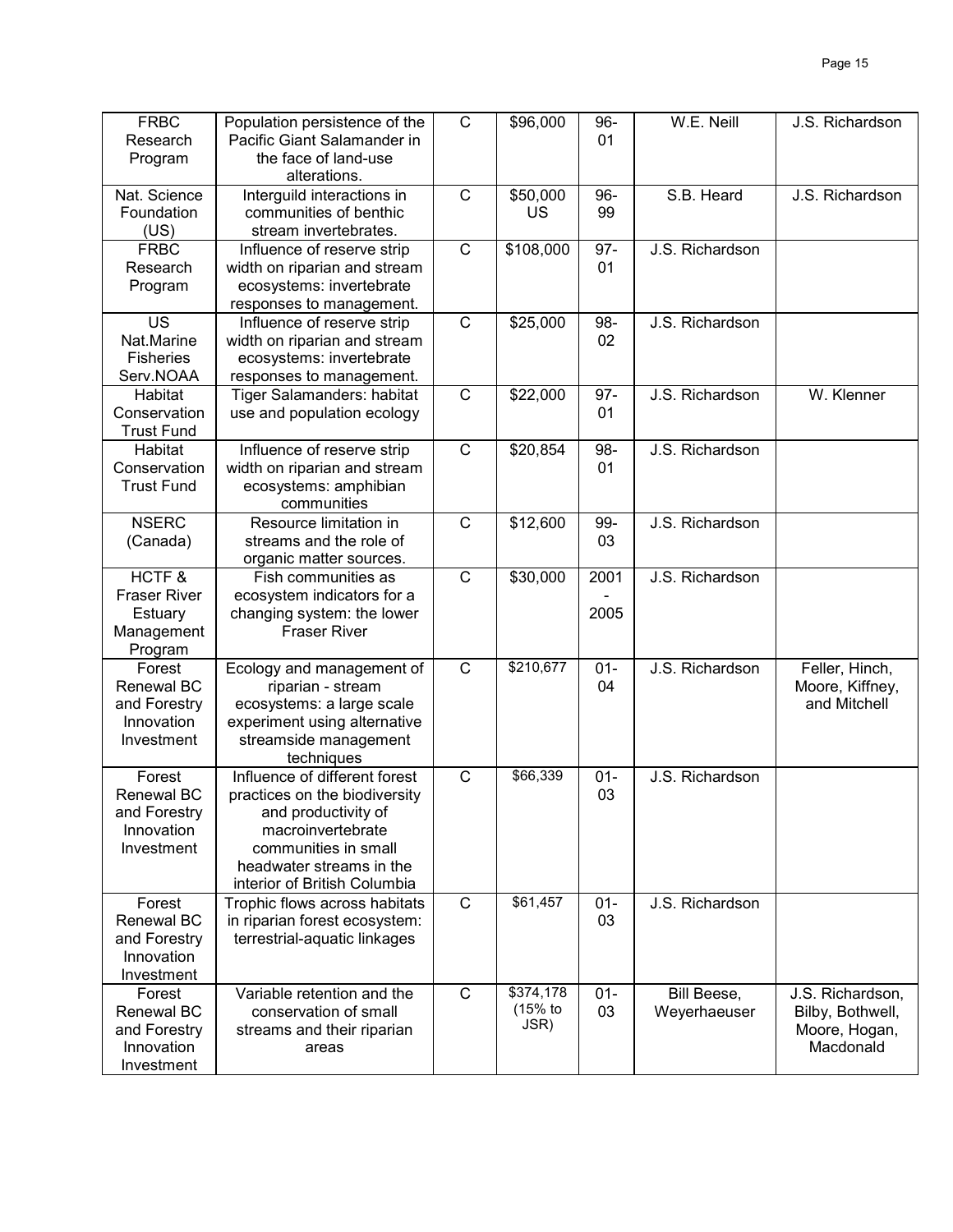| <b>BC Ministry of</b><br>Water, Land<br>& Air<br>Protection | Status of the signal crayfish,<br>Pacifastacus Ieniusculus in<br>ВC                                                                                | $\mathsf{C}$   | \$5,000           | $02 -$<br>03    | J.S. Richardson        |                                                                                |
|-------------------------------------------------------------|----------------------------------------------------------------------------------------------------------------------------------------------------|----------------|-------------------|-----------------|------------------------|--------------------------------------------------------------------------------|
| Forestry<br>Innovation<br>Investment                        | Amphibian populations as<br>indicators of forest condition<br>and recovery from forest<br>harvesting of riparian areas<br>in a coastal forest      | $\mathbf C$    | \$26,005          | $02 -$<br>04    | J.S. Richardson        |                                                                                |
| BC Water,<br>Land and Air<br>Protection                     | Time series analysis of water<br>quality data                                                                                                      | <b>NC</b>      | \$55,000          | 03              | J.S. Richardson        |                                                                                |
| <b>NSERC</b><br>(Canada)                                    | Variation in detritus-based<br>food webs and community<br>structure based on quality of<br>organic matter                                          | $\mathbf C$    | \$20,000          | $03 -$<br>07    | J.S. Richardson        |                                                                                |
| Sustainable<br>Forest<br>Management<br><b>Network</b>       | Ecological and geographical<br>gradients underlying stream<br>responses to riparian<br>management - towards<br>ecologically-based<br>guidelines    | $\overline{C}$ | \$75,000<br>(52%) | $\overline{03}$ | J.S. Richardson        | Plamondon,<br>Moore,<br>Mackereth,<br>Mallik, Scruton,<br>Macdonald,<br>Cunjak |
| Forest<br>Innovation<br>Investment                          | Demographic and viability<br>analysis of the threatened<br>coastal giant salamander in<br>response to forest harvesting                            | $\mathbf C$    | \$47,659          | $03 -$<br>04    | J.S. Richardson        |                                                                                |
| Habitat<br>Conservation<br><b>Trust Fund</b>                | Recovery potential of<br>amphibian communities                                                                                                     | $\overline{C}$ | 22,000            | $04 -$<br>05    | J.S. Richardson        |                                                                                |
| Forest<br><b>Sciences</b><br>Program<br>(B.C.)              | Ecology and management of<br>riparian - stream<br>ecosystems: a large-scale<br>experiment using alternative<br>streamside management<br>techniques | $\mathbf C$    | 194,920<br>(60%)  | $04 -$<br>07    | J.S. Richardson        | Feller, Hinch,<br>Moore, Kiffney,<br>and Mitchell                              |
| Forest<br><b>Sciences</b><br>Program<br>(B.C.)              | EpHects"<br>- a cumulative effects<br>analysis method using<br>automated continuous pH<br>measurements in streams.                                 | $\mathbf C$    | 29,000            | $04 -$<br>05    | Quilty &<br>Richardson |                                                                                |
| Forest<br>Sciences<br>Program                               | Cumulative watershed<br>effects of forestry practices<br>on stream ecosystems                                                                      | $\mathsf{C}$   | 85,388            | $04 -$<br>07    | Zhang                  | Richardson                                                                     |

 $C$  12,000 05 -

07

**Richardson** 

Networks of Centres of Excellence, Canada Water Network

**Changes in communities of** small streams of the Fraser

River lowlands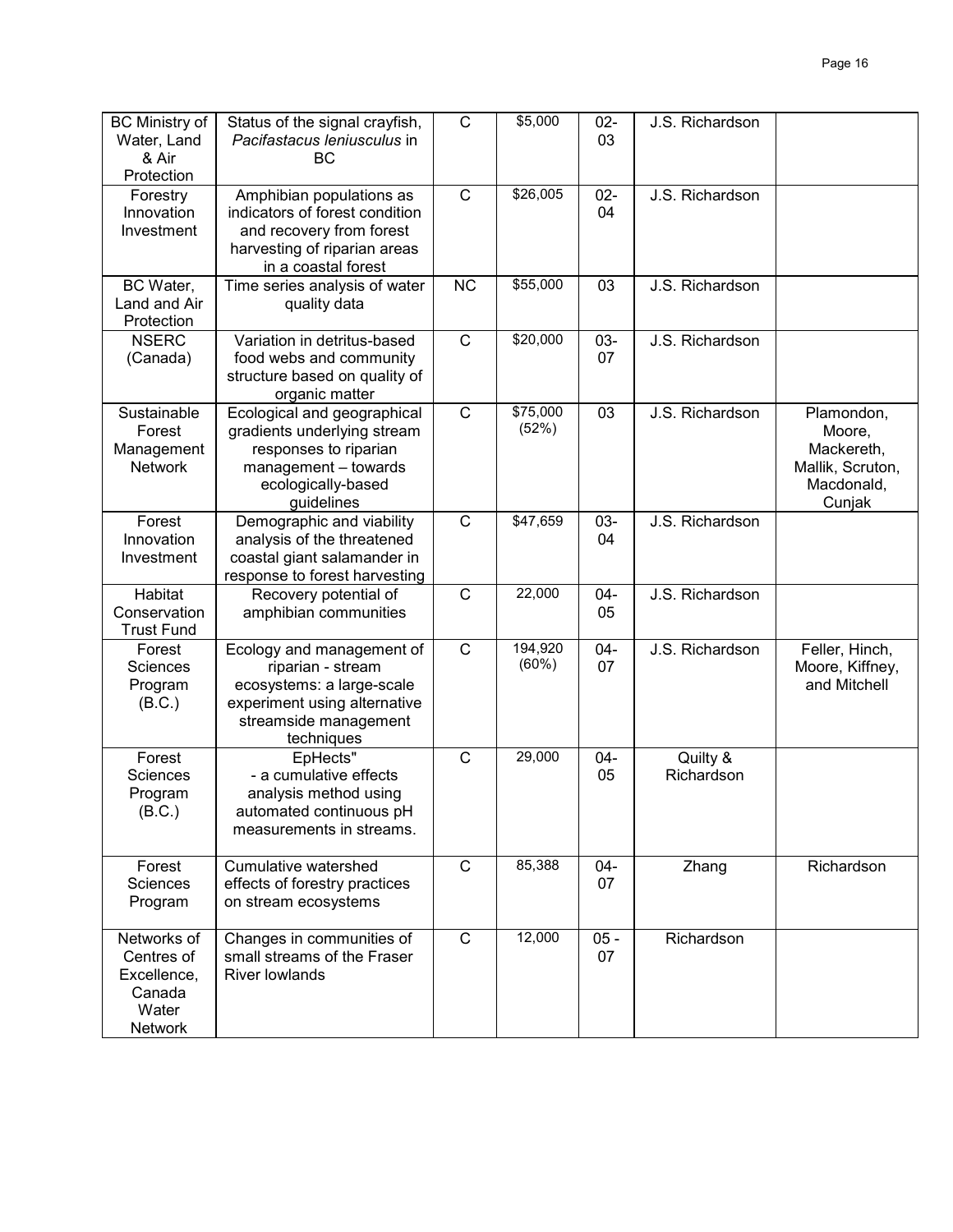| Forest<br><b>Sciences</b><br>Program<br>Forest   | Long-term trends in<br>amphibians in riparian<br>reserves: are riparian<br>reserves effective for their<br>conservation?<br>Downed wood in riparian                                                 | C<br>$\mathsf C$ | 22,281<br>32,252 | $06 -$<br>09<br>$06 -$ | Richardson<br>Richardson |                                               |
|--------------------------------------------------|-----------------------------------------------------------------------------------------------------------------------------------------------------------------------------------------------------|------------------|------------------|------------------------|--------------------------|-----------------------------------------------|
| <b>Sciences</b><br>Program                       | areas and its contribution to<br>stand-level biodiversity                                                                                                                                           |                  |                  | 09                     |                          |                                               |
| Forest<br><b>Sciences</b><br>Program             | Alternative indicators of the<br>integrity of stream function<br>as an assessment of<br>sustainable forest<br>management                                                                            | $\mathsf C$      | 74,283           | $06 -$<br>09           | Richardson               |                                               |
| Forest<br><b>Sciences</b><br>Program             | Recovery processes of small<br>streams and their riparian<br>areas from clear-cutting and<br>partial harvest riparian<br>management                                                                 | $\mathsf{C}$     | 128,585<br>(33%) | $07 -$<br>10           | Richardson               | Moore, Kiffney,<br>Feller, Mitchell,<br>Hinch |
| Forest<br>Sciences<br>Program                    | Biogeochemical indicator<br>and threshold for assessing<br>ecological impacts of riparian<br>forest management on<br>downstream ecosystems                                                          | $\mathsf{C}$     | 74,492           | $07 -$<br>10           | Sakamaki                 | Richardson                                    |
| Forest<br><b>Sciences</b><br>Program             | Assessing the sensitivity of<br>streams to riparian changes:<br>Does channel<br>geomorphology determine<br>how tightly forests and small<br>streams are linked to<br>downstream reaches?            | $\mathsf{C}$     | 71,126           | $07 -$<br>10           | Hoover                   | Richardson                                    |
| Forest<br><b>Sciences</b><br>Program             | Ecosystem functioning in<br>small streams and their<br>riparian areas in response to<br>partial harvest riparian<br>management                                                                      | $\mathsf{C}$     | 75,420           | $07 -$<br>10           | Marczak                  | Richardson                                    |
| Forest<br>Sciences<br>Program                    | Conservation genetics and<br>ecology of the threatened<br>Coastal Giant Salamander in<br>managed forests of British<br>Columbia: setting priorities<br>for an integrative species<br>recovery plan. | $\mathsf C$      | 47,133           | $08 -$<br>11           | Richardson               | Dudaniec                                      |
| Canadian<br>Wildlife<br>Federation               | Conservation genetics and<br>ecology of the threatened<br><b>Coastal Giant Salamander</b>                                                                                                           | $\mathsf{C}$     | 30,000           | $10-$<br>11            | Richardson               | Dudaniec                                      |
| <b>NSERC</b>                                     | Resource heterogeneity and<br>the environmental basis of<br>productivity in flowing waters                                                                                                          | $\mathsf{C}$     | 19,700           | $08 -$<br>13           | Richardson               |                                               |
| Canadian<br>Wildlife<br>Federation               | Determining critical instream<br>flow needs for Nooksack<br>Dace                                                                                                                                    | $\mathsf{C}$     | 17,900           | $11 -$<br>13           | Richardson               |                                               |
| Pacific<br>Institute for<br>Climate<br>Solutions | Assessing the potential<br>aquatic habitat value of<br>streams responding to a<br>changing climate                                                                                                  | $\mathsf{C}$     | 20,750           | $11 -$<br>13           | Richardson               | Allen, Moore                                  |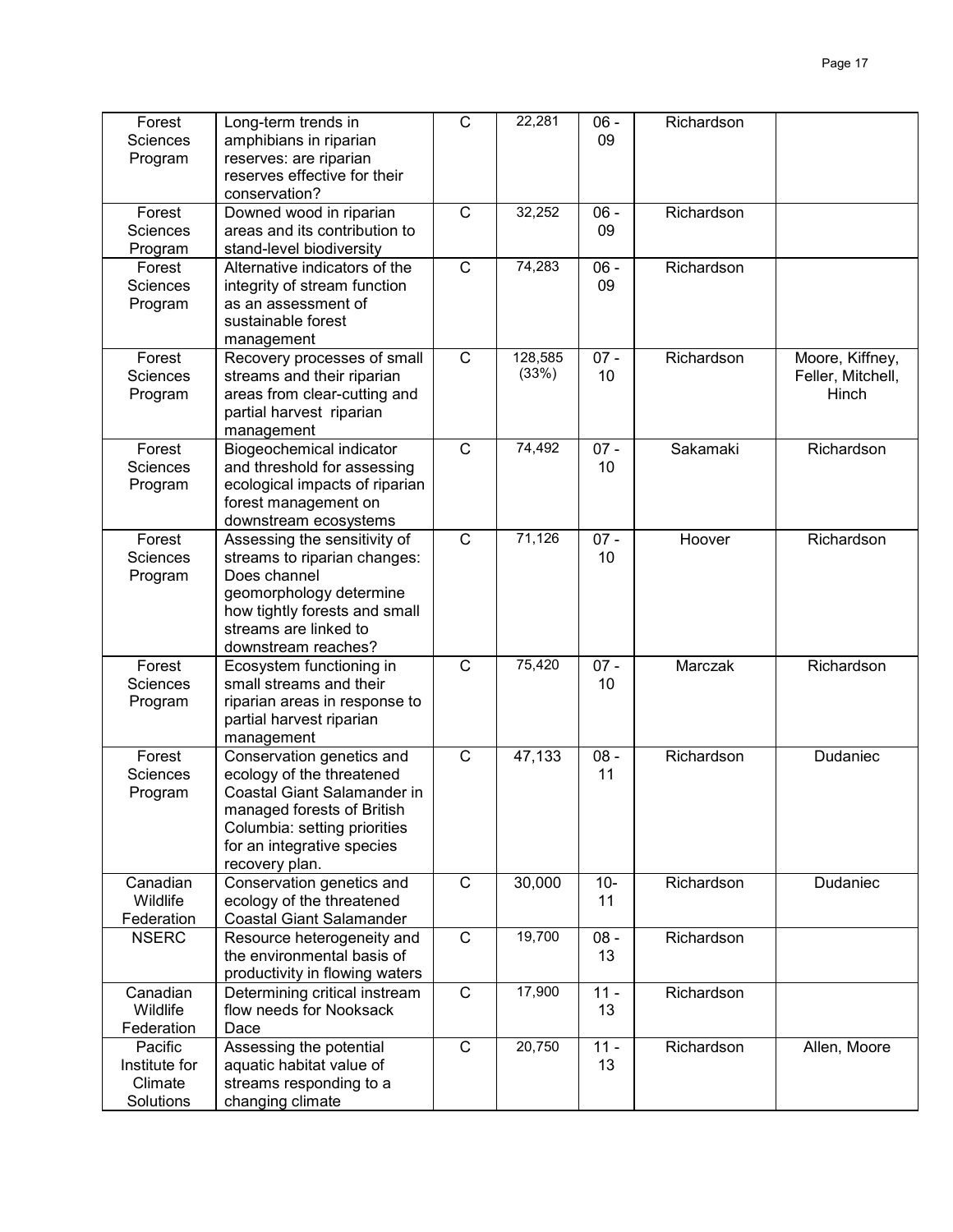| Canadian<br>Wildlife<br>Federation                         | Identification of critical<br>habitat for Great basin<br>spadefoot toads (Spea<br>intermontana) within the<br>southern interior of British<br>Columbia                          | $\mathsf{C}$   | 22,000             | $12-$<br>14  | Richardson |                         |
|------------------------------------------------------------|---------------------------------------------------------------------------------------------------------------------------------------------------------------------------------|----------------|--------------------|--------------|------------|-------------------------|
| <b>NSERC</b><br>Strategic<br>Network                       | <b>NSERC Canadian Network</b><br>for Aquatic Ecosystem<br>Services                                                                                                              | $\overline{C}$ | 4416625<br>$(-2%)$ | $12 -$<br>17 | Jackson    | +14 others              |
| <b>NSERC</b>                                               | Population and community<br>consequences of cross-<br>ecosystem resource<br>subsidies                                                                                           | $\mathsf{C}$   | 33,000             | $13 -$<br>18 | Richardson |                         |
| <b>NSERC</b><br>Strategic<br>Grant                         | Cumulative effects in a<br>riverscape across scales:<br>thresholds of disturbance in<br>ecosystem integrity                                                                     | $\mathsf{C}$   | 390,760            | $14 -$<br>17 | Richardson | Moore, Buttle,<br>Morin |
| Canadian<br>Wildlife<br>Federation                         | Conservation of coastal<br>tailed frogs in relation to run-<br>of-river hydropower: effects<br>assessment and mitigation<br>development                                         | $\overline{C}$ | 18,000             | $15 -$<br>16 | Richardson |                         |
| <b>WaterWorks</b><br>(EU)                                  | SOurce STream (headwater)<br><b>PROtection from forest</b><br>practices: what are the costs<br>and benefits, and how best<br>to do it?                                          | $\overline{C}$ | 115,000            | $17 -$<br>20 | Richardson | Muotka,<br>Kuglerová    |
| National<br>Wetlands<br>Conservation<br>Fund (Env<br>Can.) | Optimising the effectiveness<br>of restoration of Black<br>Cottonwood ecosystems by<br>linking with hydrological and<br>geomorphic site<br>characteristics, and plant<br>traits | $\overline{C}$ | 21,549             | $17 -$<br>19 | Richardson |                         |
| <b>NSERC</b>                                               | Population and food web<br>responses to variation in<br>rates and timing of pulsed,<br>cross-ecosystem resource<br>subsidies                                                    | $\overline{C}$ | 40,000             | $18 -$<br>23 | Richardson |                         |
| <b>BC Ministry of</b><br>Environment                       | Early life history ecology of<br>white sturgeon                                                                                                                                 | <b>NC</b>      | 24,500             | $19 -$<br>21 | Richardson |                         |

*(c) Research or equivalent contracts (indicate under COMP whether grants were obtained competitively (C) or non-competitively (NC).* NONE

- *(d) Invited Presentations* (defined as travel being paid by inviting organization or invitation to a special series: regular invitations to be part of special sessions at conferences and symposia not listed) - *International invitations noted with an asterisk*
- \* "Legacy effects from forest harvesting and recovery of ecosystem functions in streams and riparian areas" 22 August 2018, Swedish Agricultural University, Umeå, Sweden.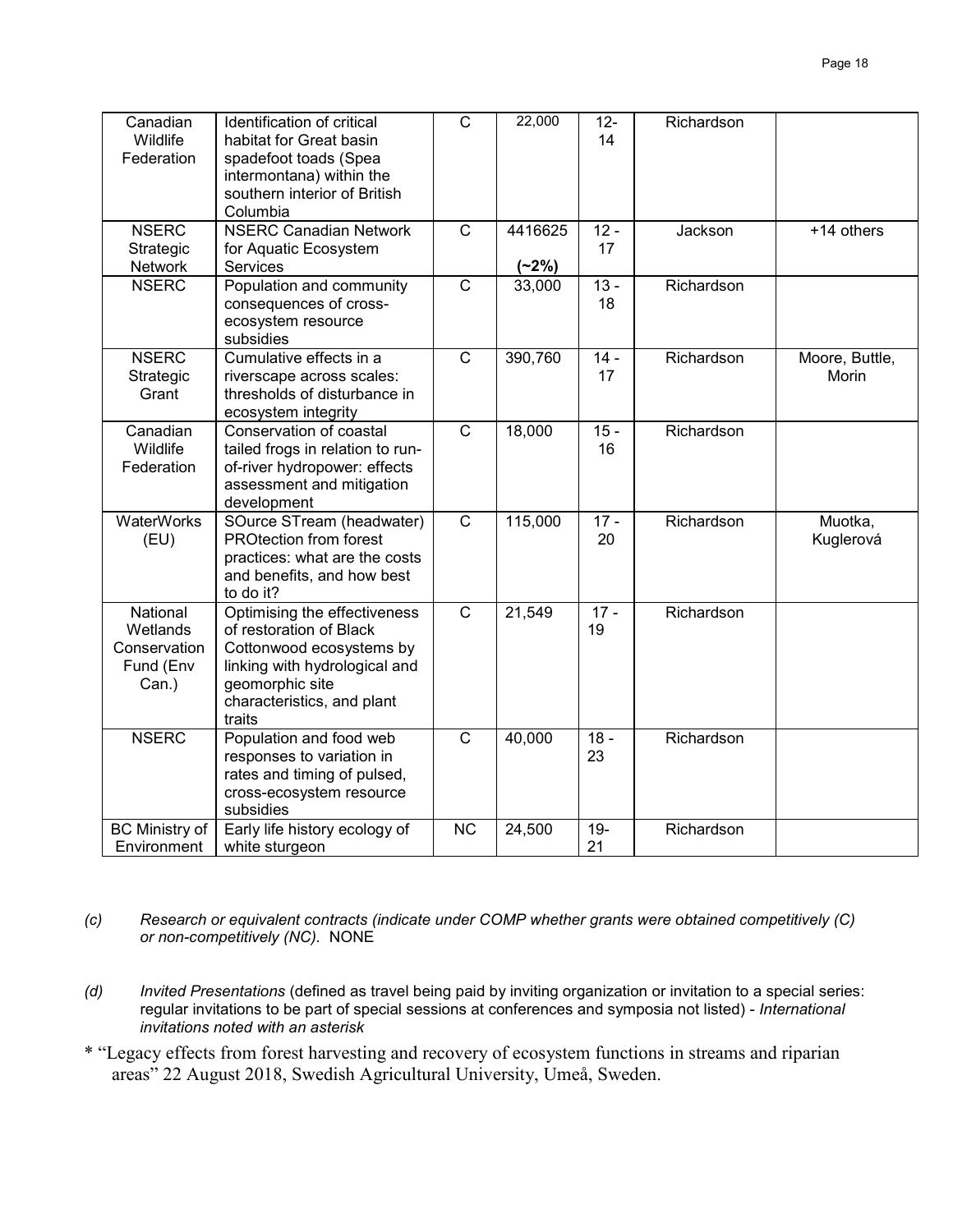- \* "Controls on rates of ecosystem functions by food web structure and cross-ecosystem fluxes" 24 March 2017, Dept of Zoology, University of Otago, Dunedin, NZ
- \* "Controls on rates of ecosystem functions by food web structure and cross-ecosystem fluxes" 21 March 2017, School of Biological Sciences, University of Canterbury, Christchurch, NZ
- \* "Protecting fluvial networks at the source" 28 Sept 2016, Krycklan Symposium, Umeå, Sweden
- \* " Linking the ecology of streams and the forest experimental studies of cross-ecosystem resource flows and population responses" 12 May 2016, Beijing Forestry University, China
- \* "Interactions of food-web structure and ecosystem functions in freshwaters and their riparian zones" 9 December 2015, IRSTEA (Université de Lyon), Lyon, France
- \* "Interactions of food-web structure and ecosystem functions in freshwaters and their riparian zones" 20 November 2015, ECOBIO, Université de Rennes, France
- \* «Interdépendance entre les écosystèmes dulçaquicoles et rivulaires liée aux échanges de matière et d'énergie » 18 November 2015, Agro, Environnement, Developpement durable. Agrocampus Ouest, Rennes, France
- \* "Interactions of food-web structure and ecosystem functions in freshwaters" 25 September 2015, Department of Biology, University of Iceland, Reykjavik, Iceland
- \* "Stream-terrestrial interactions and ways to protect freshwaters from land-uses" 21 April 2015, Department of Environmental Science, Xi'an Jiaotong-Liverpool University, Suzhou, China
- \* "Stream-terrestrial interactions and ways to protect freshwaters from land-uses" 16 April 2015, Faculty of Forestry, Nanjing Forestry University, Nanjing, China
- \* "Why we need to protect the forest-stream connection to ensure water security and ecosystem services" 27 November 2013, Keynote talk at Symposium on Hills, Humans and Oceans, Kyoto, Japan.
- \* "Cross-ecosystem resource subsidies across the stream-land interface and land-use effects on streams" 26 November 2013, Department of Biology, Kobe University, Japan.
- \* "Forest management along riparian areas small streams need more protection" 7 June 2013, Beijing Forestry University, China.
- \* "Resource exchanges across freshwater-terrestrial boundaries and feedback processes between adjacent ecosystems" 3<sup>rd</sup> BioHydrology Conference: Water for Life, 22 May 2013, University of Konstanz–Landau, Germany.
- \* "Cross-ecosystem resource subsidies across the stream-land interface and land-use effects on streams" The William Main Lecture, 15 April 2013, University of California Berkeley, USA.
- \* "Cross-ecosystem subsidies to streams: progress on effects of quality and timing." 6 July 2012, University of Hokkaido, Dept of Environmental Science, Japan.
- \* "Water connects all of us to each other and to our landscape." 15 June 2011, Te Awa, Public Lecture, and "Rare and extreme events in river landscapes have lasting impacts." 21 June 2011, The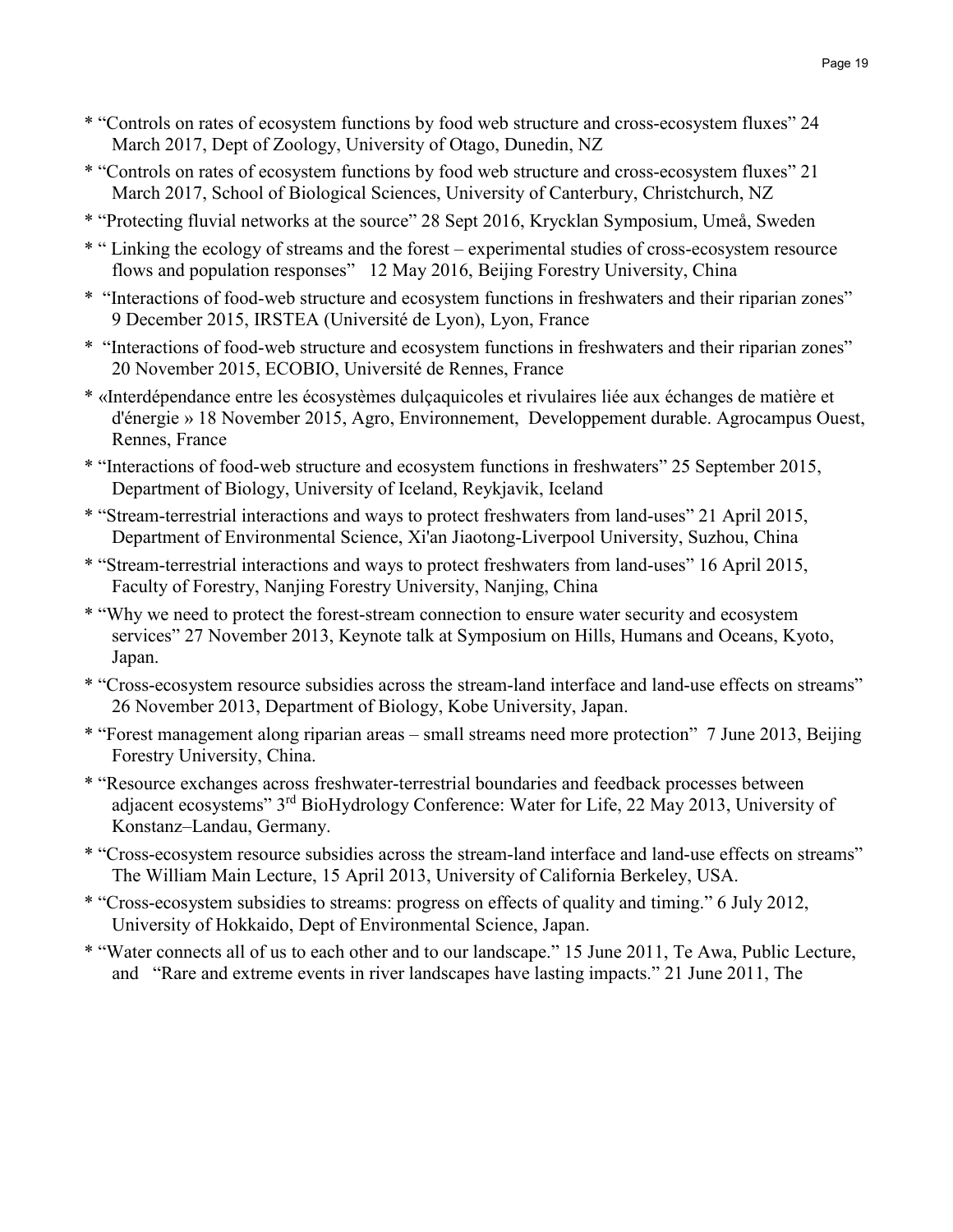Manawatu Lecture, Royal Society of New Zealand Manawatu Branch, Palmerston North, New Zealand.

- \* "Experimental tests of the controls on biodiversity and productivity of stream ecosystems." 4 Nov 2010, University of Oulu, Finland.
- "Learning how to protect water for environmental and human needs in a variable world." (keynote) 31 August 2010, British Columbia Water Symposium, Kelowna, BC.
- \* "Controls on organic matter decomposition in streams and effects on food webs." 4 February 2010, IGB – Leibniz Institute for Freshwater Ecology and Inland Fisheries, Berlin, Germany.
- \* "Experimental tests for the controls on biodiversity and ecosystem function in streams." 29 April 2009, University of Vienna, Austria.
- \* "The source waters: the ecological roles of headwater streams & threats to catchment integrity." 29 October 2008, keynote for IV Congresso Argentino de Limnologica, Bariloche, Argentina.
- \* "Biomonitoring of streams for environmental impacts on water quality and aquatic life." 31 October 2008, Universidad Nacional del Comahue, Neuquen, Argentina.
- \* "Donor-controlled ecosystem subsidies and facilitation are important processes in freshwater foodwebs." 1 February 2008, Institut für Gewässerökologie und Binnenfischerei (IGB), Germany*.*
- \* "Donor-controlled ecosystem subsidies and facilitation are important processes in freshwater foodwebs." 30 January 2008, Wageningen Universiteit, Netherlands.
- \* "Riparian Management: are we there yet?" 7 November 2007, Oregon State University, OR, USA.
- \* "A look into the future for rivers and lakes in the 'wilderness' of western Canada" 22 April 2007, University of Innsbruck, Austria.
- \* "Management of catchments for the protection of aquatic life and other resources starts with the headwaters" 21 April 2007, Natural History Museum, Trento, Italy.
- \* "Experimental approaches in stream ecology" 28 February 2007, University of Birmingham, UK.
- \* "Does biodiversity matter to ecosystem functions, and how can that be determined?" Les Grands Seminaires de l'Observatoire Midi-Pyrenées; and "Biodiversité: du jardin d'Eden aux invasions biologique" (with Eric Tabacchi, CNRS, Toulouse) Les Soirées Scientifique de l'Observatoire Midi-Pyrenees. 23 January 2007, Toulouse, France
- \* "Ecology of coastal rivers in Pacific coastal rain forests" Exploring the Scientific Basis for Stewardship & Restoration of Coastal Rivers" 12 April 2006, Seattle, WA.
- \* "Experimental tests of the processes controlling complex interactions in stream food webs" and "Organic matter dynamics in small streams of coastal BC"  $25 - 27$  January 2006, University of Alaska, Fairbanks, AK.
- \* "The biology of headwater streams and their riparian areas in forested landscapes: Where to next?" 18 November 2005. Oregon Headwaters Co-operative, Corvallis, OR.
- "Experimental tests of the processes controlling complex interactions in stream food webs" 15 September 2005, Dept of Biological Sciences, University of Alberta, AB.
- "Evaluating effectiveness and uncertainty of forest management around small streams in British Columbia" FORWARD Annual Meeting, 16 May 2005, University of Alberta, AB.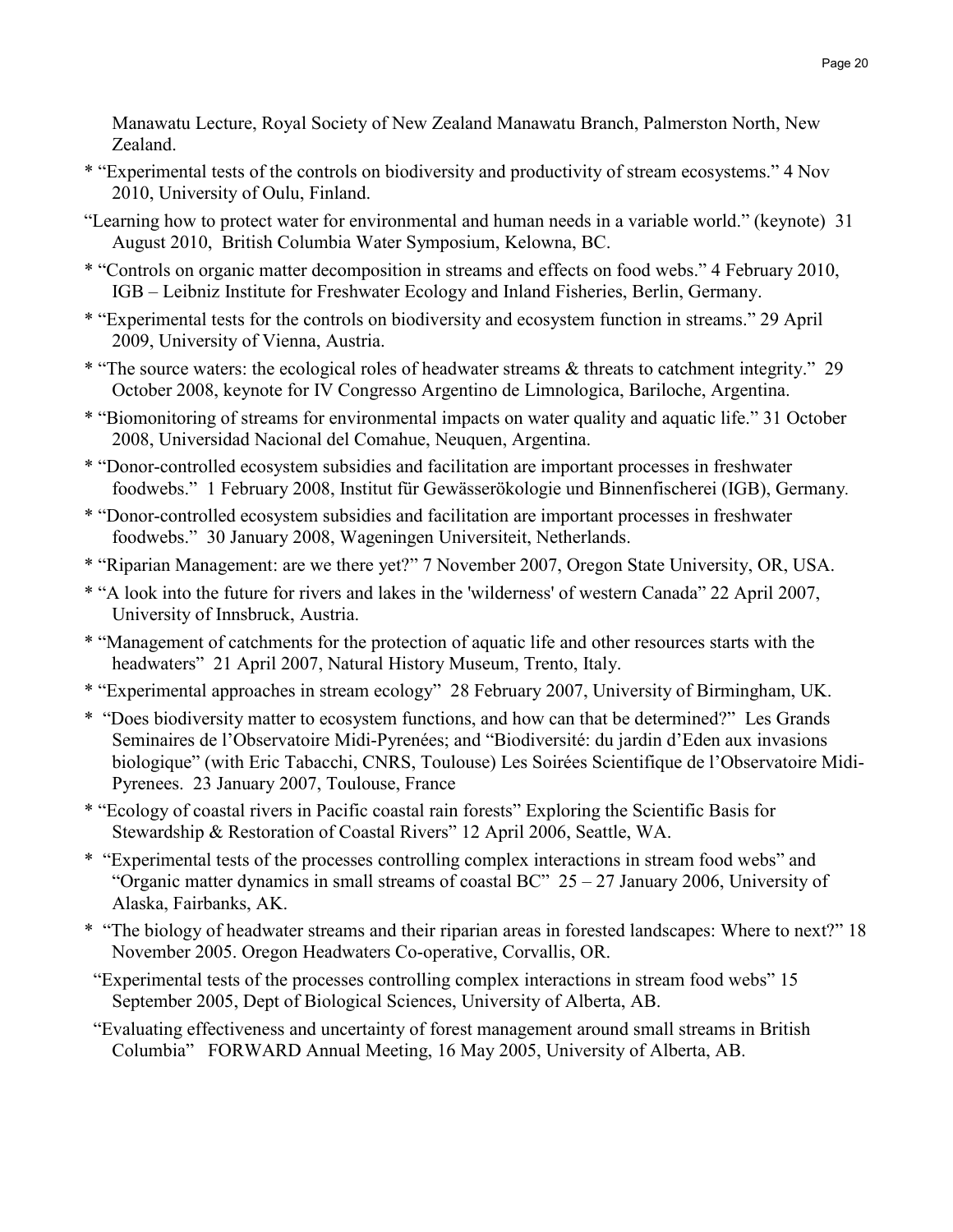- "An experimental approach to understanding the linkages between ecosystems: forest-stream interactions and management" and "Sustainable forest management and protecting aquatic ecosystems: Can we have it all?" 22 and 23 October 2004, Lakehead University, ON.
- "Meeting the conflicting objectives of stream conservation and land use through riparian management: another balancing act." Keynote speaker. 28 April 2004. Forest-Land-Fish Conference II – Ecosystem Stewardship Through Collaboration, Edmonton, AB.
- "Experimental tests of processes regulating complex interactions in stream and riparian food webs" 2 February 2004. Dept of Biological Sciences, University of Calgary, AB.
- \* "Understanding complex interactions in stream and riparian food webs, and management effects" 20 November 2003. School of Natural Resouces, Ohio State University, OH.
- \* "Amphibians associated with headwater streams and population responses to forest management" 15 April 2002. College of Forest Resources, University of Washington, Seattle, WA.
- \* "Experimental studies of the effects of riparian management on communities of small streams: establishing causal mechanisms." 30 October 2001. Headwaters Research Cooperative, Oregon Department of Forestry, OR.
- "Forestry and aquatic resources: biodiversity, water quality, and ecosystem integrity. Oh yes, ...and salmon" 15 August 2001. Canadian Institute of Forestry Annual Meeting. Whistler, BC.
- "Species at risk amphibians and other life on the edge in British Columbia". Keynote speaker. 17 February 2001. Canadian Society of Environmental Biologists, Vancouver, BC.
- "Are our current guidelines for riparian reserves doing the job?" 25 January 2001. Coastal Silviculture Committee, Winter Meetings, Nanaimo, BC.
- "Controls on the productivity of food webs of small streams: seasonality and resource limitation" 23 November 2000. Bamfield Marine Laboratory, BC.
- \* "Headwater streams, forest harvesting, and the conservation biology of tailed frogs" 20 April 2000, Department of Natural Resource Sciences, Washington State University, Pullman, WA.
- \* "Controls on the productivity of food webs of small streams: seasonality and resource limitation" 13 April 2000, School of Fisheries, University of Washington, Seattle.
- \* "Ecological objectives for stream and watershed restoration along the Pacific coast of North America" International Workshop on Environmental Hydrodynamics and Ecological River Restoration in Cold Regions, 22 September 1998, Trondheim, Norway.
- "Fish don't eat trees so why do we need to leave riparian buffers along streams?" National Rivers Conference, 3 May 1998, Richmond, BC.
- \* "Conservation of stream ecosystem dynamics and biodiversity through streamside management" 19 November 1997. World River Conference, Gifu, Japan.
- \* "Forest management and the effects on food webs of temperate rainforest streams of Canada's Pacific coast" 17 November 1997. Hokkaido University, Sapporo, Japan.
- "Do fish eat trees? Stream food webs and forest harvest practices" 27 September 1996. Natural Resources and Environmental Studies, University of Northern British Columbia, Prince George.
- "Epidemiology as a branch of ecology: feedbacks between disciplines." 16 July 1995. Canadian Association of Veterinary Epidemiology and Preventive Medicine Annual Meeting, Victoria, BC.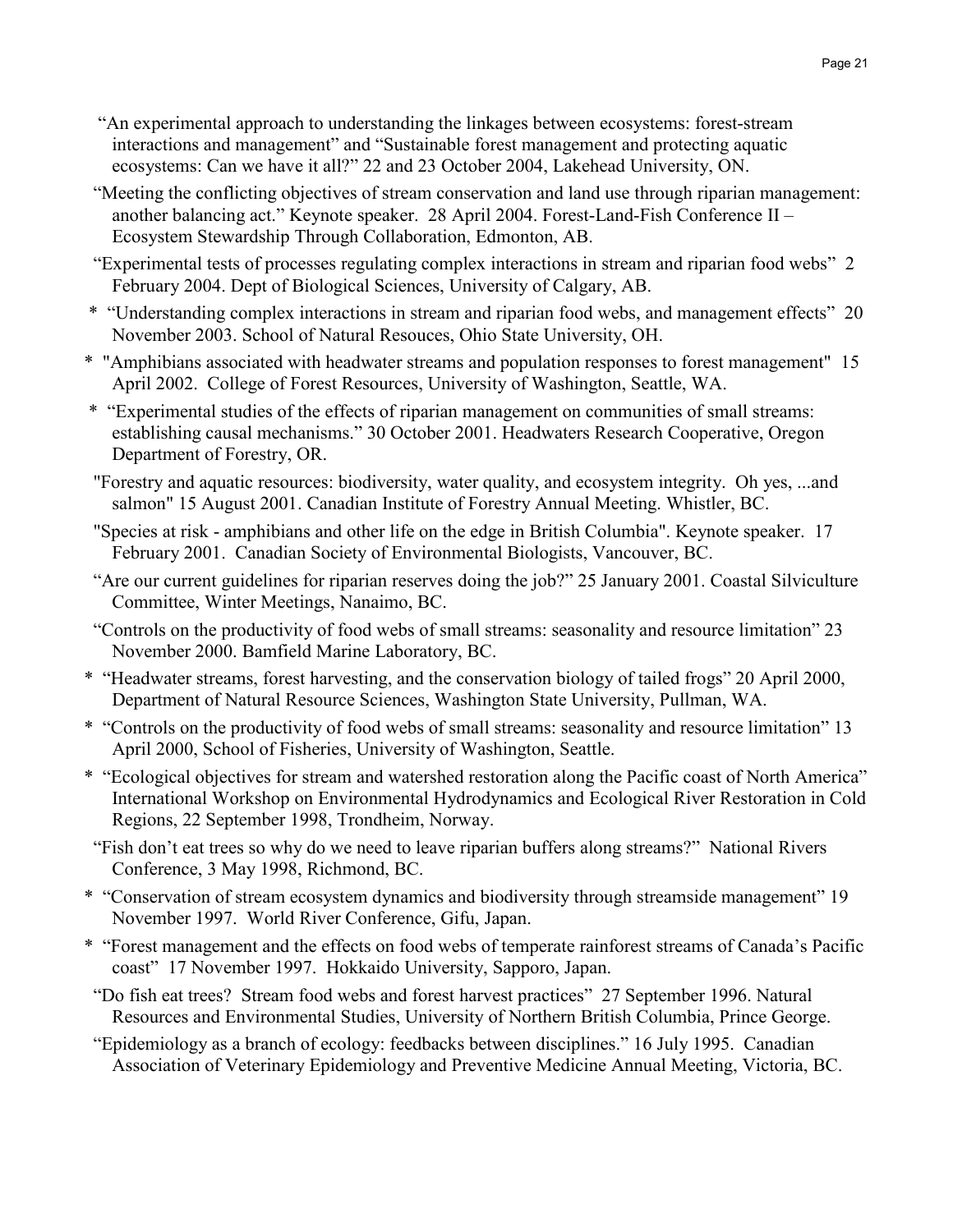- \* "Regulation of foodweb structure in temperate rainforest streams." 6 March 1995. and "Forestry impacts on stream communities in the Pacific Northwest." 7 March 1995. University of Maryland.
- \* "Autocorrelations and discontinuities in ecosystems across space, time, and disciplines: the case of the Fraser River." 11 September 1994. Sampling Designs in Aquatic Networks Across Scales Workshop, Mt Hood, Oregon. Center for Analysis of Environmental Change.
- \* "From organic matter to fish: stream food webs and forest harvest practices." 13 May 1994. EAWAG, Swiss Federal Institute of Environmental Science and Technology, Zürich, Switzerland.
- \* "Foodwebs of temperate rainforest streams: rate-limiting processes and community structure." 17 March 1994. Department of Zoology, University of Hong Kong, Hong Kong.
- "From organic matter to fish: stream food webs and forest harvest practices." 7 March 1994. Department of Forest Sciences and Fisheries Centre, University of British Columbia.
- "Forest-stream interactions: understanding the connections and predicting the consequences." 26 April 1993. Scarborough Campus, University of Toronto, ON.
- "Forest-stream interactions: population dynamics of lotic organisms limited by forest-driven processes." 10 March 1993. West Vancouver Laboratory, Department of Fisheries and Oceans, BC.
- "Manipulating stream food webs: limits to productivity and forestry-stream interactions." 25 September 1992. Department of Biology, York University, Ontario.
- "Food limitation of stream benthos: implications for community organization." 10 March 1992. Pacific Biological Station, Fisheries and Oceans, Nanaimo, BC.
- "Population and community consequences of food limitation in west coast streams." 7 June 1990. Département de Biologie, Université Laval, Québec.
- "Natural disturbances in streams: how might they affect stream communities?" 1 March 1986, A Symposium on the Role of Disturbance, Pacific Ecology Conference, Vancouver, BC.
- \* "Abundance patterns of seston feeding invertebrates in lake-outlet streams: why is *Neureclipsis bimaculata* restricted to these habitats?" 19 November 1984, Department of Fisheries and Wildlife, Oregon State University, Corvallis, OR.
- *(e) Other Presentations*

Regular conference presentations (average of about 5 - 8 per year); departmental seminars; talks to community groups.

Coastal Silviculture Committee Summer Field Program, June 2001

- *(f) Other*
- *(g) Conference Participation (Organizer, Keynote Speaker, etc.)*
- Regular conference participation (international and regional about 5 to 8 meetings a year) presentations given at most conferences, as well as by my students and postdocs on which I am usually an author (abstracts and titles not listed – estimated 15 presentations per year on which I am an author). I chair and/or organise sessions at conferences at least once per year.
- Organizer Centre for Applied Conservation Research Symposium, organized the first 6 symposia up to and including 2003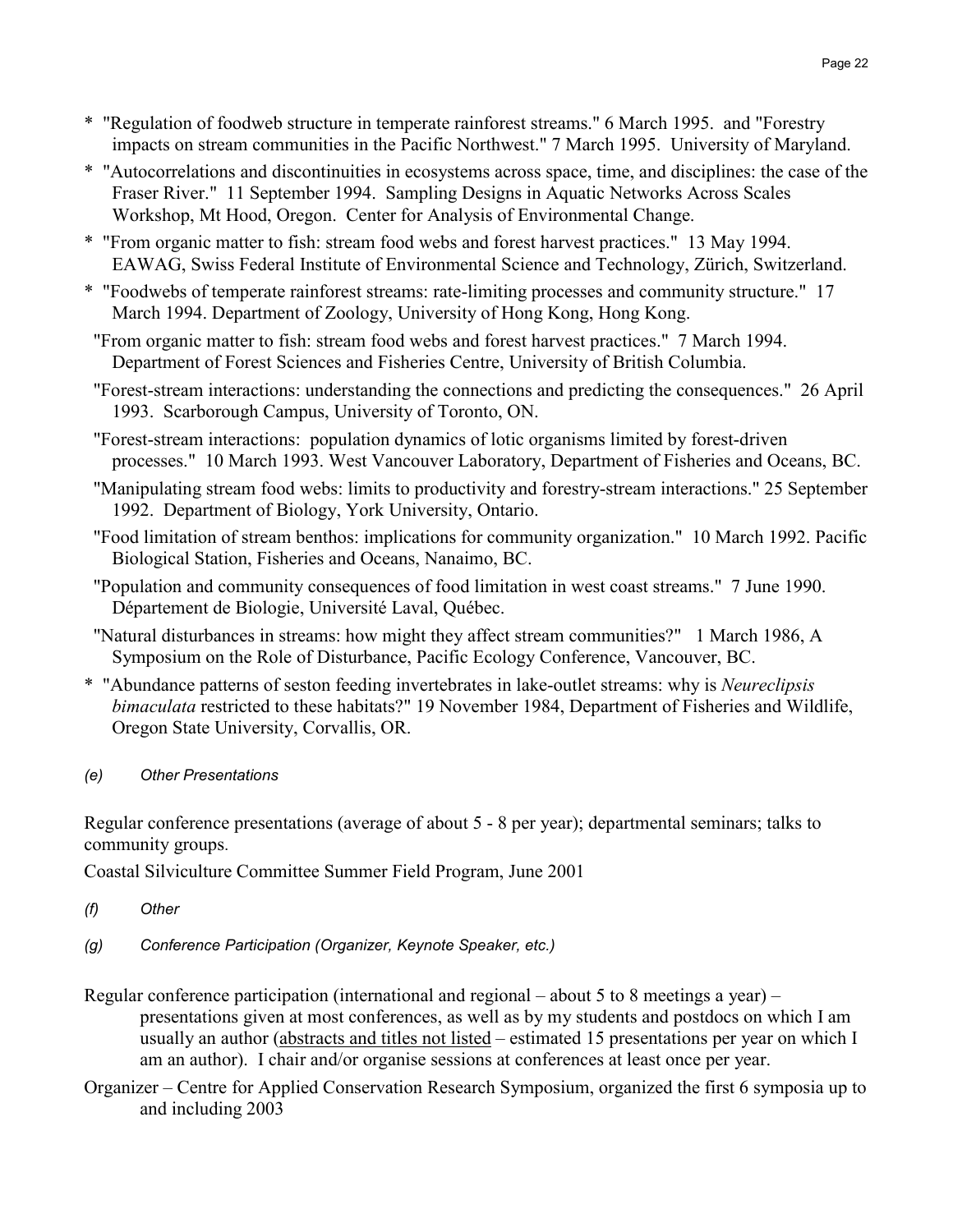Co-organizer: Headwater systems, April 2000 - co-organizer for the meeting along with Roy Sidle & Dan Moore

Keynote speaker:

- Forest-Land-Fish Conference II Ecosystem Stewardship Through Collaboration, Edmonton, AB 28 April 2004.
- Annual Meeting of the Canadian Society of Environmental Biologists, 2001.
- IV Congresso Argentino de Limnologica, Bariloche, Argentina, 2008.
- 3<sup>rd</sup> BioHydrology Conference: Water for Life, 22 May 2013, University of Konstanz–Landau, Germany.
- Japan Mountains to Coast
- RENNES Agro, Environnement, Développement durable
- Organizing committee member : Headwater Ecosystems and their management member of the organizing committee for this regional meeting held at UBC 19-21 February 2002.

Organizing Committee Member, American Society of Limnology and Oceanography Annual Meeting, Victoria, 2002

Chair, Organizing Committee, North American Benthological Society Annual Meeting, UBC, 2004.

Organiser: Biomonitoring 2003, Biomonitoring 2005, Biomonitoring 2006 (all at UBC)

Program co-chair, North American Benthological Society Annual Meeting, Anchorage, Alaska, 2006

- Organizing committee member : Headwater Ecosystems and their management member of the organizing committee for this regional meeting held at UBC 19-21 February 2007.
- Workshop invitations (recent): Future Forest Ecosystems Monitoring, Victoria, BC, 15 January 2009 (organised by Dr. John Innes, BC government-funded); Linking hydromorphology and ecology, Aberdeen, Scotland, 1 – 5 March 2009 (organised by Dr. Hamish Moir, Scottish Environment funding); Workshop to Develop a National Network of Conservation Professionals to Address Complex and Pressing Conservation Problems in Canada, Ottawa, ON,  $5 - 7$  April 2009 (Organised by Dr. Steven Cooke, Carleton, NSERC-funded); Conservation of the Fraser River Estuary (organised by Dr. Tara Martin)

# **10. SERVICE TO THE UNIVERSITY**

*(a) Memberships on committees, including offices held and dates* Safety committee: member 1996-1998 Fire Safety Director: Faculty of Forestry, UBC. 1999 - 2005 Best graduating essay selection committee 2000 Best graduating thesis selection committee 2001 Hiring committee member: departmental technician 2001 Hiring committee member: faculty of forestry web specialist 2001 Faculty IT committee: member 2002 – present College of Life Sciences Graduate Student Evaluation Committee 2002 – 2003 Search Committee: New head of Geography, UBC 2008-2009 Search Committee: NSERC-Industry chair in Forest and Forest Products Entomology 2009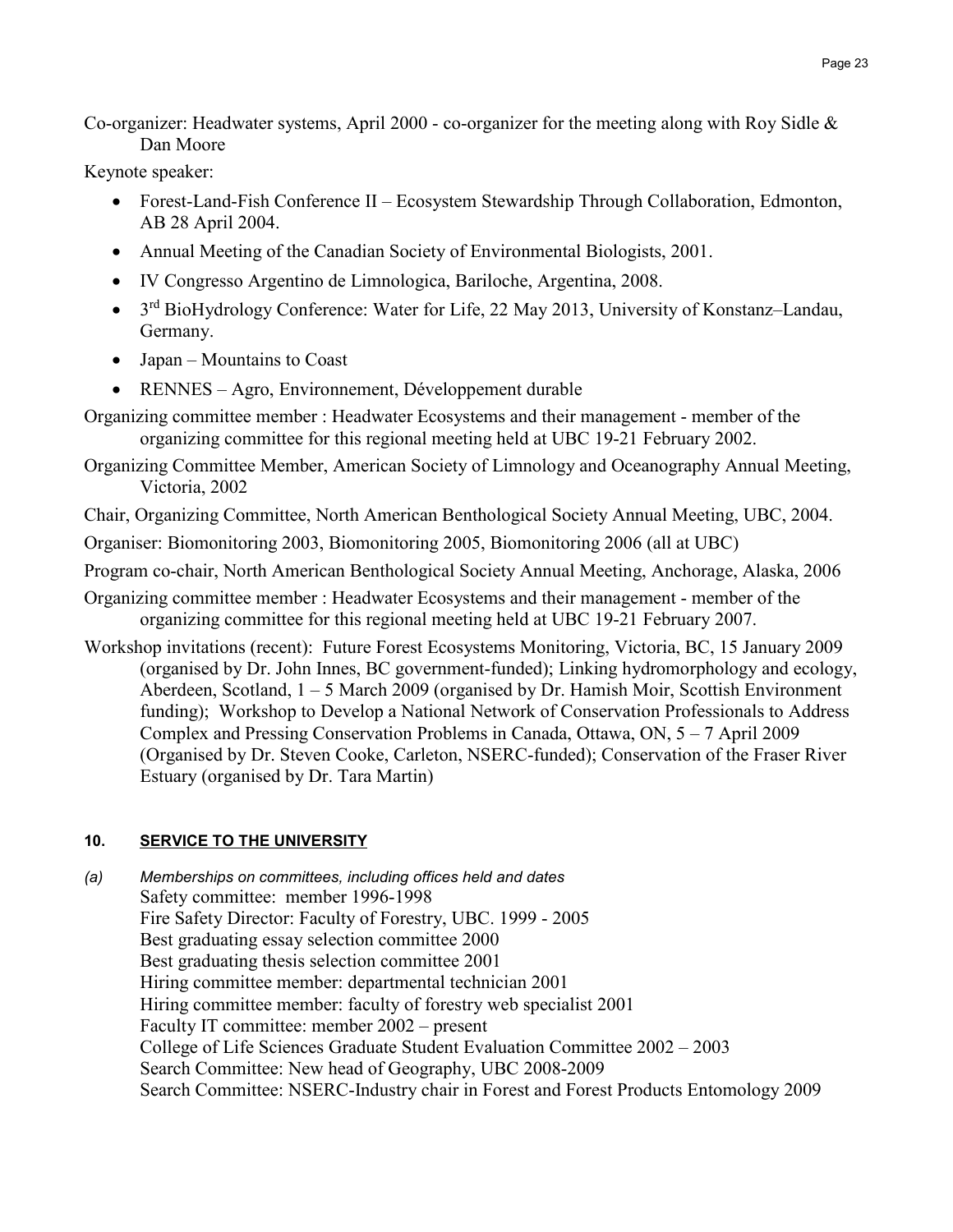#### *(b) Other service, including dates*

Fisheries Centre Review committee for Dean of Science: complete review of the centre with recommendations to the Dean Simon Peacock for how to advance

#### 11. **SERVICE TO THE COMMUNITY**

*(a) Memberships on scholarly societies, including offices held and dates*

Trustee and Chair: (1999-2003) North American Benthological Society Endowment Fund. Member: Place and nominations committee - North American Benthological Society (1999 and 2000).

Member: North American Benthological Society

Member: Ecological Society of America

Member: British Ecological Society

Member: American Society of Limnology and Oceanography

Chair (2010 – 2014) Society for Freshwater Science, Award of Excellence and Distinguished Service Award Subcommittee

- *(b) Memberships on other societies, including offices held and dates*
- *(c) Memberships on scholarly committees, including offices held and dates*
- *(d) Memberships on other committees, including offices held and dates*

Co-chair: Oregon Spotted Frog Recovery Team (Listed 'endangered' in Canada). 1999 – 2003, currently a team member: 2003 - present

- Member: South Okanagan-Similkameen Conservation Program Scientific Technical Committee. 1999 – 2005
- Member: Scientific Advisory Committee, Kenai River Watershed Studies Program, Alaska (2002-2003).
- Member: Rocky Mountain tailed frog recovery team (2002 to 2004)

Member: Coastal giant salamander recovery team (2004 – present)

Member: Freshwater fishes of BC recovery team (2003 – 2012)

Member and Co-chair: South Coast Conservation Program – BC Government-nominated consortium for co-ordinating recovery teams and other conservation efforts in the lower mainland of BC (member 2005 – 2013; Chair 2013 to present).

Member: Scientific Specialist Committee for Arthropods, Committee on the Status of Endangered Wildlife in Canada (COSEWIC) (2014 – present)

Member: Riparian Prescriptions Workgroup, Washington State Department of Natural Resources  $(2019 - present)$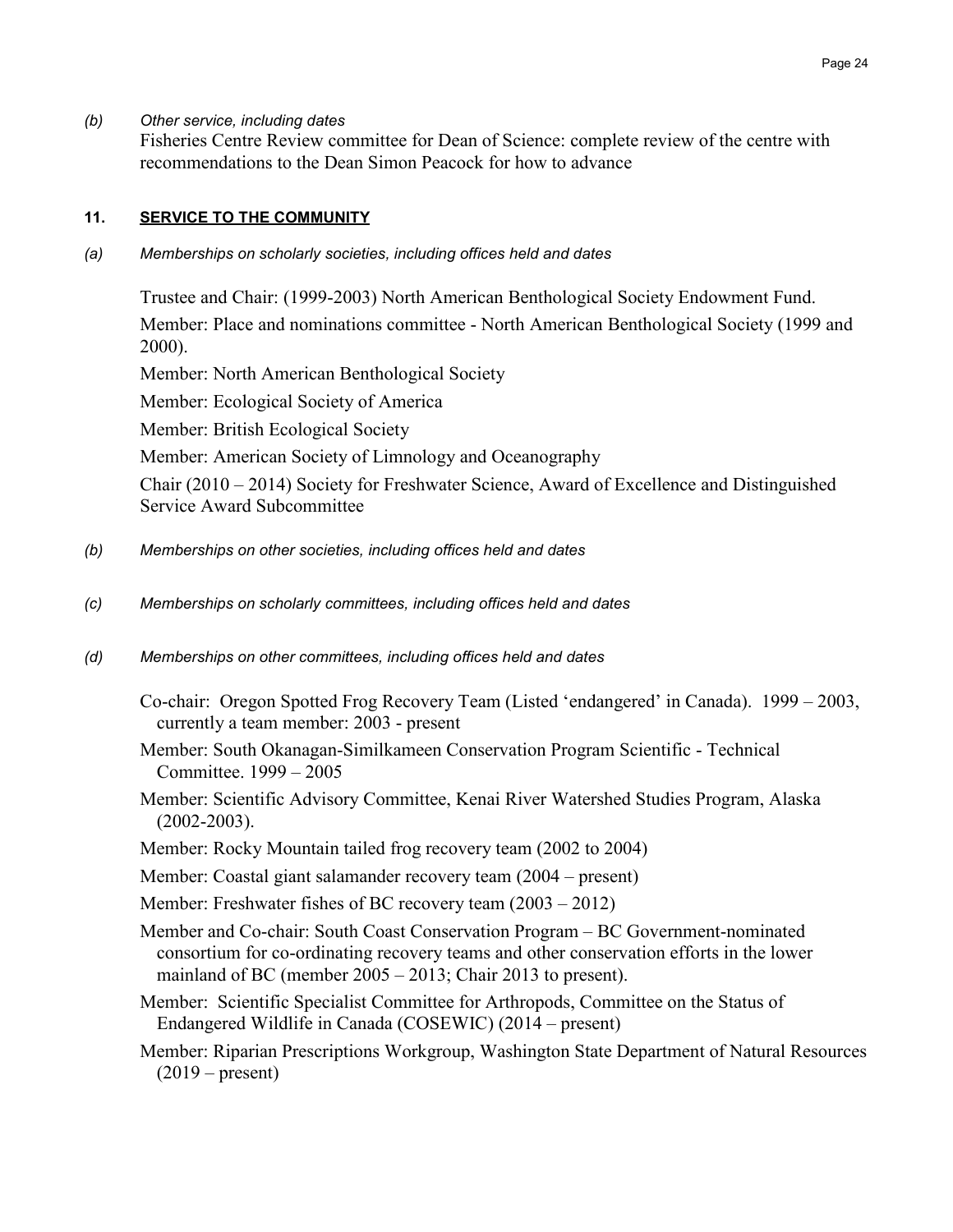Member: Knowledge Synthesis and Transfer, Aquatic Habitat Canada (a division of Wildlife Habitat Canada). (2019 – present)

*(e) Editorships (list journal and dates)*

Editorial Board, Associate Editor – *Journal of Applied Ecology* (British Ecological Society journal), 1 Oct 2005 – 1 January 2012 (impact in 2008 – 4.56)

Editorial Board, Associate Editor – *Journal of the North American Benthological Society*, 1 June 2002 – 30 May 2007 (impact in 2008 – 2.36)

Editorial Board, Associate Editor – *Canadian Journal of Fisheries and Aquatic Sciences* 1 June 2005 – present (impact in 2008 – 2.28)

Guest Associate Editor – *Canadian Journal of Forest Research* (2002, 2005) (impact in 2004 – 1.531)

Guest Associate Editor – *Canadian Journal of Fisheries and Aquatic Sciences* (2015) Special issue based on an American Fisheries Society symposium (impact in 2015 – 1.531)

#### *(f) Reviewer (journal, agency, etc. including dates)*

Reviewer for: American Midland Naturalist, Aquatic Sciences, Archiv für Hydrobiologie, Biodiversity and Conservation, BioScience, Boreal Environment Research, Canadian Entomologist, Canadian Journal of Fisheries and Aquatic Sciences, Canadian Journal of Forest Research, Canadian Journal of Zoology, Conservation Biology, Ecography, Ecological Indicators, Ecological Applications, Ecological Monographs, Ecology, Ecology Letters, Écoscience, Entomologia Experimentalis et Applicata, Environmental Biology of Fishes, Forest Ecology and Management, Freshwater Biology, Freshwater Science, Frontiers in Ecology and Environment, Functional Ecology, Global Change Biology, Hydrobiologia, International Review of Hydrobiology, Journal of Animal Ecology, Journal of Applied Ecology, Journal of Aquatic Ecosystem Health, Journal of Biogeography, Journal of Herpetology, Journal of the North American Benthological Society, Marine Ecology (Progress Series), Nature Climate Change, New Zealand Journal of Marine and Freshwater Biology, Oecologia, Oiko, PLOS One, Proceedings of the National Academy of Sciences, River Research and Applications, Transactions of the American Fisheries Society, Trends in Ecology and Evolution (average of about 15 reviews per year in addition to my editorial duties while I was Associate Editor, since January 2013 about 25 per year)

Reviewer – Pacific Scientific Advice Review Committee, Fisheries and Oceans Canada. Marine and estuarine riparian habitats and their role in coastal ecosystems. June 2001

**Grant proposal Reviews** 

Member: Science Council of BC: review panel member for Forest Renewal BC research program. 1996-2001.

Review panel member for Forest Sciences Program (BC) – 2003-2004, 2004-2005 Portuguese Science Foundation – Fundação para a Ciência e a Technologia – panel member 2009 – 2012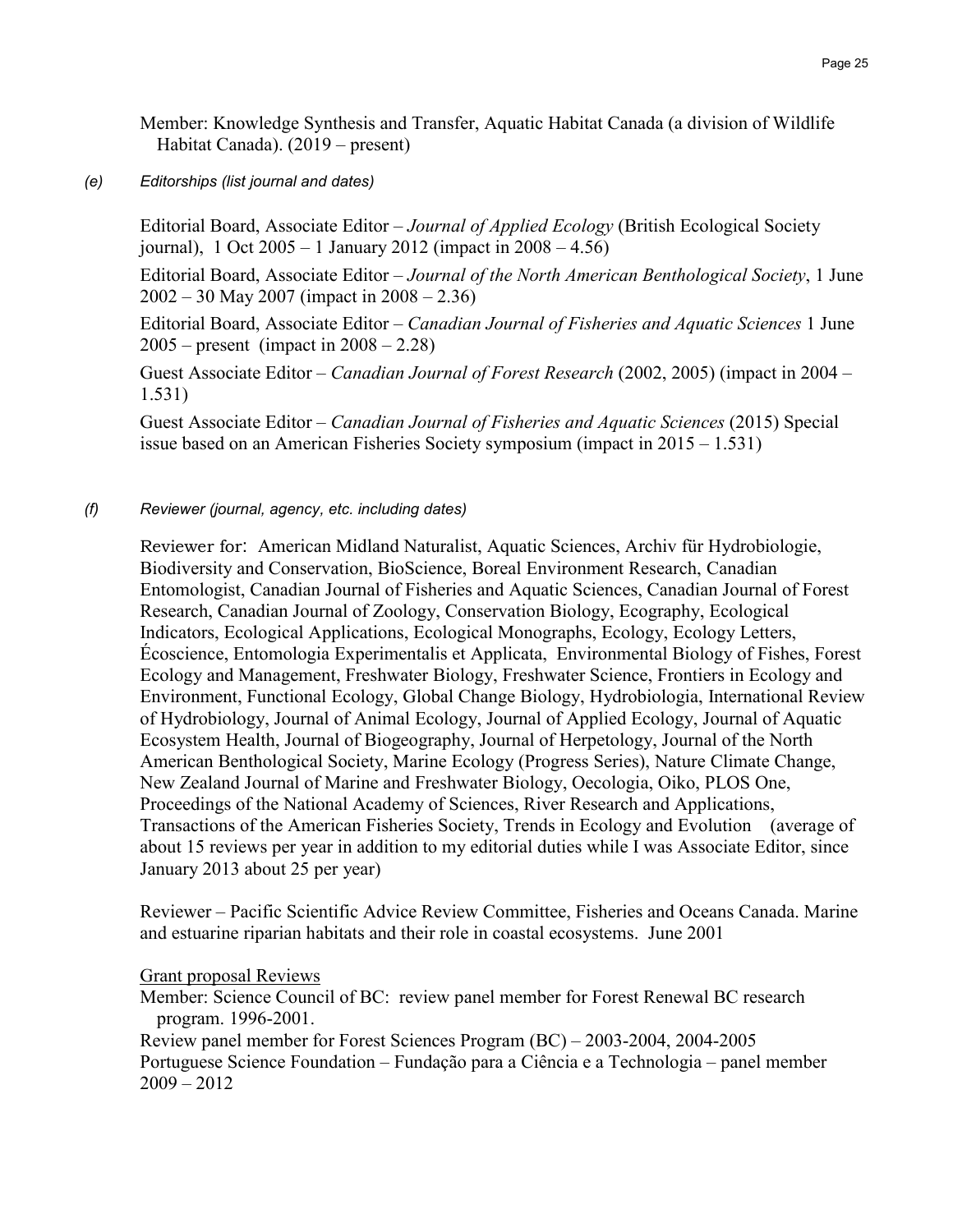Portuguese Science Foundation - Fundação para a Ciência e a Technologia – reviewer 2012 – 2014 (about 7 to 10 proposals/y)

National Science Foundation (US) – grant proposal reviews (2) Living Legacy Trust, Ontario (a forestry research granting agency) - grant proposal reviews (6) Natural Sciences and Engineering Research Council (Canada) – grant proposal reviews (13) Hong Kong Research Grant Council (ref. # HKU 7619/05M) (2004 – 2009) – grant proposal reviews (6) France – Investissement de l'avenir - 2011 (1)

Promotion reviews (no details for privacy reasons)

University of Birmingham, University of Alaska – Fairbanks, Massey University (2), University of Washington (2), Michigan State University, University of Leeds, University of Toronto (2), University of Western Ontario, University of Wyoming, Otago University (2), Oregon State University, U of Hong Kong, Ryerson University, Washington State University

#### *(g) External examiner (indicate universities and dates)*

M.Sc., Chris Teichreb, Simon Fraser University, July 1999 M.Sc., Nicole McCutchen, Simon Fraser University, May 2001 PhD examiner, Antti Haapala, University of Jyväskylä, Finland, May 2001. M.Sc., Eric Lamb, Lakehead University, Thunder Bay, ON. April 2002. M.Sc., Andrea Riedel, Simon Fraser University, August 2002. M.Sc., Paula Furay, University of Victoria, Apr 2003. PhD examiner, Deborah Walks, University of Toronto, Feb 2003. PhD examiner, Robyn Irvine, University of Calgary, Feb 2004. PhD examiner, Cameron Stevens, University of Alberta, Sept 2005. PhD examiner, Brent Wootton, Trent University, ON, Apr 2006. PhD examiner, Joanne Clapcott, University of Tasmania, August 2007 PhD examiner (opponent), Rob J.M. Franken, Wageningen Universiteit, Netherlands, Nov 2007 PhD examiner, Alistair Danger, Deakin University, Australia, Nov 2007 M.Sc., Shah Newaz, Lakehead University, Thunder Bay, ON. Aug 2009 PhD examiner (opponent), Pauliina Louhi, University of Oulu, Finland, Nov 2010. PhD examiner, Liliana García Lago, University of Vigo, Spain, Jan 2012 M.Sc., Noel Swain, Simon Fraser University, Jan 2013 M.Sc., Corinna Favaro, Simon Fraser University, Dec 2013 Ph.D. examiner, Maite Arroita Azkarate, Universidad del País Vasco, Spain (Basque Region), Oct 2015 Ph.D. examiner, Ross Vander Vorste, Université Claude Bernard (Lyon), France, Nov 2015 Ph.D. examiner, Melissa Kampt, Monash University, Melbourne, Australia 2016 Ph.D. examiner, Meritxell Abril, University of Barcelona, Spain, Apr. 2017 Ph.D. examiner, Thibaut Rota, University of Toulouse, Oct. 2018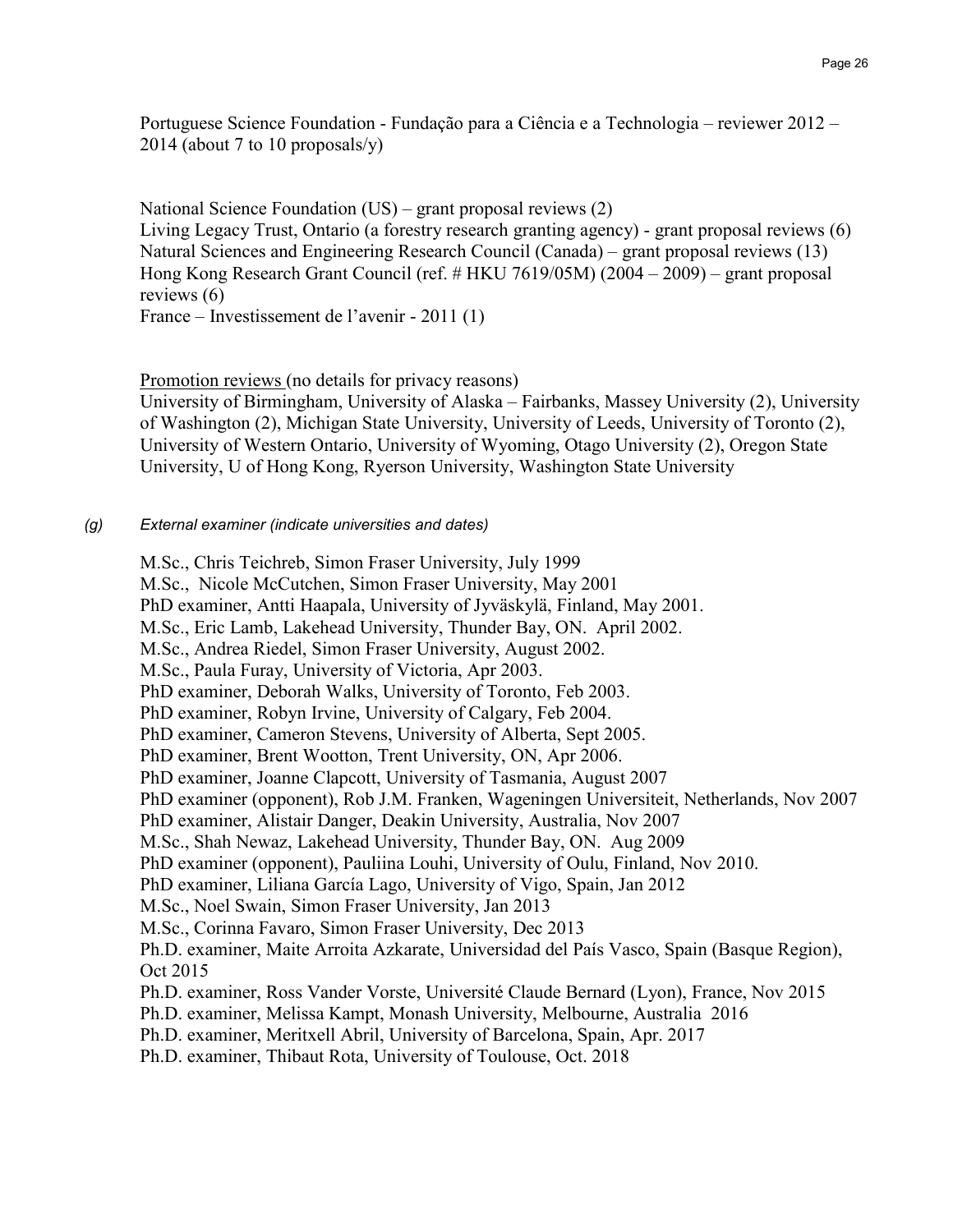- *(h) Consultant (indicate organization and dates)*
- *(i) Other service to the community*

Biodiversity Research Council of BC: member. 1998-1999. Scientific advisor for British Pacific Properties' tailed frog monitoring program. 1998- present

- TV interviews Pacific giant salamanders (CBC), amphibians (Discovery), Oregon spotted frog (Discovery), bullfrog (Global), Carbon dioxide from predator loss in streams (Global); Low flow and temperatures
- Radio interviews tiger salamanders (CBC Kelowna); Carbon dioxide from predator loss in streams (CBC)
- Newspaper articles riparian management in BC (Sun Gordon Hamilton), south Okanagan newspapers about tiger salamanders; low flow and temperatures; etc.
- Presentation about urban wildlife for the Urban Stewardship Program
- Musqueam Creek Day led tours to describe fish and fish habitats, and manned a booth to provide information, 28 July 2001.
- Selection committee for associate editor for Journal of Ecosystem Management, SIFERP 2000

Public talks: Langley Field Naturalists (2010); Nature Vancouver (2011); Abbotsford Field Naturalists (2011); Wetlands Keepers – "Wetlands – what lurks below" (2012); Beaty Biodiversity Museum – "Caddisflies are way cool …" (2012); Let's Talk Science – 200+ public school students (2012); Fukuoka Jonan program – 20 Japanese High School students (2012); Indian Forest Service – Water Management in Canada (twice 2012); Beaty Biodiversity Museum – "Dragonflies are way cool …" (2013)

Amphibians of the Fraser Valley: at risk and declining. 15 Jan 2002, Richmond Nature Park, BC.

Endangered amphibians, Restoration Series, U. Victoria, Oct 2001

Endangered species, south Surrey rest home, Nov 2004.

Organiser of benthic biomonitoring workshops (2003, 2005, 2006)

Conference special session organiser - regularly

#### 12. **AWARDS AND DISTINCTIONS**

*(a) Awards for Teaching (indicate name of award, awarding organizations, date)*

*(b) Awards for Scholarship (indicate name of award, awarding organizations, date)* Appointment to the Peter Wall Institute for Advanced Studies, Early Career Scholars, UBC – Sept 2004 NSERC postgraduate scholarship 1980, 1981 NSERC postgraduate scholarship 1983, 1984, 1985 NSERC post-doctoral fellowship 1989, 1990 Visiting scientist in a government laboratory fellowship 1993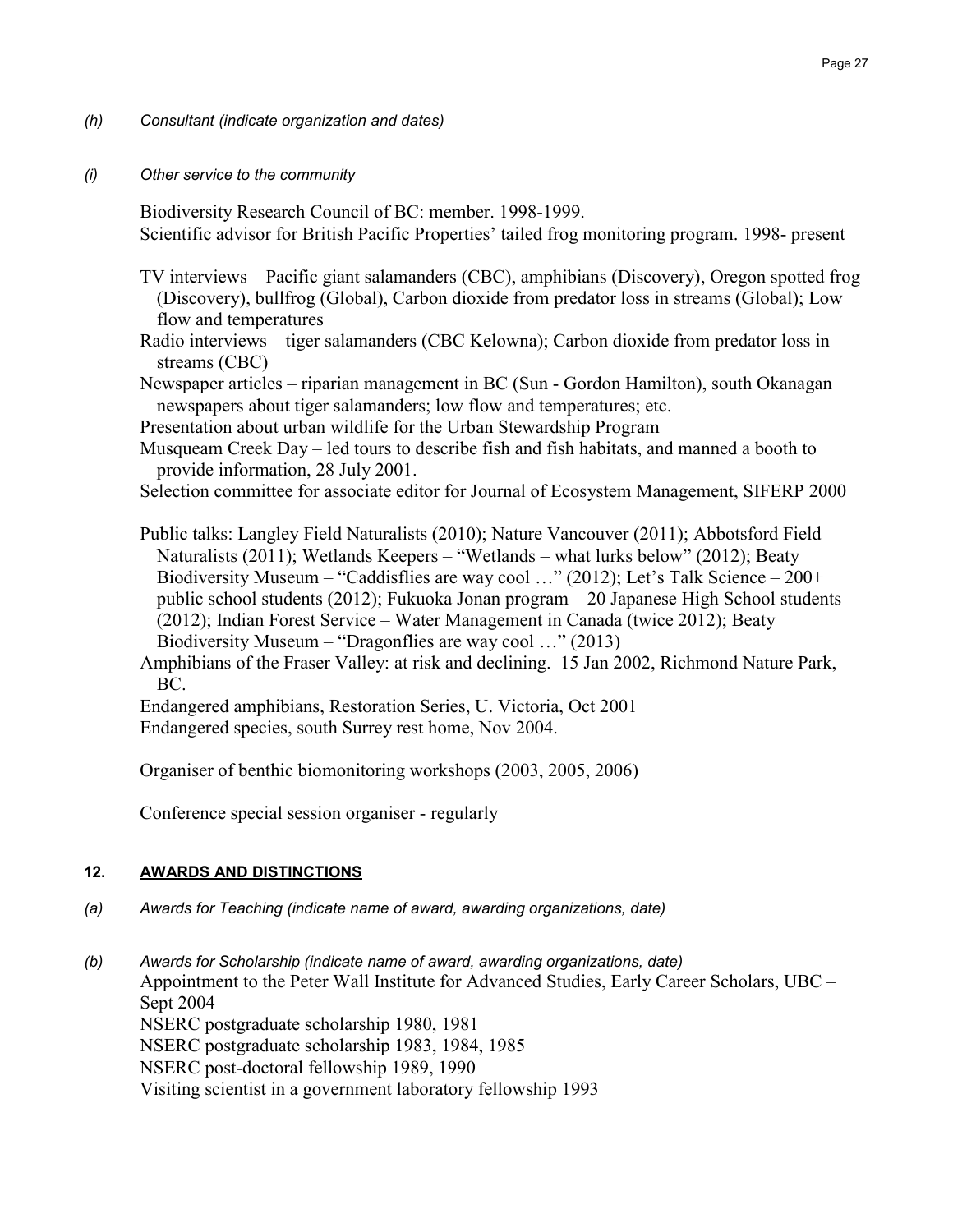- *(c) Awards for Service (indicate name of award, awarding organizations, date)*
- *(d) Other Awards*

Best of Way Cool 2012 – winner for the "Way cool" seminar series at Beaty Biodiversity Museum

#### 13. **OTHER RELEVANT INFORMATION** (Maximum 0ne Page)

#### **Publications and authorship**

I work very diligently with my students (post-graduate and undergraduate) and post-doctoral fellows to develop our ideas and designs for testing them. Among the rewards of mentoring students and post-doctoral fellows are the exchanges of ideas, inputs into projects, and the eventual publication of their work. I have been particularly strident about making sure that we strive to publish all the work from our research efforts. My students and post-doctoral fellows have been very successful in publishing their work and I have made large contributions to the work that each of them have done, and as such I am an author on all their work. In some cases I have had to do the majority of the writing in order to get a thesis into manuscript format, but I have always kept the student as the first author, as it is more important for their career progress to have senior authorship. All of the projects have been funded by grants for which I had the lead or a major role in securing the funding. Our convention is typically that the order of authorship represents the order of the magnitude of the contributions from the people involved, in terms of intellectual contribution and amount of work.

# **Choice of outlet for publications**

My research efforts are most suited for the ecological and aquatic biology journals, and I publish in both applied and basic science journals depending upon the particular topic of the paper. In my field there are many highly-ranked, international journals and I aim to publish my work there, for instance *Ecology*, *Ecological Applications*, *Journal of Animal Ecology*, *Journal of Applied Ecology*, *Proceedings of the Royal Society of London B*, *Freshwater Biology*, and *Canadian Journal of Fisheries and Aquatic Sciences*. Some of my papers have been as part of a series of papers in *Canadian Journal of Forest Research*, *Journal of the American Water Resources Association* (papers in 2 special issues: Small streams and their riparian areas, and the importance of ecosystem services of small streams on downstream rivers [related to the US Clean Water Act restrictions by the US Supreme Court]), (two issues), *Canadian Journal of Fisheries and Aquatic Sciences* (crossecosystem resources subsidies), and *Forest Sciences* (special issue on the roles of small streams in landscapes, including managed forests). There are many other journals that I also use as outlets for particular kinds of publications that have readerships interested in particular topics, rather than more broadly-based journals.

# **Achievements of our research group:**

A large number of my graduate students and Post-doctoral fellows have gone on to work in consulting or for government agencies, or have moved on to further degrees. Ten have gone on to become professors (Xi'an Jiaotong-Liverpool University, University of Montana, Université de Toulouse, Tohoku University, University of Hokkaido, University of Maine, Kobe University, Florida International University, Macquarie University, Utah State University, Swedish Agricultural University [SLU, Umeå]) and another is working as an Instructor at UBC. Students and former postdoctoral fellows work as researchers for Fisheries and Oceans Canada, US Department of Commerce NOAA Fisheries, BC Ministry of Environment, University of Oulu, and Countryside Council for Wales. Other former students and post-doctoral fellows have positions in consultancies. The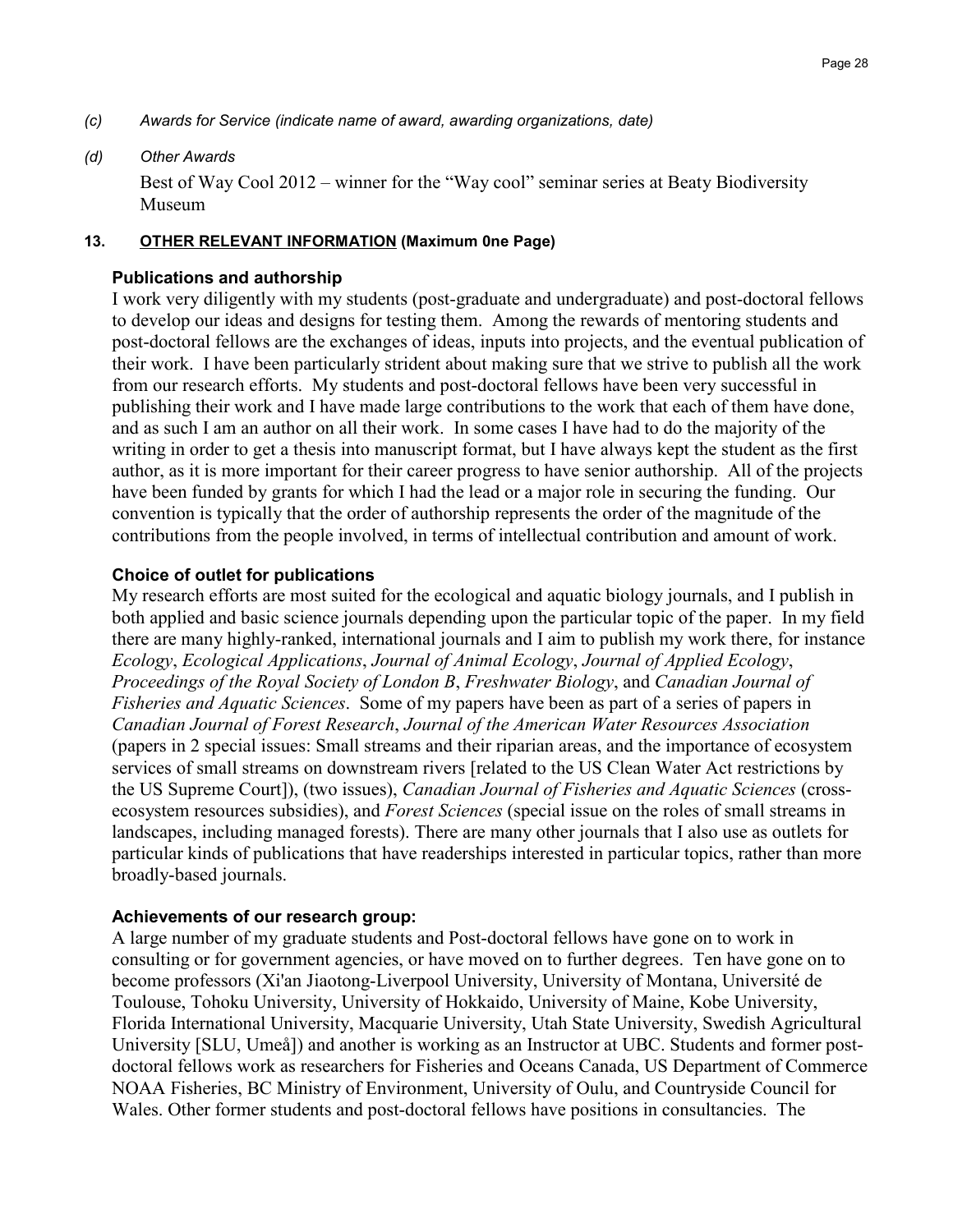majority of the former members of my research group have published their work in international, peer-reviewed journals.

## **Metrics**

H-score  $= 42$ , citations  $= 6585$  – Web of Science (all databases; 13 Sept 2020) Author  $=$ (Richardson JS NOT Richards JS NOT Gainza P NOT Doroszko A NOT Montelione GT NOT Wong G) AND Address = (BC OR Alberta OR Simon Fraser OR Toronto OR Ontario OR West Vancouver OR British Columbia).

Google Scholar h-score = 55: <https://scholar.google.ca/citations?user=xPsJZQcAAAAJ&hl=en> Clarivate researcher number: <http://www.researcherid.com/rid/G-1513-2012> ORCID number <http://orcid.org/0000-0001-8135-7447>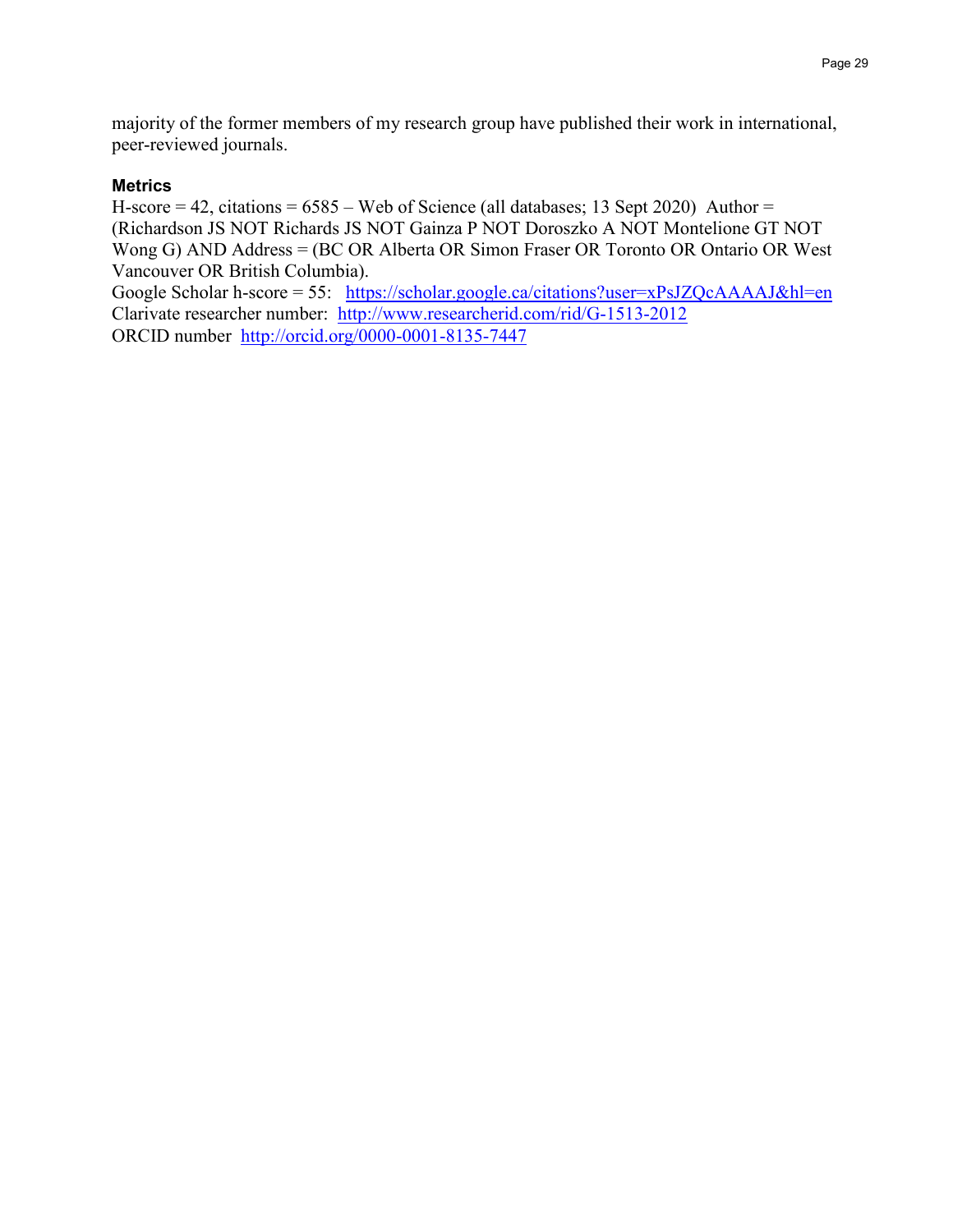# *<sup>U</sup>***THE UNIVERSITY OF BRITISH COLUMBIA** *Publications Record*

| <b>SURNAME: RICHARDSON</b> | <b>FIRST NAME:</b>  | John          | Initials:             |
|----------------------------|---------------------|---------------|-----------------------|
|                            | <b>MIDDLE NAME:</b> | <b>Stuart</b> | <b>Date:</b> Nov 2020 |

# **1. REFEREED PUBLICATIONS** (publications with students and post-doctoral fellows underlined) *(a) Journals* (total: 177)

- Siddig, A.A.H., **J.S. Richardson** & C.F. Dormann. 2020. Drought amplifies the impacts of salt pollution in pond ecosystems: an experimental exploration. *Fundamental and Applied Limnology* 194:1-9.
- Kuglerová, L., J. Jyväsjärvi, C. Ruffing, T. Muotka, A. Jonsson, E. Andersson & **J.S. Richardson**. 2020. Cutting edge: A comparison of contemporary practices of riparian buffer retention around small streams in Canada, Finland and Sweden. *Water Resources Research* 56(9): e2019WR026381 doi: 10.1029/2019WR026381
- Cantonati, M., R.J. Fensham, L.E. Stevens, R. Gerecke, D.S. Glazier, N. Goldscheider, R.L. Knight, **J.S. Richardson**, A.E. Springer & K. Tockner. An urgent plea for global spring ecosystem protection. *Conservation Biology* accepted doi: 10.1111/cobi.13576
- Kehoe, L.J.,J. Lund, L. Chalifour, Y. Asadian, E. Balke, S. Boyd, D. Carlson, J.M. Casey, B. Connors, N. Cryer, M.C. Drever, S. Hinch, C. Levings, M. MacDuffee, H. McGregor, **J. Richardson**, D.C. Scott, D. Stewart, R.G. Vennesland, C.E. Wilkinson, P. Zevit, J.K. Baum & T.G. Martin. 2020. Conservation in heavily urbanized biodiverse regions requires urgent management action and attention to governance. *Conservation Science and Practice* 2020, e310 doi:10.1002/csp2.310
- Ramey, T.L., C. Prescott & **J.S. Richardson**. 2020. Influence of moisture, nutrients, and distance from stream on early-stage mass loss of western red cedar leaf litter in headwater riparian forests. *Canadian Journal of Forest Research* 50: 1391–1398. doi.org/10.1139/cjfr-2020-0176
- Tavernini, D.A. & **J.S. Richardson**. 2020. Effects of tributary size on the resource supply and physical habitat at tributary junctions along two mainstem rivers. *Canadian Journal of Fisheries and Aquatic Sciences* 77: 1393–1408. dx.doi.org/10.1139/cjfas-2019-0435
- Rossetti de Paula, F., **J.S. Richardson**, A.C.Y. Yeung, S.J. Mitchell & D. Bahuguna. 2020. Decadalscale changes in suspended wood after riparian recruitment in managed stands in headwater streams of coastal British Columbia, Canada. *Earth Surface Processes and Landforms* 45:1974-1989. doi: 10.1002/esp.4859
- Cantonati, M., S. Poikane, C.M. Pringle, L.E. Stevens, E. Turak, J. Heino, **J.S. Richardson**, R. Bolpagni, A. Borrini, N. Cid, M. Čtvrtlíková, D.M.P. Galassi, M. Hájek, I. Hawes, Z. Levkov, L. Naselli-Flores, A.A. Saber, M. Di Cicco, B. Fiasca, P.B. Hamilton, J. Kubečka, S. Segadelli & P. Znachor. 2020. Characteristics, Main Impacts, and Stewardship of Natural and Artificial Freshwater Environments: Consequences for Biodiversity Conservation. *Water* 12, 260; doi:10.3390/w12010260
- Yeung, A.C.Y., K. Stenroth & **J.S. Richardson**. 2019. Modelling biophysical controls on stream organic matter standing stocks under a range of forest harvesting impacts. *Limnologica* 78, 125714.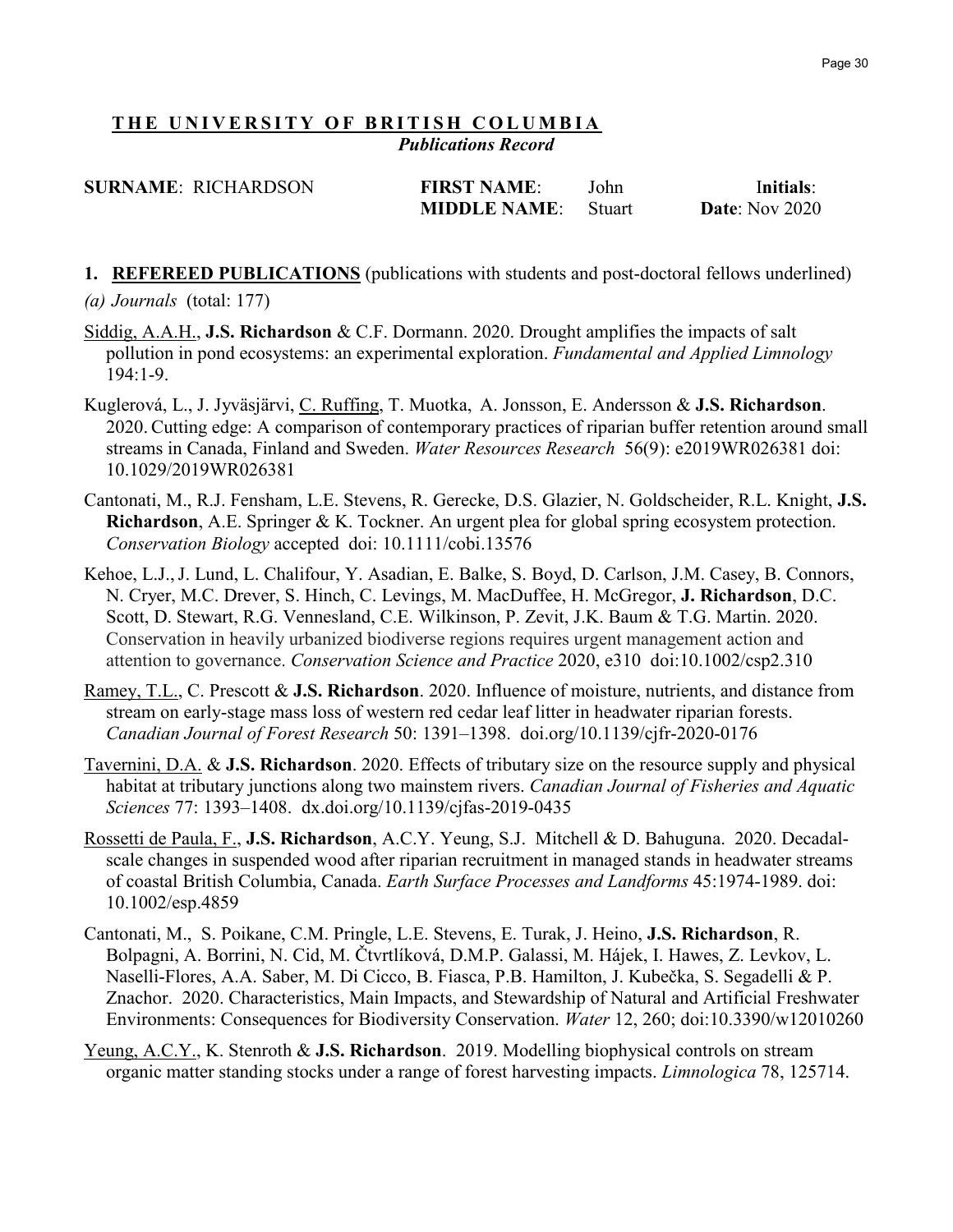- Chará-Serna, A.M., L.B. Epele, C.A. Morrissey & **J.S. Richardson**. 2019. Nutrients and sediment modify the impacts of a neonicotinoid insecticide on freshwater community structure and ecosystem functioning. *Science of the Total Environment* 692:1291-1303.
- Yeung, A.C.Y., D.P. Kreutzweiser & **J.S. Richardson**. 2019. Stronger effects of litter origin on the processing of conifer than broadleaf leaves: a test of home-field advantage of stream litter breakdown. *Freshwater Biology* 64:1755-1768.
- Kielstra, B.W., J. Chau & **J.S. Richardson**. 2019. Measuring function and structure of urban headwater streams with citizen scientists. *EcoSphere* 10(4):e02720. 10.1002/ecs2.2720
- **Richardson, J.S.** & E. Chauvet. 2019. Consumer responses to resource patch size and architecture: leaf packs in streams. *Fundamental and Applied Limnology* 192: 255–261.
- **Richardson, J.S.** 2019. Biological diversity in headwater streams. *Water* 11, 366; doi:10.3390/w11020366
- Kuglerová, L., B.W. Kielstra, R.D. Moore & **J.S. Richardson**. 2019. Importance of scale, land-use, and stream network properties for riparian plant communities along an urban gradient. *Freshwater Biology* 64:587-600. DOI: 10.1111/fwb.13244
- Tiegs, S., D.M. Costello, M.W. Isken, G. Woodward, P.B. McIntyre, M.O. Gessner, E. Chauvet, N.A. Griffiths, A.S. Flecker, … , **J.S. Richardson**, …[150 authors] 2019. Global patterns and drivers of ecosystem functioning in rivers and riparian zones. *Science Advances* 5: eaav0486
- Ramey, T.L. & **J.S. Richardson**. 2018. Experimental effects of water, nutrients, and microclimate on leaf litter mass loss in headwater riparian forests. *Ecosphere* 9:e02478. 10.1002/ecs2.2478
- Marshall, J.C., V. Acuña, D.C. Allen, N. Bonada, A.J. Boulton, S.M. Carlson, C.N. Dahm, T. Datry, C. Leigh, P. Negus, **J.S. Richardson**, S. Sabater, R.J. Stevenson, A.L. Steward, R. Stubbington, K. Tockner & R. Vander Vorste. 2018. Protecting US river health by maintaining the legal status of their temporary waterways. *Science* 361:856-857.
- Elosegi, A., A. Nicolás & **J.S. Richardson**. 2018. Priming of leaf litter decomposition by algae seems of minor importance in natural streams during autumn. *PLoS ONE* https://doi.org/10.1371/journal.pone.0200180
- Yeung, A.C.Y., J.L. Musetta-Lambert, D.P. Kreutzweiser, P.K. Sibley & **J.S. Richardson**. 2018. Relations of interannual differences in stream litter breakdown with discharge: bioassessment implications. *EcoSphere* 9 : e02423 DOI: 10.1002/ecs2.2423
- Yeung, A.C.Y. & **J.S. Richardson**. 2018. Expanding resilience comparisons to address management needs: A response to Ingrisch and Bahn. *Trends in Ecology and Evolution* 33:647-649.
- Naman, S., J.S. Rosenfeld, P.M. Kiffney & **J.S. Richardson**. 2018. The energetic consequences of habitat structure for forest stream salmonids. *Journal of Animal Ecology* 87:1383-1394.DOI: 10.1111/1365-2656.12845
- Chará-Serna, A.M. & **J.S. Richardson**. 2018. Chlorpyrifos interacts with other agricultural stressors to alter stream invertebrate community in laboratory microcosms. *Ecological Applications* 28:162–176.
- Kuglerová, L., E. Maher Hasselquist, **J.S. Richardson**, R.A. Sponseller, D.P. Kreutzweiser & H. Laudon. 2017. Management perspectives on *Aqua incognita*: connectivity and cumulative effects of small natural and artificial streams in boreal forests. *Hydrological Processes* 31:4238–4244.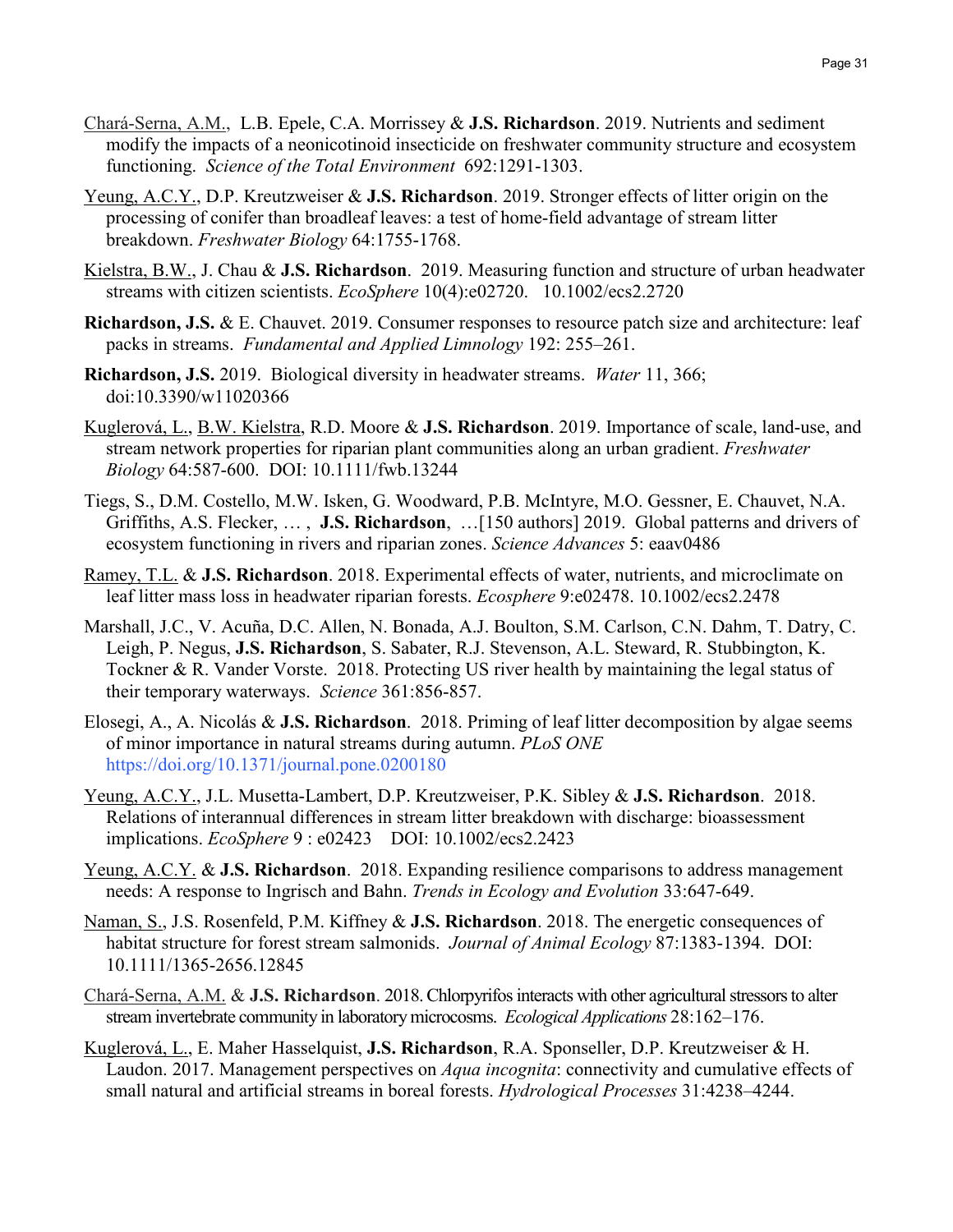- García, L., I. Pardo, W.F. Cross & **J.S. Richardson**. 2017. Moderate nutrient enrichment affects algal and detritus pathways differently in a temperate rainforest stream. *Aquatic Sciences* 79:941-952. doi: 10.1007/s00027-017-0543-2
- Ramey, T. & **J.S. Richardson**. 2017. Terrestrial invertebrates in the riparian zone: Mechanisms underlying their unique diversity. *BioScience* 67:808-819.
- García, L., W.F. Cross, I. Pardo & **J.S. Richardson**. 2017. Effects of land-use intensification on stream basal resources and invertebrate communities. *Freshwater Science* 36: 609-625.
- Kuglerová, L., L. García, I. Pardo, Y. Mottiar & **J.S. Richardson**. 2017. Does leaf litter from invasive plants contribute the same support of a stream ecosystem function as native vegetation? *Ecosphere* 8(4): e01779. 10.1002/ecs2.1779
- Naman, S.M., J.S. Rosenfeld, L.C. Third & **J.S. Richardson**. 2017. Habitat-specific production of aquatic and terrestrial invertebrate drift in small forest streams: implications for drift-feeding fish. *Canadian Journal of Fisheries and Aquatic Sciences* 74:1208-1217.
- Yeung, A.C.Y., A. Lecerf & **J.S. Richardson**. 2017. Assessing the long-term ecological effects of riparian management practices on headwater streams in a coastal temperate rainforest. *Forest Ecology and Management* 384:100-109.
- Naman, S.M., J.S. Rosenfeld, **J.S. Richardson** & J.L. Way. 2017. Species traits and channel architecture mediate flow disturbance impacts on invertebrate drift. *Freshwater Biology* 62:340-355.
- Louhi, P., T. Muotka & **J.S. Richardson**. 2017. Sediment addition reduces the importance of predation on ecosystem functions in experimental stream channels. *Canadian Journal of Fisheries and Aquatic Sciences* 74:32-40.
- **Richardson, J.S.** & M.S. Wipfli. 2016. Getting quantitative about consequences of cross-ecosystem resource subsidies on recipient consumers. *Canadian Journal of Fisheries and Aquatic Sciences*  73:1609-1615.
- Sato, T., R. El-Sabaawi, K. Campbell, T. Ohta & **J.S. Richardson**. 2016. A test of the effects of timing of a pulsed resource subsidy on stream ecosystems. *Journal of Animal Ecology* 85:1136-1146.
- Naman, S.M., J.S. Rosenfeld & **J.S. Richardson**. 2016. Causes and consequences of invertebrate drift in running waters: from individuals to populations and trophic fluxes. *Canadian Journal of Fisheries and Aquatic Sciences* 73:1292-1305.
- Xiang, H., Y. Zhang & **J.S. Richardson**. 2016. Importance of Riparian Zone: Effects of Resource Availability at Land-water Interface. *Riparian Ecology and Conservation* 3:1-17.
- Yeung, A.C.Y. & **J.S. Richardson**. 2016. Some conceptual and operational considerations when measuring 'resilience': a response to Hodgson *et al*. *Trends in Ecology and Evolution* 31:2-3.
- Atwood, T.B., E. Hammill, P. Kratina, H.S. Greig, J.B. Shurin & **J.S. Richardson**. 2015. Warming alters food web-driven changes in the CO<sub>2</sub> flux of experimental pond ecosystems. *Biology Letters* 11: 20150785. http://dx.doi.org/10.1098/rsbl.2015.078
- Majdi, N, W. Traunspurger, **J.S. Richardson** & A. Lecerf. 2015. Small stonefly predators affect microand meiobenthic communities in stream leaf packs. *Freshwater Biology* 60:1930–1943.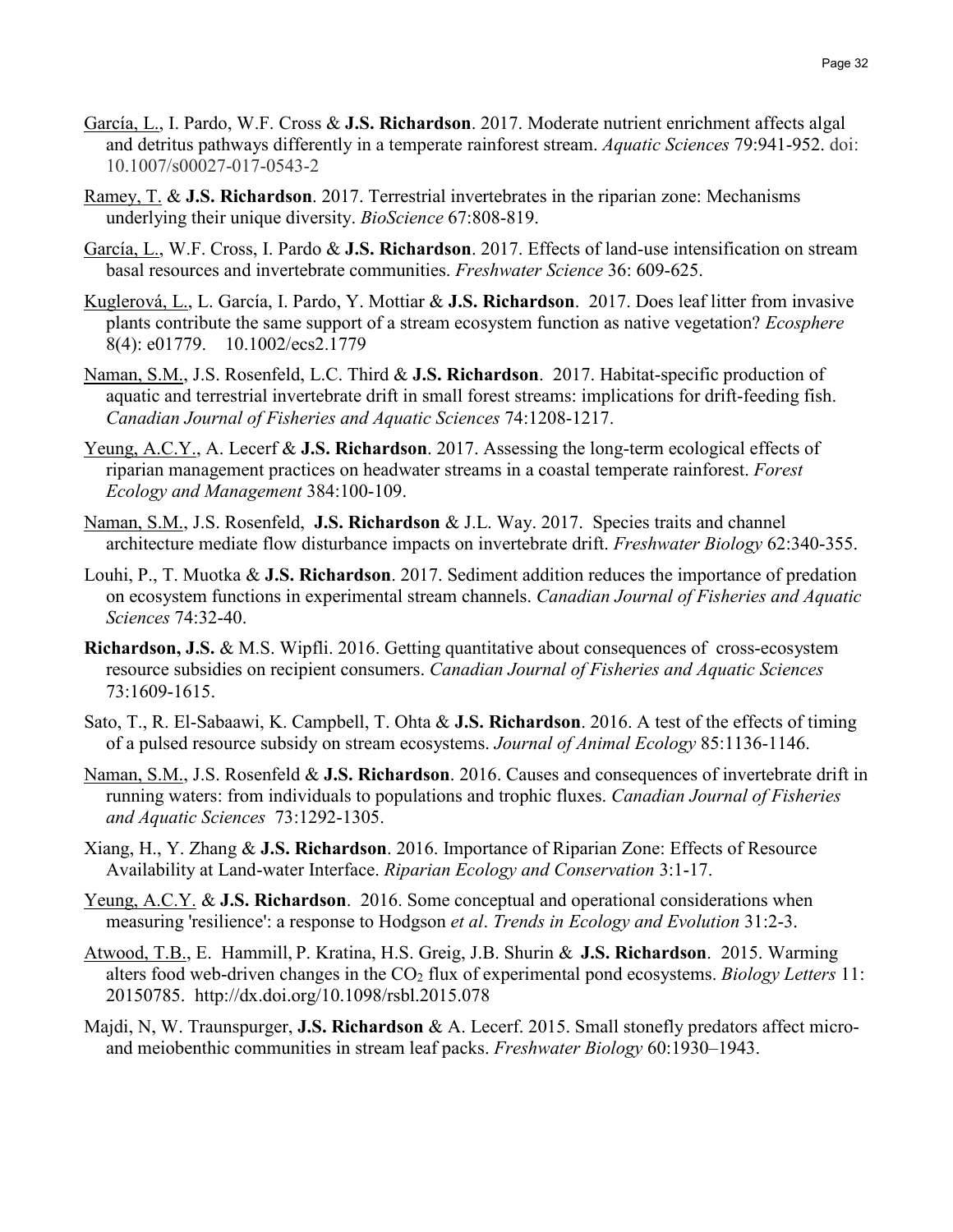- **Richardson, J.S.** & T. Sato. 2015. Resource flows across freshwater-terrestrial boundaries and influence on processes linking adjacent ecosystems. *Ecohydrology* 8:406-415.
- Minami, Y., M. Oba, S. Kojima & **J.S. Richardson**. 2015. Distribution pattern of coniferous seedlings after a partial harvest along a creek in a Pacific Northwest forest, Canada. *Journal of Forest Research* 20:328-336.
- **Richardson, J.S.** & S. Béraud. 2014. Effects of riparian forest harvest on streams: a meta-analysis. *Journal of Applied Ecology* 51:1712-1721. DOI: 10.1111/1365-2664.12332
- Perkin, E.K., F. Hölker, K. Tockner & **J.S. Richardson**. 2014. Artificial light as a disturbance to lightnaïve streams. *Freshwater Biology* 59:2235-2244.
- Avery-Gomm, S., J.S. Rosenfeld, **J.S. Richardson** & M. Pearson. 2014. Hydrological drought and the role of refugia in an endangered riffle-dwelling fish, Nooksack Dace (*Rhinichthys cataractae*). *Canadian Journal of Fisheries and Aquatic Sciences* 71:1625-1634.
- Atwood, T.B., E. Hammill & **J.S. Richardson**. 2014. Trophic-level dependent effects on CO2 emissions from experimental stream ecosystems. *Global Change Biology* 20:3386-3396.
- Lovatt, C., J.S. Kominoski, T. Sakamaki, B. Macleod & **J.S. Richardson**. 2014. Leaf-litter leachate and light interactively enhance accrual of stream biofilms. *Fundamental & Applied Limnology* 184:297- 306.
- Branton, M.A. & **J.S. Richardson**. 2014. A test of the umbrella species approach in restored floodplain ponds. *Journal of Applied Ecology* 51:776-785.
- Stenroth, K., T.M. Hoover, J. Herrmann, I. Bohman & **J.S. Richardson**. 2014. A model-based comparison of organic matter dynamics in between riparian-forested and open-canopy streams. *Riparian Ecology and Conservation* 2:1-13.
- Atwood, T.B., E. Hammill, D.S. Srivastava & **J.S. Richardson**. 2014. Competitive displacement alters top-down effects on carbon dioxide saturation in a freshwater ecosystem. *Oecologia* 175:353-361.
- Lapointe N.W.R., S.J. Cooke, J.G. Imhof, D. Boisclair, J.M. Casselman, R.A. Curry, O.E. Langer, R.L. McLaughlin, C.K. Minns, J.R. Post, M. Power, J.B. Rasmussen, J.D. Reynolds, **J.S. Richardson**, W.M. Tonn. 2014. Principles for ensuring healthy and productive freshwater ecosystems that support sustainable fisheries. *Environmental Reviews* 22:110-134. 10.1139/er-2013-0038
- García, L., I. Pardo & **J.S. Richardson**. 2014. A cross-continental comparison of stream invertebrate community assembly to assess convergence in forested headwater streams. *Aquatic Sciences* 76:29- 40.
- Klemmer, A.J. & **J.S. Richardson**. 2013. Quantitative gradient of subsidies reveals a threshold in community-level trophic cascades. *Ecology* 94:1920-1926.
- Little, P., **J.S. Richardson** & Y. Alila. 2013. Channel and landscape dynamics in the alluvial forest mosaic of the Carmanah River valley, British Columbia, Canada. *Geomorphology* 202:86-100.
- Sakamaki, T. & **J.S. Richardson**. 2013. Nonlinear variation of stream-forest linkage along a stream-size gradient: an assessment using biogeochemical proxies of in-stream fine particulate organic matter. *Journal of Applied Ecology* 50:1019-1027.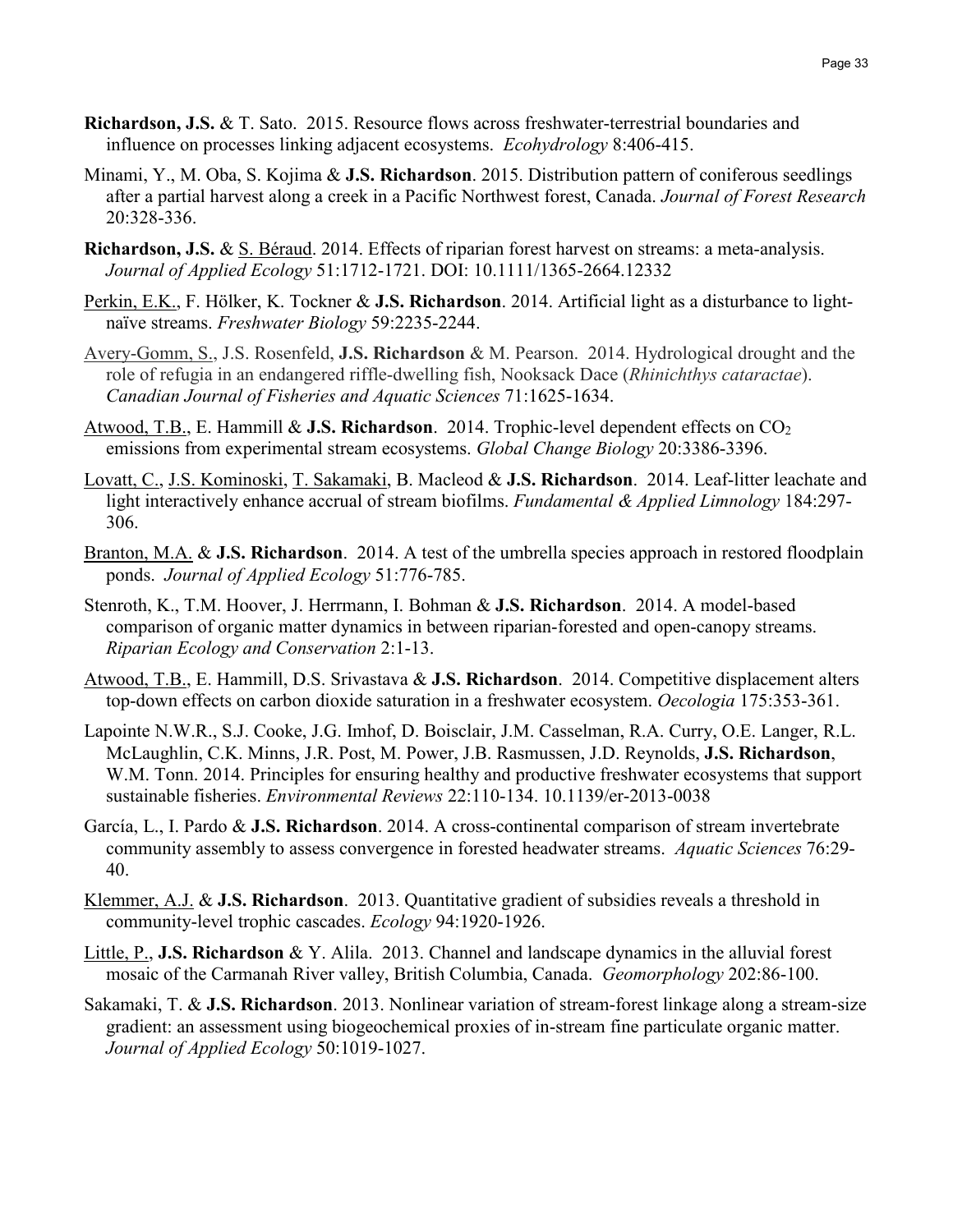- Atwood, T.B., E. Hammill, H.S. Greig, P. Kratina, J.B. Shurin, D.S. Srivastava & **J.S. Richardson**. 2013. Predator-induced reduction of freshwater carbon dioxide emissions. *Nature Geoscience* 6:191-
	- 194 doi: 10.1038/NGEO1734 Recommended on Faculty of 1000 Prime: "There is growing awareness that small animals can have large effects on ecosystems. This study is another fine example … "
- Bondar, C.A. & **J.S. Richardson**. 2013. Stage-specific interactions between dominant consumers within a small stream ecosystem: direct and indirect consequences. *Freshwater Science* 32:183-192.
- Martin, A., T. Hoover & **J.S. Richardson**. 2013. Modeling the role of stage-structured agonistic interactions in ontogenetic habitat shifts. *Behavioral Ecology* 24:355-365. doi:10.1093/beheco/ars171
- García, L., **J.S. Richardson** & I. Pardo. 2012. Leaf quality influences invertebrate colonization and drift in a temperate rainforest stream. *Canadian Journal of Fisheries and Aquatic Sciences* 69: 1663- 1673. doi: 10.1139/F2012-090
- Burt, J.M., M.R.Donaldson, K.A. Hruska, S.G. Hinch & **J.S. Richardson**. 2012. Interactive field site visits can help students translate scientific studies into contextual understanding. *Fisheries* 37(7): 315-319. http://dx.doi.org/10.1080/03632415.2012.696016
- Dudaniec, R.Y., S.F. Spear, **J.S. Richardson** & A. Storfer. 2012. Current and historical drivers of landscape genetic structure differ in core and peripheral salamander populations. *PLoS ONE* 7(5): e36769. doi:10.1371/journal.pone.0036769
- Dudaniec, R.Y. & **J.S. Richardson**. 2012. Habitat associations of the Coastal Giant Salamander (*Dicamptodon tenebrosus*) at its threatened range limit. *Herpetological Conservation and Biology* 7:1-15.
- Atwood, T. & **J.S. Richardson**. 2012. Trophic interactions between insects and stream-associated amphibians in steep, cobble-bottom streams of the Pacific coast of North America. *Insects* 3:432-441. doi:10.3390/insects3020432
- Greig, H.S., P. Kratina, P.L. Thompson, W.J. Palen, **J.S. Richardson** & J.B. Shurin. 2012. Warming, eutrophication, and predator loss amplify subsidies between aquatic and terrestrial ecosystems. *Global Change Biology* 18: 504–514. doi: 10.1111/j.1365-2486.2011.02540.x
- Kominoski, J.S., S. Larrañaga & **J.S. Richardson**. 2012. Invertebrate feeding and emergence timing vary among streams along a gradient of riparian forest composition. *Freshwater Biology* 57:759-772. [plus corrigendum *Freshwater Biology* 57:1532-1534]
- Sanpera-Calbet, I., E. Chauvet & **J.S. Richardson**. 2012. Fine sediment on leaves: shredder removal of sediment does not enhance fungal colonisation. *Aquatic Sciences* 74:527-538.
- Kreutzweiser, D.P., P.K. Sibley, **J.S. Richardson** & A.M. Gordon. 2012. Introduction and a theoretical basis for using disturbance by forest management activities to sustain aquatic ecosystems. *Freshwater Science* 31:224-231.
- **Richardson, J.S.**, R.J. Naiman & P.A. Bisson. 2012. How did fixed-width buffers become standard practice for protecting freshwaters and their riparian areas from forest harvest practices? *Freshwater Science* 31:232-238.
- Moore, R.D. & **J.S. Richardson**. 2012. Natural disturbance and forest management in riparian zones: Comparison of effects at reach, catchment and landscape scales. *Freshwater Science* 31:239-247.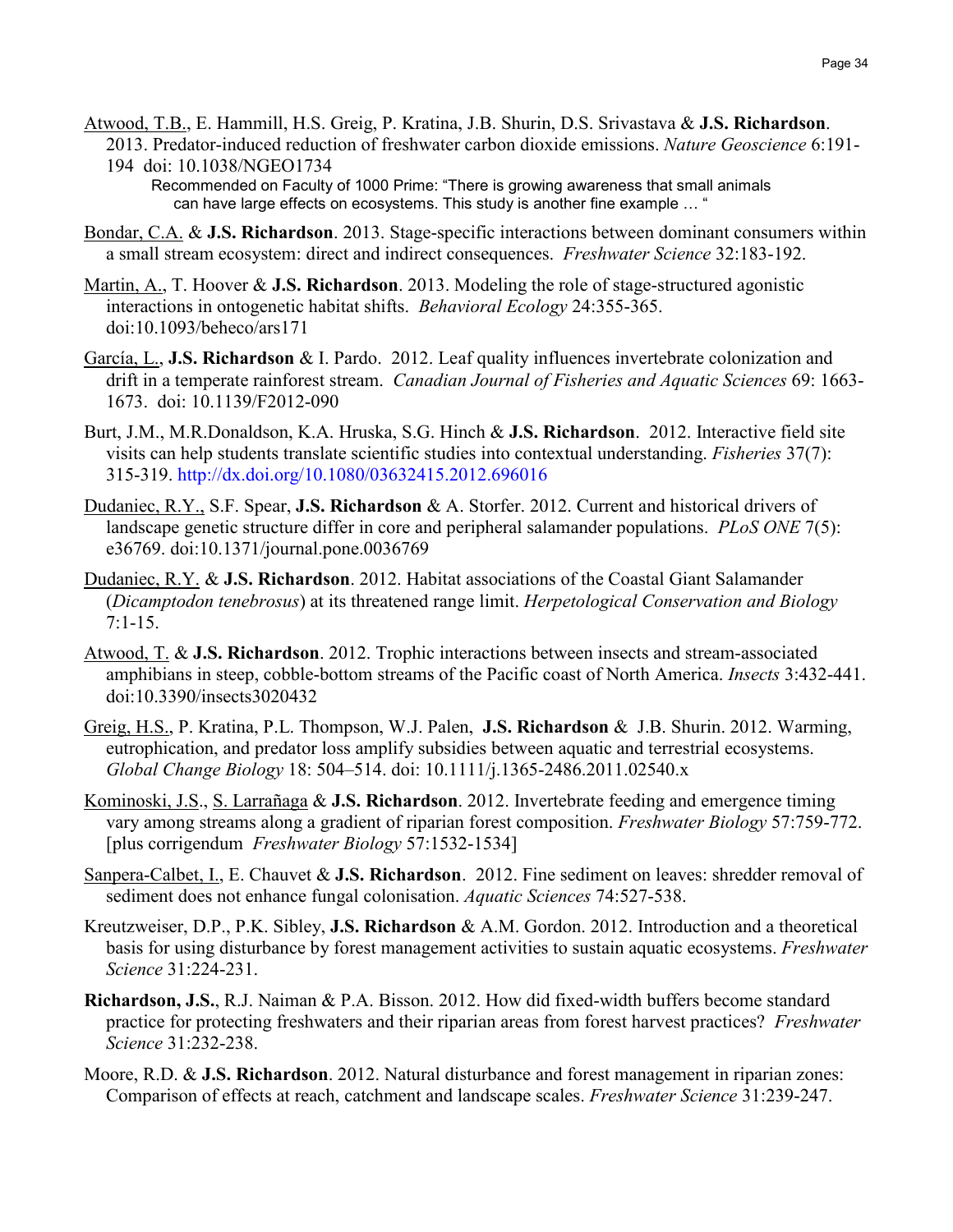- Sibley, P.K., D.P. Kreutzweiser, B.J. Naylor, **J.S. Richardson** & A.M. Gordon. 2012. Emulation of natural disturbance (END) for riparian forest management: Synthesis and recommendations. *Freshwater Science* 31:258-264.
- Perkin, E.K., F. Hölker, **J.S. Richardson**, J.P. Sadler, C. Wolter & K. Tockner. 2011. The influence of artificial light on stream and riparian ecosystems: questions, challenges, and perspectives. *Ecosphere* 2: art. 122 <http://www.esajournals.org/doi/pdf/10.1890/ES11-00241.1>
- Sakamaki, T. & **J.S. Richardson**. 2011. Biogeochemical properties of fine particulate organic matter as an indicator of local and catchment impacts on forested streams. *Journal of Applied Ecology* 48:1462-1471.
- Kominoski, J.S., L.B. Marczak & **J.S. Richardson**. 2011. Riparian forest composition affects stream litter decomposition despite similar microbial and invertebrate communities. *Ecology* 92:151-159.
- Hoover, T.M., X. Pinto & **J.S. Richardson**. 2011. Riparian canopy type, management history, and successional stage control fluxes of plant litter to streams. *Canadian Journal of Forest Research* 41:1394-1404. DOI 10.1139/x11-067
- Lecerf, A. & **J.S. Richardson**. 2011. Assessing the functional importance of large-bodied invertebrates in experimental headwater streams. *Oikos* 120:950-960.
- Branton, M. & **J.S. Richardson**. 2011. Assessing the value of the umbrella species concept for conservation planning using meta-analysis. *Conservation Biology* 25:9-20.
- Zhang, Y.X. & **J.S. Richardson**. 2011. Contrasting effects of cross-ecosystem subsidies and predation on benthic invertebrates in two Pacific coastal streams. *Aquatic Sciences* 73:53-62.
- Dudaniec, R.Y., A. Storfer, S.F.Spear & **J.S. Richardson**. 2010. New microsatellite markers for examining genetic variation in peripheral and core populations of the Coastal Giant Salamander (*Dicamptodon tenebrosus*). PLoSOne 5(12): e14333. doi:10.1371/journal.pone.0014333
- Kiffney, P.M. & **J.S. Richardson**. 2010. Organic matter inputs into headwater streams of southwestern British Columbia as a function of riparian reserves and time since harvesting. *Forest Ecology and Management* 260:1931-1942.
- Gjerløv, C. & **J.S. Richardson**. 2010. Experimental increases and reductions of light to streams: effects on periphyton and macroinvertebrate assemblages in a coniferous forest landscape. *Hydrobiologia* 652:195–206. doi:10.1007/s10750-010-0331-7
- **Richardson, J.S.**, E. Taylor, D. Schluter, M. Pearson & T. Hatfield. 2010. Do riparian zones qualify as critical habitat for endangered freshwater fishes? *Canadian Journal of Fisheries and Aquatic Sciences* 67:1197–1204.
- Wood, S.L.R. & **J.S. Richardson**. 2010. Evidence for ecosystem engineering in a lentic habitat by tadpoles of the western toad. *Aquatic Sciences* 72:499-508.
- Lecerf, A. & **J.S. Richardson**. 2010. Litter decomposition can detect effects of high and moderate levels of forest disturbance on stream condition. *Forest Ecology and Management* 259:2433-2443.
- Sakamaki, T., J.Y.T. Shum & **J.S. Richardson**. 2010. Watershed effects on chemical properties of sediment and primary consumption in estuarine tidal flats: importance of watershed size and food selectivity by macrobenthos. *Ecosystems* 13:328-337.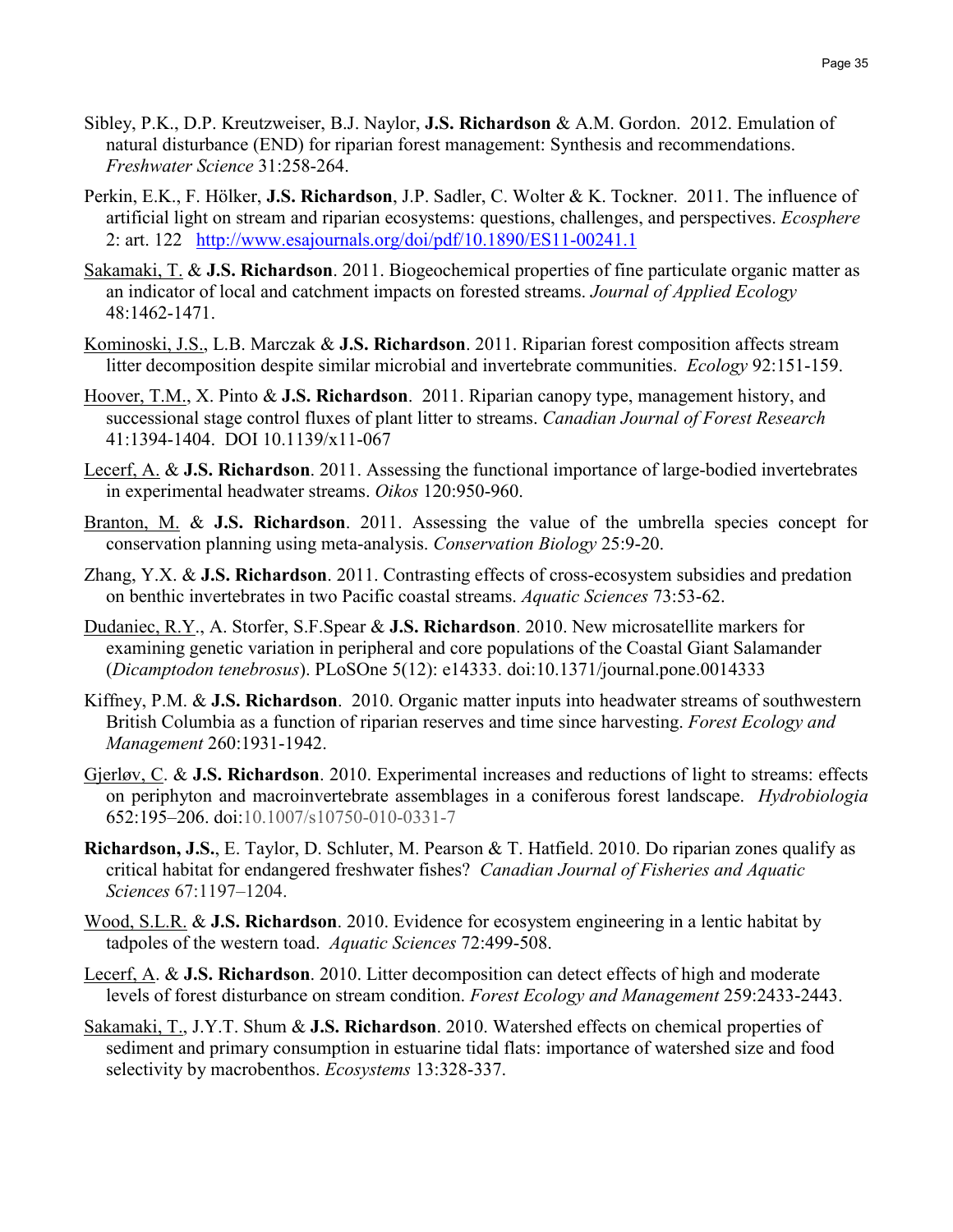- Lavallee, S.M. & **J.S. Richardson**. 2010. Relative abundance and movement of the carabid beetle *Scaphinotus angusticollis* in managed, coniferous riparian forests of southwestern British Columbia. *Canadian Journal of Forest Research* 40:611-618.
- Hoover, T.M. & **J.S. Richardson**. 2010. Does water velocity influence optimal escape behaviours in stream insects? *Behavioral Ecology* 21: 242-249.
- Hoover, T.M., L.B. Marczak, **J.S. Richardson** & N. Yonemitsu. 2010. Transport and settlement of organic matter in small streams. *Freshwater Biology* 55:436-449. doi:10.1111/j.1365- 2427.2009.02292.x
- Marczak, L.B., T. Sakamaki, S.L. Turvey, I. Deguise, S.L.R. Wood & **J.S. Richardson**. 2010. Are forested buffers an effective conservation strategy for riparian fauna? An assessment using metaanalysis. *Ecological Applications* 20:126-134.
- **Richardson, J.S.**, Y. Zhang & L.B. Marczak. 2010. Resource subsidies across the land-freshwater interface and responses in recipient communities. *River Research and Applications* 26:55-66.
- Lecerf, A & **J.S. Richardson**. 2010. Biodiversity-ecosystem function research: Insights gained from streams. *River Research and Applications* 26:45-54.
- Zhang, Y., **J.S. Richardson** & X. Pinto. 2009. Catchment-scale effects of forestry practices on benthic invertebrate communities in Pacific coastal streams. *Journal of Applied Ecology* 46:1292-1303. doi: 10.1111/j.1365-2664.2009.01718.x
- Deguise, I. & **J.S. Richardson**. 2009. Movement behaviour of adult western toads in a fragmented, forest landscape. *Canadian Journal of Zoology* 87:1184–1194. doi:10.1139/Z09-109
- **Richardson, J.S.**, T.M. Hoover & A. Lecerf. 2009. Coarse particulate organic matter dynamics in small streams: towards linking function to physical structure. *Freshwater Biology* 54:2116-2126. <doi:10.1111/j.1365-2427.2009.02279.x>
- Sakamaki, T. & **J.S. Richardson**. 2009. Dietary responses of tidal flat macrobenthos to reduction of benthic microalgae: a test for potential use of allochthonous organic matter. *Marine Ecology Progress Series* 386:107-113.
- Bondar, C.A. & **J.S. Richardson**. 2009. Effects of ontogenetic stage and density on the ecological role of the signal crayfish (*Pacifastacus leniusculus*) in a coastal Pacific stream. *Journal of the North American Benthological Society* 28:294–304.
- Mallik, A.U. & **J.S. Richardson**. 2009. Riparian vegetation change in upstream and downstream reaches of three temperate rivers dammed for hydroelectric power generation in British Columbia, Canada. *Ecological Engineering* 35:810-819. [doi:10.1016/j.ecoleng.2008.12.005](http://dx.doi.org/10.1016/j.ecoleng.2008.12.005)
- Deguise, I. & **J.S. Richardson**. 2009. Prevalence of the chytrid fungus (*Batrachochytrium dendrobatidis*) in Western Toads in southwestern British Columbia, Canada. *NorthWestern Naturalist* 90:35-38.
- Wood, S.L.R. & **J.S. Richardson**. 2009. Impact of sediment and nutrient inputs on growth and survival of tadpoles of the Western Toad. *Freshwater Biology* 54:1120-1134.
- **Richardson, J.S.** 2008. Aquatic arthropods and forestry: large-scale land-use effects on aquatic systems in nearctic temperate regions. *Canadian Entomologist* 140:495-509.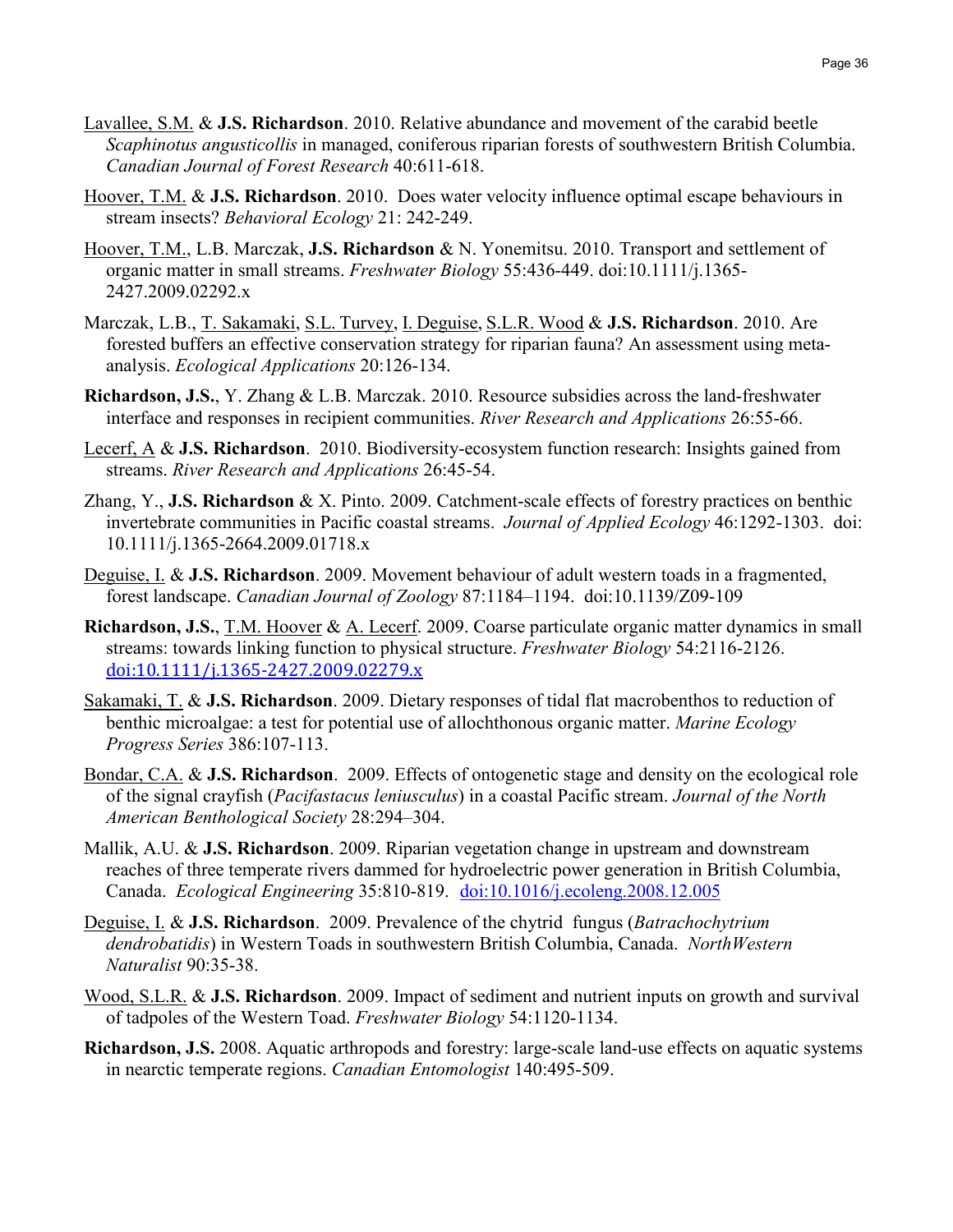- Sakamaki, T. & **J.S. Richardson**. 2008. Effects of small rivers on chemical properties of sediment and diets for primary consumers in estuarine tidal flats. *Marine Ecology Progress Series* 360:13-24.
- Marczak, L.B. & J.S. Richardson. 2008. Timing of a resource subsidy alters growth and development rates in a riparian spider. *Oecologia* 156:249-258.
- Sakamaki, T. & **J.S. Richardson**. 2008. Retention, breakdown and biological utilisation of deciduous tree leaves in an estuarine tidal flat of southwestern British Columbia, Canada. *Canadian Journal of Fisheries and Aquatic Sciences* 65:38-46.
- Hofer, N. & **J.S. Richardson**. 2007. Comparisons of the colonisation by invertebrates of three species of wood, alder leaves, and plastic "leaves" in a temperate stream. *International Review of Hydrobiology* 92:647-655.
- Marczak, L.B., T.M. Hoover & **J.S. Richardson**. 2007. Trophic interception: how a boundary-foraging organism influences cross-ecosystem fluxes. *Oikos* 116:1651-1662.
- Melody, K.J. & **J.S. Richardson**. 2007. Riparian forest harvesting and its influence on benthic communities of small streams of sub-boreal British Columbia. *Canadian Journal of Forest Research*  37:907-918.
- Marczak, L.B. & **J.S. Richardson**. 2007. Spiders and subsidies: results from the riparian zone of a coastal temperate rainforest. *Journal of Animal Ecology* 76:687-694.
- Zhang, Y. & **J.S. Richardson**. 2007. Unidirectional prey-predator facilitation: apparent prey enhance predator's foraging success on cryptic prey. *Biology Letters* 3:348-351.
- **Richardson, J.S.** & R.J. Danehy. 2007. A synthesis of the ecology of headwater streams and their riparian zones in temperate forests. *Forest Science* 53:131-147.
- Marczak, L.B., R.M. Thompson & **J.S. Richardson**. 2007. A meta-analysis of the role of trophic position, habitat type and habitat productivity in determining the food web effects of resource subsidies. *Ecology* 88:140-148.
- Wipfli, M.S., **J.S. Richardson** & R.J. Naiman. 2007. Ecological linkages between headwaters and downstream ecosystems: transport of organic matter, invertebrates, and wood down headwater channels. *Journal of the American Water Resources Association* 43:72-85.
- De Groot, J.D., S.G. Hinch & **J.S. Richardson**. 2007. Effects of logging second-growth forests on headwater populations of coastal cutthroat trout: a 6-year, multi-stream, before-and-after field experiment. *Transactions of the American Fisheries Society* 136:211-226.
- Marczak, L.B., **J.S. Richardson** & M.-C. Classen. 2006. Life history phenology and sediment size association of the dragonfly *Cordulegaster dorsalis* (Odonata: Cordulegastridae) in an ephemeral habitat in southwestern British Columbia, Canada. *Canadian Field-Naturalist* 120:347-350.
- Bondar, C.A., K. Zeron & **J.S. Richardson**. 2006. Risk-sensitive foraging by juvenile signal crayfish (*Pacifastacus leniusculus*). *Canadian Journal of Zoology* 84:1693-1697.
- *0B*Harrison, M.L., T.M. Hoover & **J.S. Richardson**. 2006. Agonistic behaviours and movement in the signal crayfish *Pacifastacus leniusculus*: can dominance interactions influence crayfish size class distributions in streams? *Canadian Journal of Zoology* 84:1495-1504.
- Hoover, T., **J.S. Richardson** & N. Yonemitsu. 2006. Flow-substrate interactions create and mediate leaf litter resource patches in streams. *Freshwater Biology* 51:435-447.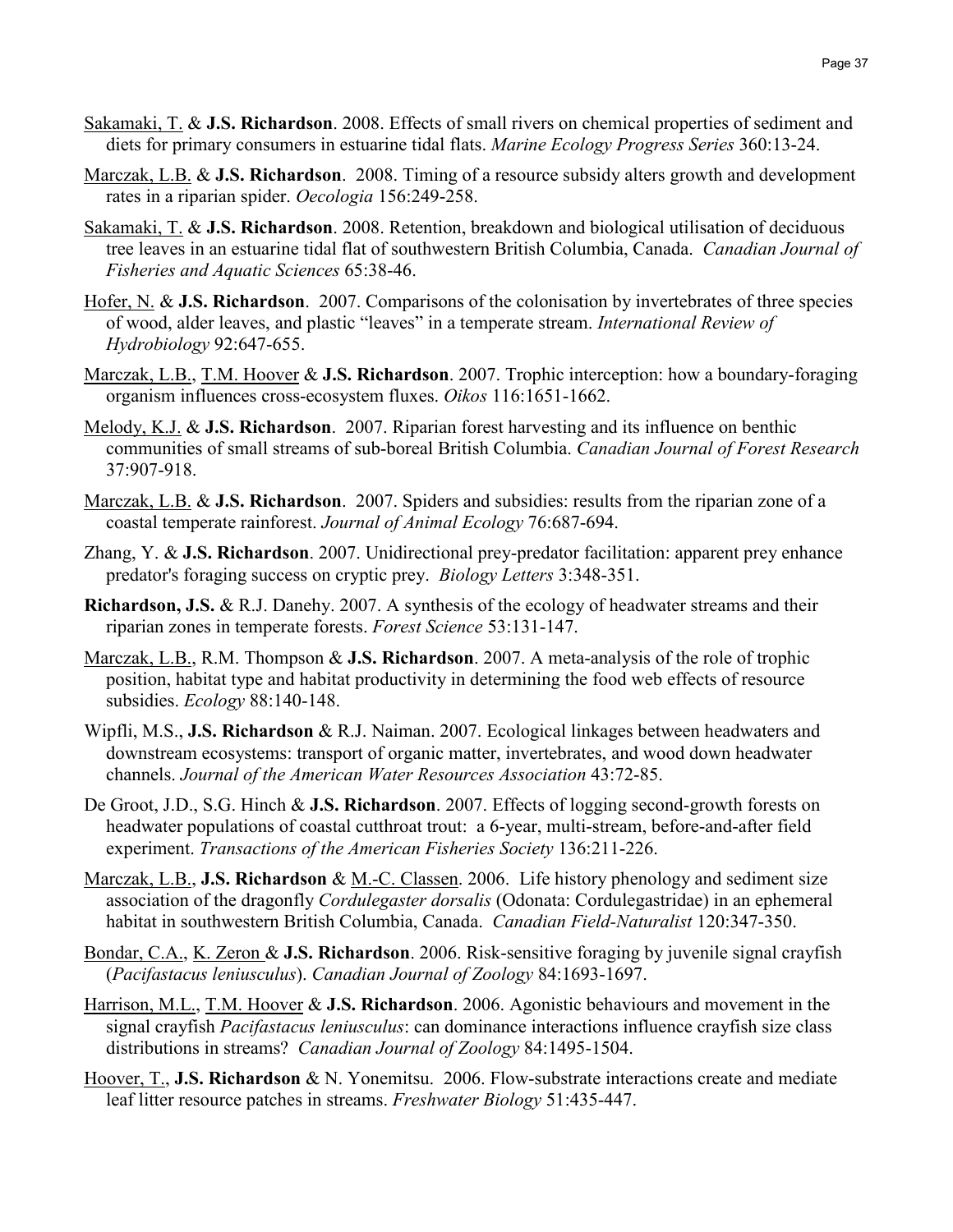- Negishi, J.N. & **J.S. Richardson**. 2006. An experimental test of the effects of food resources and hydraulic refuge on patch colonization by stream macroinvertebrates during spates. *Journal of Animal Ecology* 75:118-129.
- Bondar, C.A., K. Bottriell, K. Zeron & **J.S. Richardson**. 2005. Does trophic position of the omnivorous signal crayfish (*Pacifastacus leniusculus*) in a stream food web vary with life history stage or density? *Canadian Journal of Fisheries and Aquatic Sciences* 62: 2632-2639.
- *1B***Richardson, J.S.**, R.J. Naiman, F.J. Swanson & D.E. Hibbs. 2005. Riparian communities associated with Pacific Northwest headwater streams: assemblages, processes, and uniqueness. *Journal of the American Water Resources Association* 41:935-947.
- **Richardson, J.S.**, R.E. Bilby & C.A. Bondar. 2005. Organic matter dynamics in small streams of the Pacific Northwest. *Journal of the American Water Resources Association* 41:921-934.
- Mallory, M.A. & **J.S. Richardson**. 2005. Complex interactions of light, nutrients and consumer density in a stream periphyton - grazer (tailed frog tadpoles) system. *Journal of Animal Ecology* 74: 1020- 1028.
- Halwas, K.L., M.Church & **J.S. Richardson**. 2005. Variation in benthic macroinvertebrate assemblages among channel units in small, high gradient streams on Vancouver Island, British Columbia. *Journal of the North American Benthological Society* 24:478-494.
- Matsuda, B.M. & **J.S. Richardson**. 2005. Movement patterns and relative abundance of coastal tailed frogs in clearcuts and mature forest stands. *Canadian Journal of Forest Research* 35:1131-1138.
- Christensen, J.R., **J.S. Richardson** C.A. Bishop, B. Pauli & J. Elliott. 2005. Effects of nonylphenol on rates of tail resorption and metamorphosis in *Rana catesbeiana* tadpoles. *Journal of Toxicology and Environmental Health, Part A* 68:557-572.
- *2B*Karlsson, O.M., **J.S. Richardson** & P.M. Kiffney. 2005. Modelling organic matter dynamics in headwater streams of south-western British Columbia, Canada. *Ecological Modelling* 183:463-476.
- Christensen, J.R., C.A. Bishop, **J.S. Richardson**, B. Pauli & J. Elliott. 2004. Validation of an amphibian sperm inhibition toxicological test method using zinc. *Environmental Toxicology and Chemistry* 23:2950-2955.
- Gjerløv, C. & **J.S. Richardson**. 2004. Patchy resources in a heterogeneous environment: effects of leaf litter and forest cover on colonisation patterns of invertebrates in a British Columbian stream. *Archiv für Hydrobiologie* 161:307-327.
- Kiffney, P.M., **J.S. Richardson** & J.P. Bull. 2004. Establishing light as a causal mechanism structuring stream communities in response to experimental manipulation of riparian buffer width. *Journal of the North American Benthological Society* 23:542-556.
- Zhang, Y., **J.S. Richardson** & J. Negishi. 2004. Detritus processing, ecosystem engineering, and benthic diversity: a test of predator-omnivore interference. *Journal of Animal Ecology* 73:756-766.
- **Richardson, J.S.**, C.R. Shaughnessy & P.G. Harrison. 2004. Litter breakdown and invertebrate association with three types of leaves in a temperate rainforest stream. *Archiv für Hydrobiologie* 159: 309-325.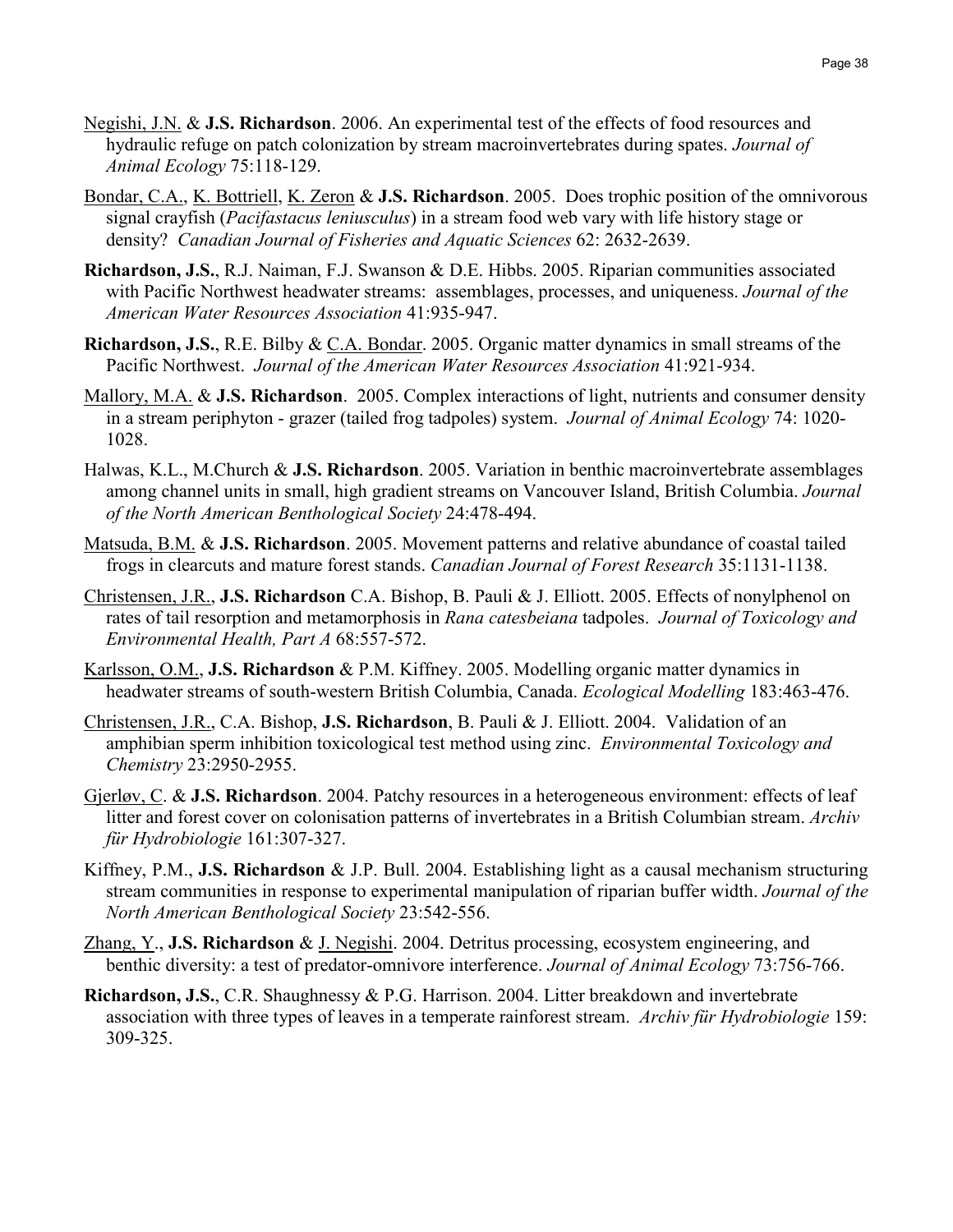- Christensen, J.R., B.D. Pauli, **J.S. Richardson**, C.A. Bishop & J. Elliott. 2004. Effects of pH and dilution on African clawed frog (*Xenopus laevis*) sperm motility. *Canadian Journal of Zoology* 82:555-563.
- Melody, K.J. & **J.S. Richardson**. 2004. Responses of invertebrates and algae of a coniferous forest stream to experimental manipulation of leaf litter inputs and shading. *Hydrobiologia* 519: 197-206.
- Zhang, Y. J. Negishi, **J.S. Richardson** & R. Kolodziejczyk. 2003. Impacts of marine-derived nutrients on stream ecosystem functioning. *Proceedings Royal Society of London B* 270: 2117-2123.
- Kiffney, P.M., **J.S. Richardson** & J.P. Bull. 2003. Responses of periphyton and insects to experimental manipulation of riparian buffer width along forest streams. *Journal of Applied Ecology* 40: 1060-1076.
- Moore, R.D. & **J.S. Richardson**. 2003. Progress towards understanding the structure, function, and ecological significance of small stream channels and their riparian zones. *Canadian Journal of Forest Research* 33: 1349-1351.
- Price, K., A. Suski, J. McGarvie, B. Beasley & **J.S. Richardson**. 2003. Communities of aquatic insects of oldgrowth and clearcut coastal headwater streams of varying flow persistence. *Canadian Journal of Forest Research* 33: 1416-1432.
- Negishi, J.N. & **J.S. Richardson**. 2003. Responses of organic matter and macroinvertebrates to placements of boulder clusters in a small stream of southwestern British Columbia, Canada. *Canadian Journal of Fisheries and Aquatic Sciences* 60: 247-258.
- Cockle, K.L & **J.S. Richardson**. 2003. Do riparian buffer strips mitigate the impacts of clearcutting on small mammals? *Biological Conservation* 113:133-140.
- McArthur, M.D. & **J.S. Richardson**. 2002. Microbial utilization of dissolved organic carbon leached from riparian litterfall. *Canadian Journal of Fisheries and Aquatic Sciences* 59:1668-1676.
- Boss, S.M. & **J.S. Richardson**. 2002. The effects of food and cover on the growth, survival and movement of cutthroat trout in coastal streams. *Canadian Journal of Fisheries and Aquatic Sciences* 59:1044-1053.
- Gomi, T., R.C. Sidle & **J.S. Richardson**. 2002. Headwater and channel network -understanding processes and downstream linkages of headwater systems. *BioScience* 52:905-916.
- *25B*Barnett, H.K. & **J.S. Richardson**. 2002. Predation risk and competition effects on the life-history characteristics of larval Oregon spotted frog and larval red-legged frog. *Oecologia* 132:436-444.
- Shaw, E.A. & **J.S. Richardson**. 2001. Effects of fine inorganic sediment on stream invertebrate assemblages and rainbow trout (*Oncorhynchus mykiss*) growth and survival: implications of exposure duration. *Canadian Journal of Fisheries and Aquatic Sciences* 58:2213-2221.
- **Richardson, J.S.** 2001. Life cycle phenology of common detritivores from a temperate rainforest stream. *Hydrobiologia* 455:87-95.
- Rowe, L. & **J.S. Richardson**. 2001. Community responses to experimental food depletion: resource tracking by stream invertebrates. *Oecologia* 129:473-480.
- Kiffney, P.M. & **J.S. Richardson**. 2001. Interactions among nutrients, periphyton, and invertebrate and vertebrate (*Ascaphus truei*) grazers in experimental channels. *Copeia* 2001:422-429.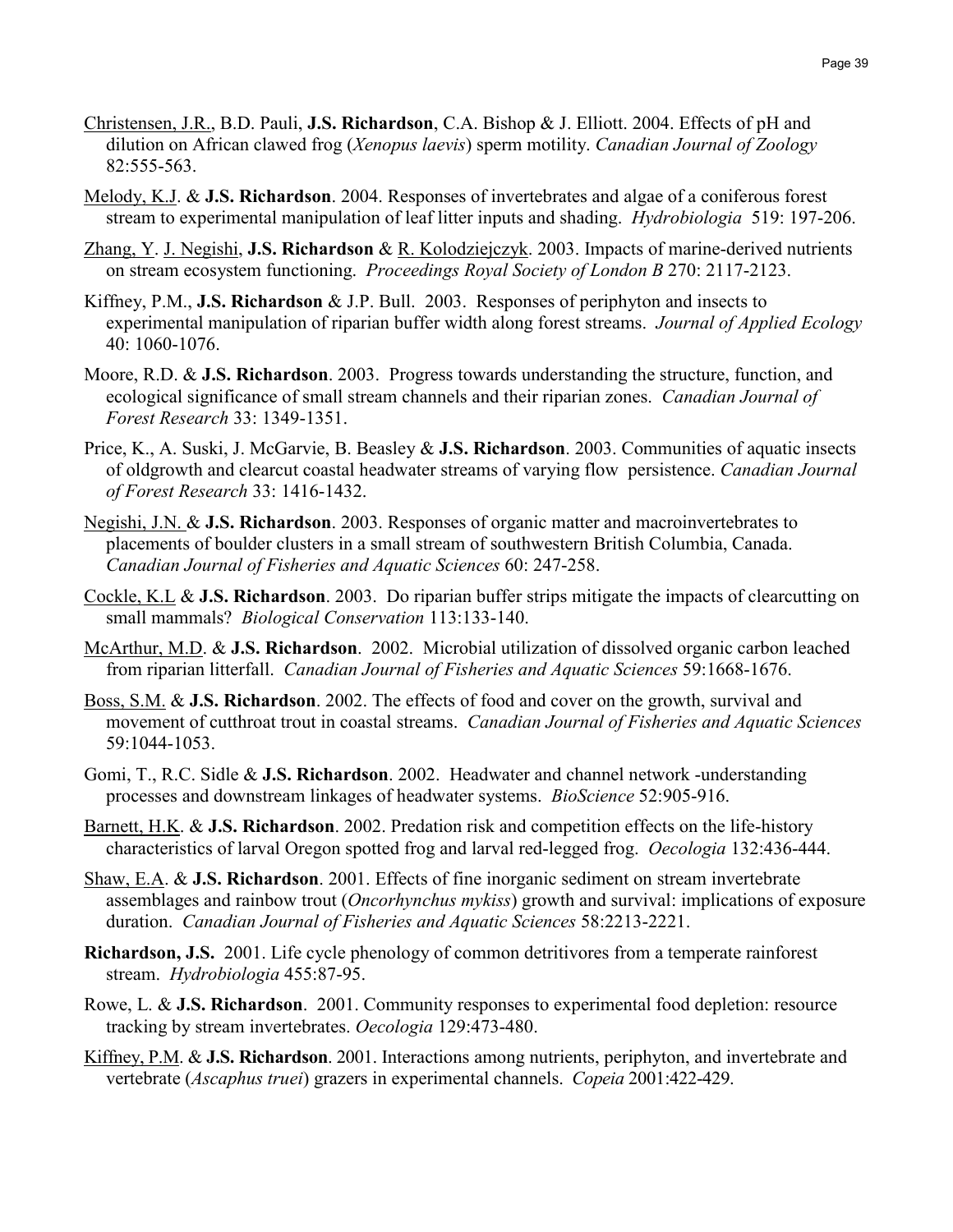- Reece, P.F., T.B. Reynoldson, **J.S. Richardson** & D.M. Rosenberg. 2001. Implications of seasonal variation for biomonitoring with predictive models in the Fraser River catchment, British Columbia. *Canadian Journal of Fisheries and Aquatic Sciences* 58:1411-1418.
- **Richardson, J.S.**, T.J. Lissimore, M.C. Healey & T.G. Northcote. 2000. Fish communities of the lower Fraser River (Canada) and changes through time. *Environmental Biology of Fishes* 59:125-140.
- Reece, P.F. & **J.S. Richardson**. 2000. Benthic macroinvertebrate assemblages of coastal and continental streams and large rivers of southwestern British Columbia, Canada. *Hydrobiologia* 439:77-89.
- Kiffney, P.M., **J.S. Richardson** & M.C. Feller. 2000. Fluvial and epilithic organic matter dynamics in headwater streams of southwestern British Columbia, Canada. *Archiv für Hydrobiologie* 149:109-129.
- Rempel, L.L., **J.S. Richardson** & M.C. Healey. 2000. Macroinvertebrate community structure along gradients of hydraulic and sedimentary conditions in a large, gravel-bed river. *Freshwater Biology* 45:57-73.
- **Richardson, J.S.** & P.M. Kiffney. 2000. Responses of a stream macroinvertebrate community from a pristine, southern British Columbia, Canada, stream to metals in experimental mesocosms. *Environmental Toxicology and Chemistry* 19:736-743.
- Rempel, L.L., **J.S. Richardson** & M.C. Healey. 1999. Flow refugia for benthic invertebrates during flooding of a large river. *Journal of the North American Benthological Society* 18:34-48.
- Nash, C.H., **J.S. Richardson** & S.G. Hinch. 1999. Spatial autocorrelation and fish production in freshwaters: a comment on Randall et al. (1995). *Canadian Journal of Fisheries and Aquatic Sciences* 56:1696-1699.
- **Richardson, J.S.** & W.E. Neill. 1998. Headwater amphibians and Forestry in British Columbia: Pacific Giant Salamanders and Tailed Frogs. *Northwest Science* 72, Special Issue 2:122-123.
- Soluk, D.A. & **J.S. Richardson**. 1997. The role of stoneflies in enhancing growth of trout: a test of the importance of predator-predator facilitation within a stream community. *Oikos* 80:214-219.
- Perrin, C.J. & **J.S. Richardson**. 1997. N and P limitation of benthos abundance in the Nechako River, British Columbia. *Canadian Journal of Fisheries and Aquatic Sciences* 54:2574-2583.
- Grout, J., C.D. Levings & **J.S. Richardson**. 1997. Decomposition rates of purple loosestrife (*Lythrum salicaria*) and Lyngbyei's sedge (*Carex lyngbyei*) in the Fraser River estuary. *Estuaries* 20:96-102.
- **Richardson, J.S.** & C.D. Levings. 1996. Chlorinated organic contaminants in benthic organisms of the lower Fraser River, British Columbia. *Water Quality Research Journal of Canada* 31:153-162.
- Healey, M.C. & **J.S. Richardson**. 1996. Changes in the productivity base and fish populations of the lower Fraser River associated with historical changes in human occupation. *Archiv für Hydrobiologie Suppl*. 113:279-290.
- **Richardson, J.S.** & M.C. Healey. 1996. A healthy Fraser River? How will we know when we achieve that state? *Journal of Aquatic Ecosystem Health* 5:107-115.
- Heard, S.B. & **J.S. Richardson**. 1995. Shredder-collector facilitation in stream detrital food webs: is there enough evidence? *Oikos* 72:359-366.
- **Richardson, J.S.** & C.J. Perrin. 1994. Effects of the bacterial insecticide *Bacillus thuringiensis* var *kurstaki* (*Btk*) on a stream benthic community. *Canadian Journal of Fisheries and Aquatic Sciences*  51:1037-1045.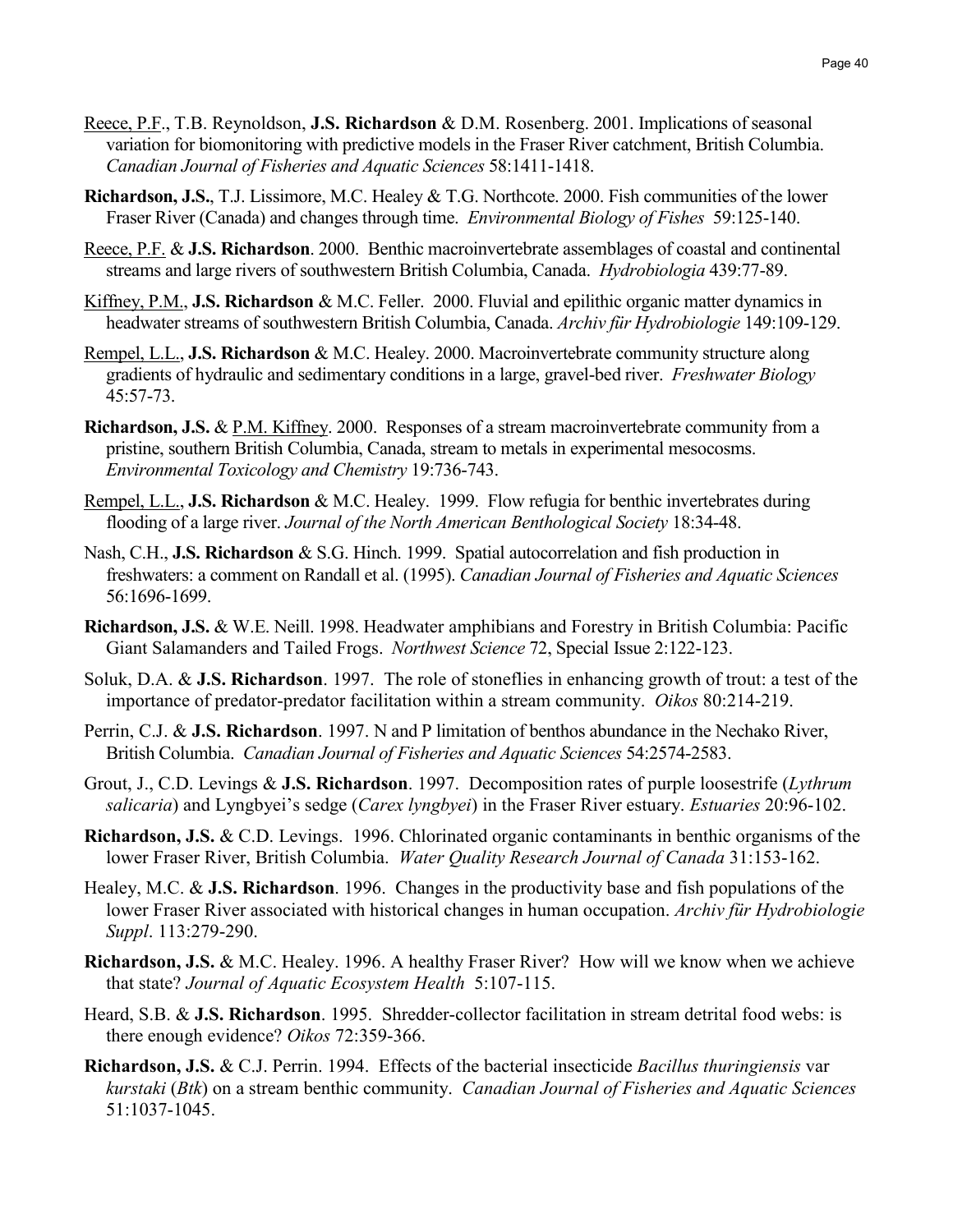- Perrin, C.J., B. Wilkes & **J.S. Richardson**. 1992. Testing stream ecosystem responses to additions of treated acid mine drainage: a mesocosm approach. *Environmental Toxicology and Chemistry*  11:1513-1525.
- **Richardson, J.S.** 1992. Coarse particulate detritus dynamics in small, montane streams of southwestern British Columbia. *Canadian Journal of Fisheries and Aquatic Sciences* 49:337- 346.
- **Richardson, J.S.** 1992. Food, microhabitat, or both?: macroinvertebrate use of leaf accumulations in a montane stream. *Freshwater Biology* 27:169-176.
- **Richardson, J.S.** 1991. Seasonal food limitation of detritivores in a montane stream: an experimental test. *Ecology* 72:873- 887.
- **Richardson, J.S.** & W.E. Neill. 1991. Indirect effects of detritus manipulations in a montane stream. *Canadian Journal of Fisheries and Aquatic Sciences* 48:776-783.
- **Richardson, J.S.** & R.J. Mackay. 1991. Lake outlets and the distribution of filter feeders: an assessment of hypotheses. *Oikos* 62:370-380.
- Wiggins, G.B. & **J.S. Richardson**. 1989. Biosystematics of *Eocosmoecus*, a new Nearctic caddisfly genus (Trichoptera: Limnephilidae; Dicosmoecinae). *Journal of the North American Benthological Society* 8:355-369.
- Dudgeon, D. & **J.S. Richardson**. 1988. Dietary variations of predaceous caddisfly larvae (Trichoptera: Rhyacophilidae, Polycentropodidae and Arctopsychidae) from British Columbian streams. *Hydrobiologia* 160:33-43.
- Addicott, J.F., J.M. Aho, M.F. Antolin, D.K. Padilla, **J.S. Richardson** & D.A. Soluk. 1987. Ecological neighborhoods: scaling environmental patterns. *Oikos* 49:340-346.
- **Richardson, J.S.** & H.F. Clifford. 1986. Phenology and ecology of some Trichoptera in a low-gradient boreal stream. *Journal of the North American Benthological Society* 5:191-199.
- Wiggins, G.B. & **J.S. Richardson**. 1986. Revision of the *Onocosmoecus unicolor* group (Trichoptera: Limnephilidae, Dicosmoecinae). *Psyche* 93:187- 216.
- **Richardson, J.S.** & R.J. Mackay. 1984. A comparison of the life history and growth of *Limnephilus indivisus* (Trichoptera: Limnephilidae) in three temporary pools. *Archiv für Hydrobiologie* 99:515-528.
- **Richardson, J.S.** 1984. Prey selection and distribution of a predaceous, net-spinning caddisfly, *Neureclipsis bimaculata* (Polycentropodidae). *Canadian Journal of Zoology* 62:1561- 1565.
- **Richardson, J.S.** 1984. Effects of seston quality on the growth of a lake-outlet filter feeder. *Oikos* 43:386-390.
- **Richardson, J.S.** and H.F. Clifford. 1983. Life history and microdistribution of *Neureclipsis bimaculata* (Trichoptera: Polycentropodidae) in a lake outflow stream of Alberta, Canada. *Canadian Journal of Zoology* 61:2434-2445.
- Wiggins, G.B. & **J.S. Richardson**. 1982. Revision and synopsis of the caddisfly genus *Dicosmoecus* (Trichoptera: Limnephilidae; Dicosmoecinae). *Aquatic Insects* 4:181-217.

*(b) Refereed Conference Proceedings*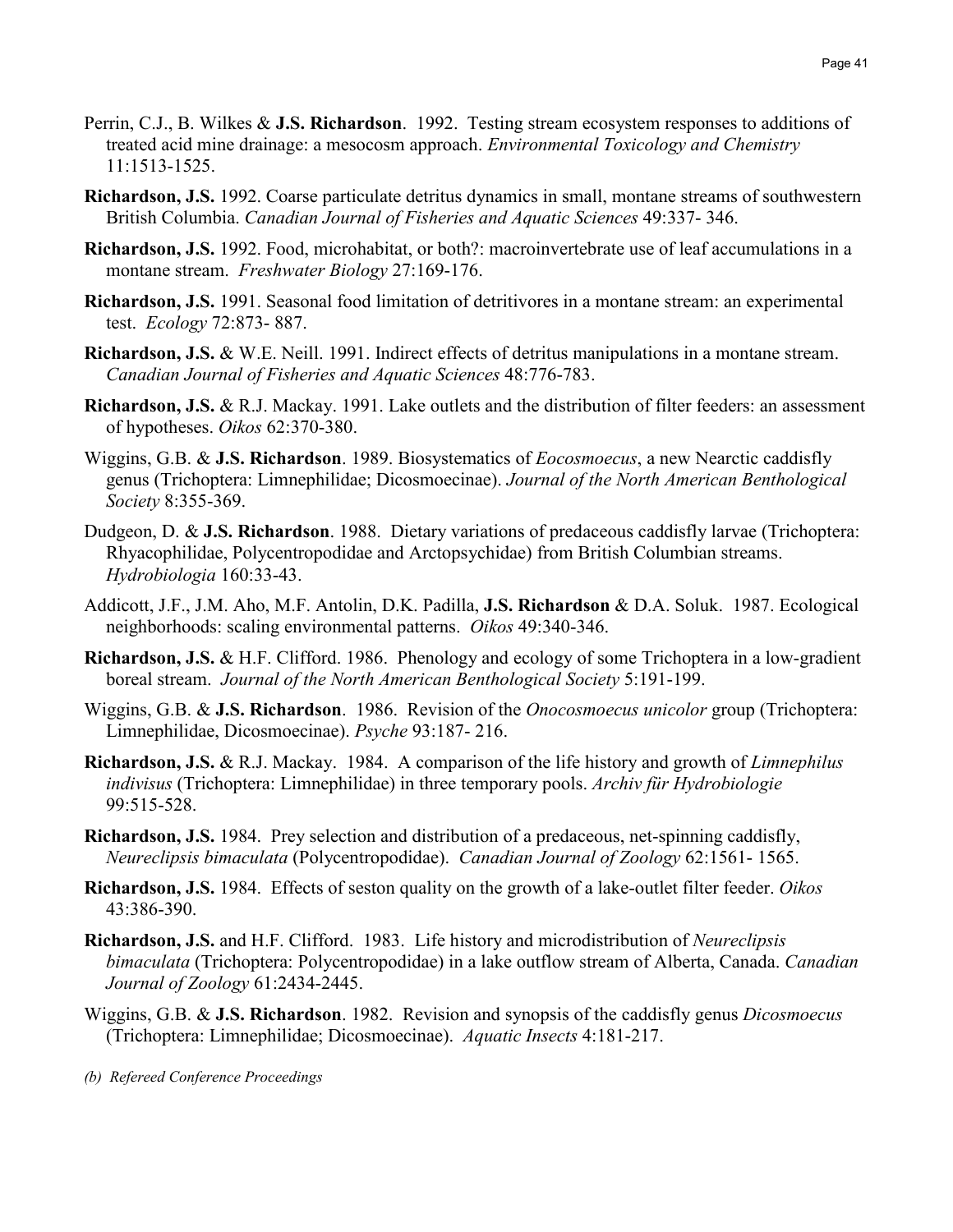**Richardson, J.S.** 1993. Limits to productivity in streams: evidence from studies of macroinvertebrates, p.9-15. In R.J. Gibson and R.E. Cutting [Ed.] Production of juvenile Atlantic salmon, Salmo salar, in natural waters. Canadian Special Publication of Fisheries and Aquatic Sciences 118.

*(c) Other*

# **2. NON-REFEREED PUBLICATIONS** (total: 35)

- **Richardson, J.S. &** R.D. Moore. 2010. Malcolm Knapp Research Forest. *Streamline: Watershed Management Bulletin* 14(1):14-15.
- Kreutzweiser, D. & **J.S. Richardson**. 2010. New directions in riparian forest management. *Forestry Chronicle* 86(1): 13-14.
- **Richardson, J.S.**, M.C. Feller, P.M. Kiffney, R.D. Moore, S. Mitchell & S.G. Hinch. 2010. Riparian management of small streams: an experimental trial at the Malcolm Knapp Research Forest. *Streamline: Watershed Management Bulletin* 13(2):1-16. [collection of abstracts and overview]
- MacIsaac, E.A., R.D. Moore & **J.S. Richardson**. 2007. Riparian management in headwater catchments: translating science into management – meeting summary. *Streamline: Watershed Management Bulletin* 11(1):1-4.
- **Richardson, J.S.**, P.M. Kiffney, R.D. Moore, M.C. Feller, S.G. Hinch and S.J. Mitchell. 2005. Experimental tests of riparian-headwater stream interactions and the effects of forest harvest in British Columbia, Canada. 10 pp. in: Proceedings of Hydrology, Ecology and Water Resources in Headwaters, Bergen, Norway, 20-23 June 2005.
- Bondar, C.A., Y. Zhang, **J.S. Richardson**, and D. Jesson. 2005. The conservation status of the freshwater crayfish, *Pacifastacus leniusculus*, in British Columbia. BC Ministry of Water, Land and Air Protection. Fisheries Management Report No. 117.
- **Richardson, J.S.** 2004. Meeting the conflicting objectives of stream conservation and land use through riparian management: another balancing act. Pp. 1 - 6 In: G.J. Scrimgeour, G. Eisler, B. McCulloch, U. Silins and M. Monita (Eds.) Forest-Land-Fish Conference II – Ecosystem Stewardship Through Collaboration. Proc. Forest-Land-Fish Conf. II, April 26-28, 2004, Edmonton, Alberta.
- **Richardson, J.S.** and S.G. Hinch. 2004. Monitoring of the Lower Fraser River Using Fish Assemblages: Can it be done Without Reference Conditions? *In* T.W. Droscher and D.A. Fraser (eds). Proceedings of the 2003 Georgia Basin/Puget Sound Research Conference. CD-ROM or Online. Available: *H*[http://www.psat.wa.gov/03\\_proceedings/start.htm](http://www.psat.wa.gov/03_proceedings/start.htm)*<sup>H</sup>* [February 2004]
- **Richardson, J.S.** 2003.Riparian management along headwater streams in coastal British Columbia. Streamline 7(3): 19-21.
- **Richardson, J.S.** 2002. KEYNOTE: Species at risk Amphibians and other life on the edge in British Columbia. pp. 1-8 In: "The New Millennium: can threatened / endangered species recover?" Proceedings f the 40<sup>th</sup> Annual Meeting of the Canadian Society of Environmental Biologists. Toronto, ON.
- **Richardson, J.S.**, P.M. Kiffney, K.A. Maxcy, and K. Cockle. 2002. An experimental study of the effects of riparian management on communities of headwater streams and riparian areas in coastal BC: how much protection is sufficient? Pp. 180-186 In: "Advances in Forest Management: From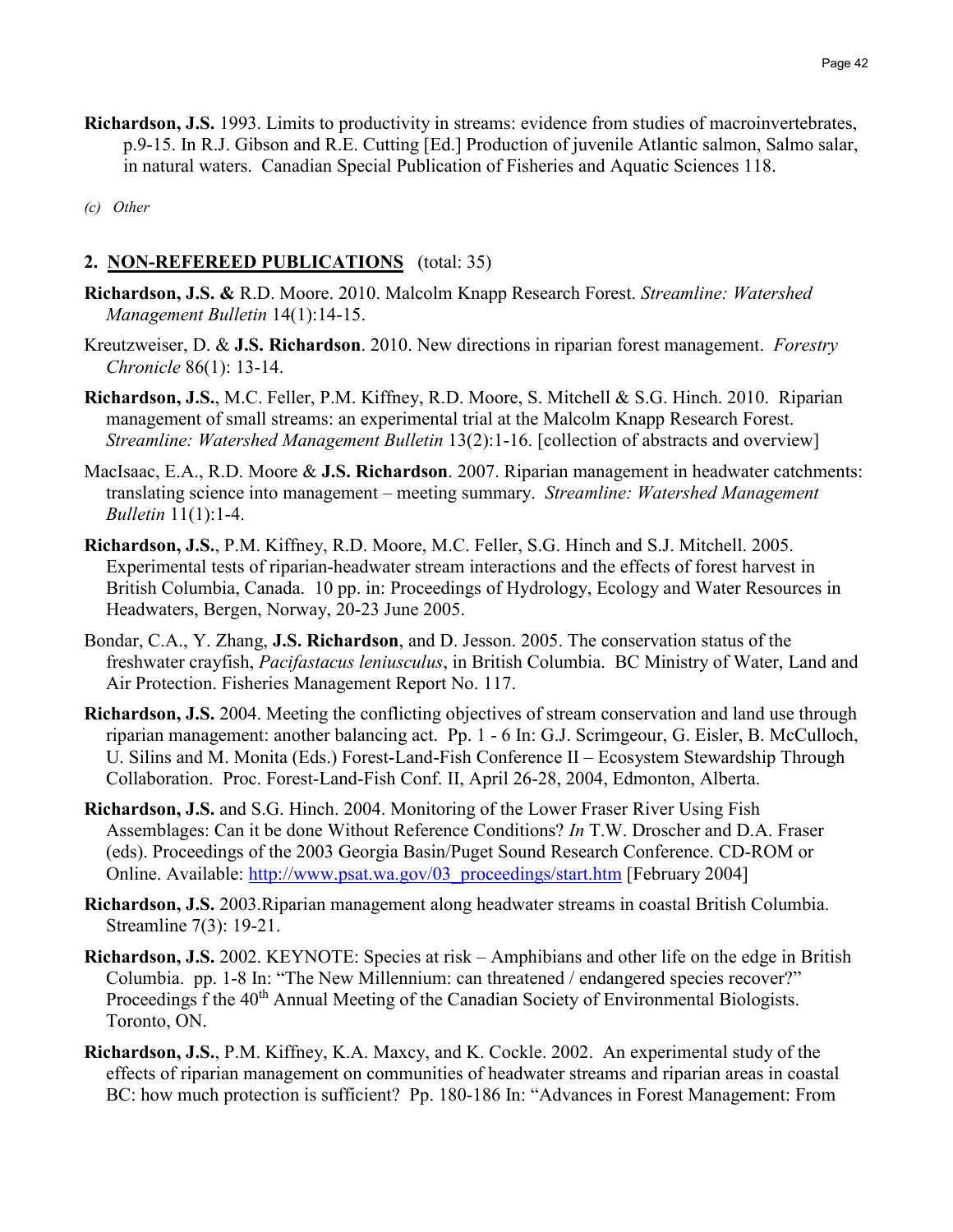Knowledge to Practice" Proceedings from Sustainable Forest Management Network Conference, 13- 15 November 2002, Edmonton, Alberta.

- **Richardson, J.S.** 2002. Fish communities as ecosystem indicators for a changing system: the lower Fraser River. Pp. 11-15 *In*: The changing face of the lower Fraser River estuary Symposium Proceedings, Fraser Basin Council, BC.
- **Richardson, J.S.** 2000. Life beyond salmon streams: communities of headwaters and their role in drainage networks. pp. 473-476 In: Darling, L.M. (editor) Proc. Biology and Management of Species and Habitats at Risk, Kamloops, BC, 15-19 Feb. 1999.
- Sutherland, G.D., **J.S. Richardson**, and F.L. Bunnell. 2000. Uncertainties linking tailed frog habitat and population dynamics with riparian management. pp. 477-484 In: Darling, L.M. (editor) op. cit.
- **Richardson, J.S.**, W. Klenner, and J. Shatford. 2000. The tiger salamander (*Ambystoma tigrinum*) in BC: an amphibian in an endangered desert environment. pp. 407-412 In: Darling, L.M. (editor) op.cit.
- Maxcy, K.A. and **J.S. Richardson**. 2000. Abundance and movements of terrestrial salamanders in second-growth forests of southwestern BC. pp. 295-302 In: Darling, L.M. (editor) op.cit.
- Kim, M.A. and **J.S. Richardson**. 2000. Effects of light and nutrients on grazer-periphyton interactions. pp. 497-502 In: Darling, L.M. (editor) op.cit.
- Matsuda, B.M. and **J.S. Richardson**. 2000. Clear-cut timber harvest and movement patterns in tailed frogs, *Ascaphus truei*. pp. 485-488 In: Darling, L.M. (editor) op.cit.
- Muchow, C. and **J.S. Richardson**. 2000. Unexplored diversity: macroinvertebrates in coastal B.C. zero-order headwater streams. pp. 503-506 In: Darling, L.M. (editor) op. cit.
- Reece, P.F. and **J.S. Richardson**. 2000. Biomonitoring with the reference condition approach for the detection of aquatic ecosystems at risk. pp. 549-552 In: Darling, L.M. (editor) op. cit.
- **Richardson, J.S.**, M. Feller, and P. Kiffney. 1999. Riparian and stream ecosystem function in small, coastal streams and the effectiveness of riparian buffers. Pp. 6-9 In: Feller, M. and J.S. Richardson (Eds.) Ecology and Management of Riparian-Stream Ecosystems: A large scale experiment at the University of British Columbia Malcolm Knapp Research Forest. Proceedings of a Workshop. UBC.
- Maxcy, K.A. and **J.S. Richardson**. 1999. Abundance and movements of terrestrial salamanders in second-growth forests of southwestern B.C. pp. 26-32 In: Feller, M. and J.S. Richardson (Eds.) op cit..
- Kiffney, P., **J.S. Richardson**, and J. Bull. 1999. Relationships between invertebrate grazers and collector-filterers and their food in streams of the Malcolm Knapp Research Forest. P. 53. In: Feller, M. and J.S. Richardson (Eds.) op cit.
- **Richardson, J.S.**, D. Klimuk, and P. Reece. 1999. Aquatic and terrestrial invertebrates as indicators of the changes in riparian ecosystem processes after harvesting and the effectiveness of buffers. Pp. 54- 57. In: Feller, M. and J.S. Richardson (Eds.) op. cit.
- Muchow, C.L. and **J.S. Richardson**. 1999. Unexplored diversity: macroinvertebrates in coastal B.C. headwater streams. Pp. 58-61. In: In: Feller, M. and J.S. Richardson (Eds.) op cit.
- **Richardson, J.S.** and S.G. Hinch. 1998. Ecological objectives for stream and watershed restoration along the Pacific coast of North America. Pp. 47-56 In: Proceedings of the International Workshop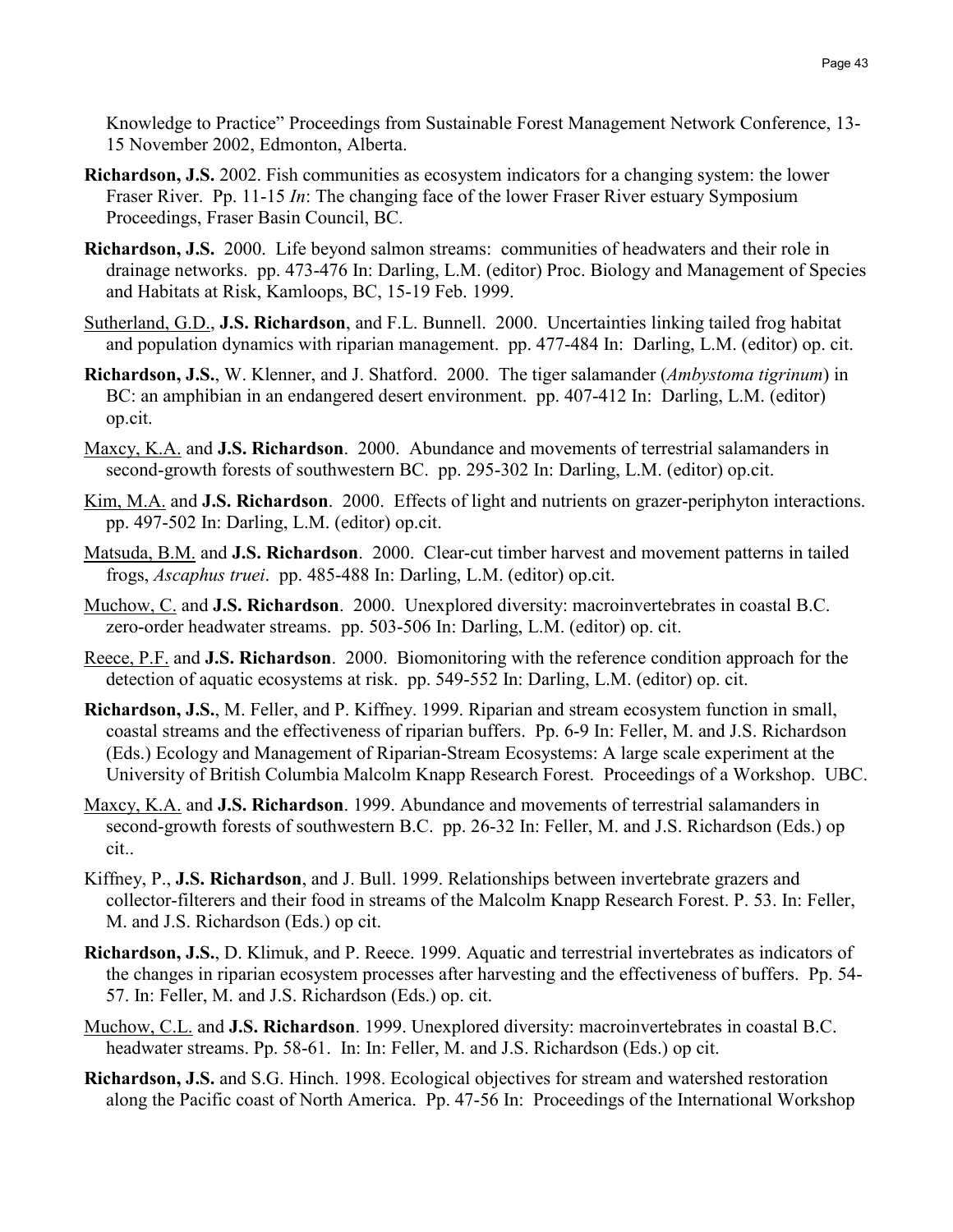on Environmental Hydrodynamics and Ecological River Restoration in Cold Regions. SINTEF Civil and Environmental Engineering, Norway.

- **Richardson, J.S.** 1997. Are riparian buffers sufficient or unnecessary? Experimental studies of streamside protection of hydroriparian ecosystems. Pp. 115-119 In: Morgan, K. and P. Lewis (Eds.) Proceedings of the 3<sup>rd</sup> National Habitat Workshop, Silver Star Mountain, BC. Environment Canada, Canadian Wildlife Service.
- **Richardson, J.S.** 1997. More life on the edge: amphibians of headwater streams. Cordillera 4(1):13- 15.
- **Richardson, J.S.** 1997. Conservation of stream ecosystem dynamics and biodiversity through streamside management. Pp. II-10 - 17 In: World River Conference Proceedings, Ministry of Construction, Gifu, Japan.
- Perrin, C.J., D.P. Kreutzweiser, and **J.S. Richardson**. 1995. Nontarget testing of the bacterial insecticide Bacillus thuringiensis subsp. kurstaki (Btk) on stream invertebrate communities in Canada. pp.441-463 In: Feng, T.Y. et al. (Eds.). Bacillus thuringiensis Biotechnology and Environmental Benefits. Hua Shaing Yuan Publ., Taipei, Taiwan.
- **Richardson, J.S.** 1994. Stream-forest interactions: potential effects on productivity and biodiversity of benthic communities in interior British Columbia. p.9-14 In: Macdonald, J.S. (Ed.) Proceedings of the Takla Fishery/Forestry Workshop: a two year review. Canadian Technical Report of Fisheries and Aquatic Sciences No.2007.
- **Richardson, J.S.** and C.J. Perrin. 1993. Constraints on the productivity of coho streams. Pages 262-270 in: Berg, L. and P.W. Delaney, editors. Proceedings of the Coho Workshop, Nanaimo, B.C., May 26- 28, 1992. The Association of Professional Biologists of British Columbia, and the North Pacific International Chapter of the American Fisheries Society.
- **Richardson, J.S.** 1992. Seasonal variation of pupal mass and recruitment in *Neureclipsis bimaculata* (Polycentropodidae). pp. 181-186 In: Tomaszewski, C. [Ed.] Proceedings of the 6th International Symposium on Trichoptera, Lodz, Poland. Adam Mickiewicz University Press, Poland.
- Perrin, C.J., B. Wilkes, and **J.S. Richardson**. 1991. Stream periphyton and benthic insect responses to additions of treated acid mine drainage in a continuous-flow on-site mesocosm. pp. 555-576 In: Chapman, P. et al. (Eds) Proceedings of the Seventeenth Annual Aquatic Toxicity Workshop. Canadian Technical Report of Fisheries and Aquatic Sciences 1774.
- **Richardson, J.S.** 1987. Patterns of geographic variation in adult flight phenology of some nearctic Trichoptera. pp. 211-215. In: M. Bournaud and H. Tachet [Eds.]. Proceedings of the Fifth International Symposium on Trichoptera, Lyon, France. Dr. J.V.Junk Publishers, The Hague.

# **3. BOOKS**

- (a) Authored
- (b) Edited
- (c) Chapters (total: 18)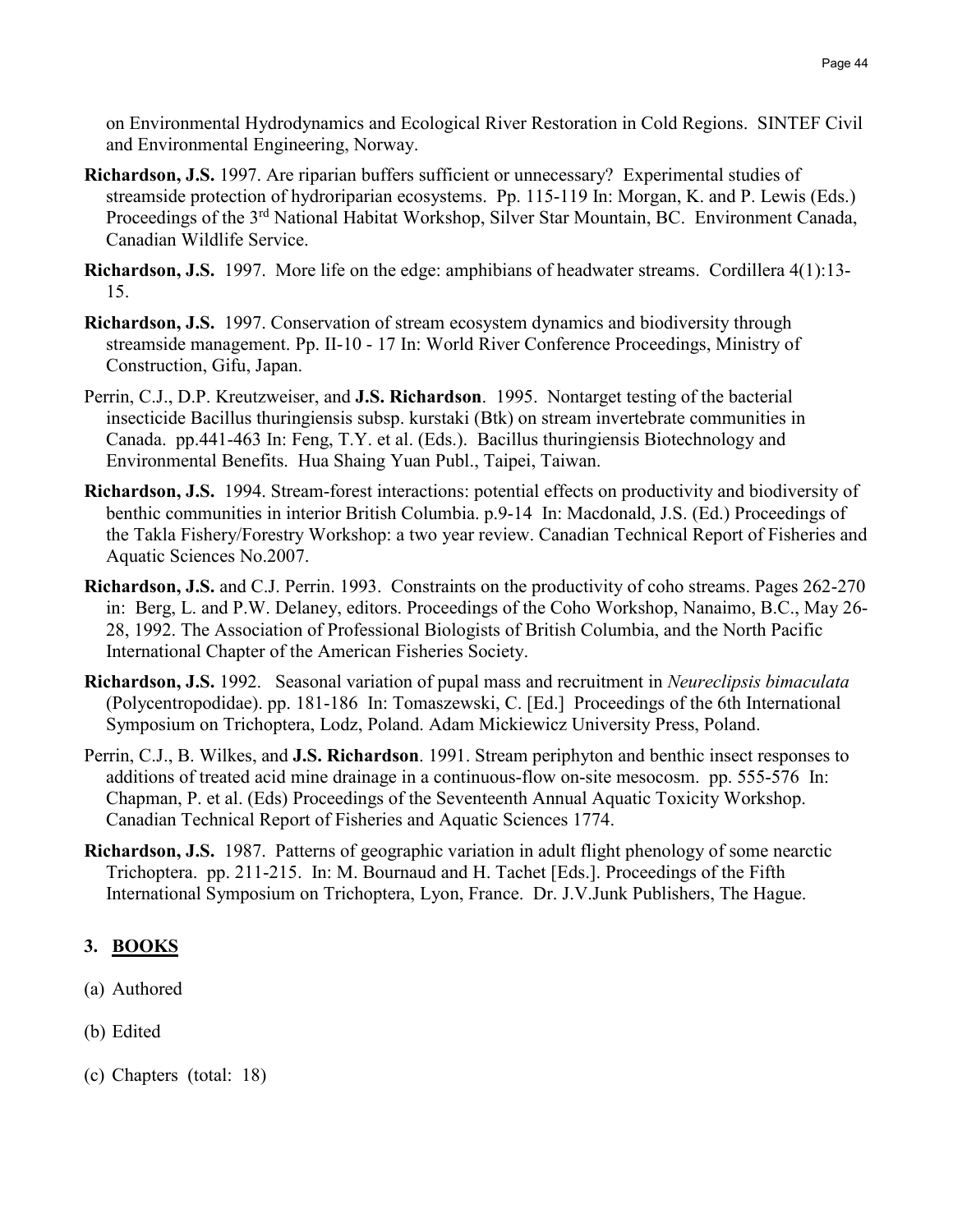- **Richardson, J.S.** & Dudgeon, D. Headwater stream ecosystems: an initial evaluation of their threat status. *Imperiled: The Encyclopedia of Conservation*. Elsevier *accepted*
- **Richardson, J.S.** 2020. Headwater Streams. In: Goldstein, M.I., DellaSala, D.A. (Eds.), Encyclopedia of the World's Biomes, vol. 4. Elsevier, pp. 371–378. doi: [https://doi.org/10.1016/B978-0-12-](https://doi.org/10.1016/B978-0-12-409548-9.11957-8) [409548-9.11957-8](https://doi.org/10.1016/B978-0-12-409548-9.11957-8)
- **Richardson, J.S.** 2020. Chapter 49 Processing of aquatic invertebrates colonizing decomposing litter. Pp. 447-454 In: Graça, M.A.S., Bärlocher, F. & Gessner, M.O. (Eds.) Methods to Study Litter Decomposition: A practical guide. Springer.
- **Richardson, J.S.**, R.D. Moore, C.R Jackson & D.P. Kreutzweiser. Chapter 4 Current streamside forest management effects on aquatic habitat and fish. In: Danehy, R.J. & A. Doloff (Eds.) Reflections on Forest Management; Can Fish and Fiber Coexist? American Fisheries Society. In Press
- **Richardson, J.S.** & R.J. Danehy. Chapter 8 Forest management and stream biological diversity: beyond salmon and trout. In: Danehy R.J. & A. Dolloff (eds) Reflections on Forest Management; Can Fish and Fiber Coexist? American Fisheries Society. In Press
- **Richardson, J.S.**, H. Schreier & L. Harris. 2017. Our most precious resource. Pp. 82-87 In: Tortell, P., M. Young & P. Nemetz (Eds) *Reflections of Canada: Illuminating Our Opportunities and Challenges at 150+ Years*. Peter Wall Institute for Advanced Studies.
- Wipfli, M.S. & **J.S. Richardson**. 2016. Riparian Management and the Conservation of Stream Ecosystems and Fishes. Pp. 270-291 In: Closs, G.P., Krkosek, M., & Olden, J.D. (Eds.) Conservation of Freshwater Fishes. Cambridge University Press, Cambridge, UK.
- Beechie, T., **J.S. Richardson**, A.M Gurnell & J. Negishi. 2013. Watershed processes, human impacts, and process-based restoration. Pp. 11-49 In: P. Roni and T. Beechie (eds.) Stream and Watershed Restoration: A Guide to Restoring Riverine Processes and Habitats.
- **Richardson, J.S.** 2011. Chapter 7. Life in a cornucopia. Pp. 42-47 In: Li, J.L. & M.T. Barbour (eds.) Wading for Bugs: Exploring Streams with the Experts. Oregon State University Press.
- **Richardson, J.S**. & A.M. Milner. 2010. Chapter 16. Pacific Coast Rivers (Canada and Alaska). Pp. 320 – 341 In: Benke, A.C. & C.E. Cushing (eds). Field Guide to Rivers of North America. Elsevier, Burlington, MA.
- T.B. Reynoldson, J. Culp, R. Lowell & **J.S. Richardson**. 2010. Chapter 15. The Fraser River. Pp. 300 319 In: Benke, AC. & C.E. Cushing (eds). Field Guide to Rivers of North America. Elsevier, Burlington, MA.
- **Richardson, J.S.** & R.D. Moore. 2010. Chapter 13 Stream and riparian ecology. In Compendium of Forest Hydrology and Geomorphology in British Columbia. Pp. 441-460. R.G. Pike, T.E. Redding, R.D. Moore, R.D. Winkler and K.D. Bladon (editors). B.C. Ministry of Forests and Range Research Branch, Victoria, B.C. and FORREX Forest Research Extension Partnership, Kamloops, B.C. Land Management Handbook (TBD). URL: [http://www.for.gov.bc.ca/hfd/pubs/Docs/Lmh/Lmh66/Lmh66\\_ch13.pdf](http://www.for.gov.bc.ca/hfd/pubs/Docs/Lmh/Lmh66/Lmh66_ch13.pdf)
- **Richardson, J.S.** & R.M. Thompson. 2009. Setting conservation targets for freshwater ecosystems in forested catchments. Pp. 244-263 In: Villard, M.-A. & B.-G. Jonsson (Eds.) Setting Conservation Targets for Managed Forest Landscapes. Cambridge University Press.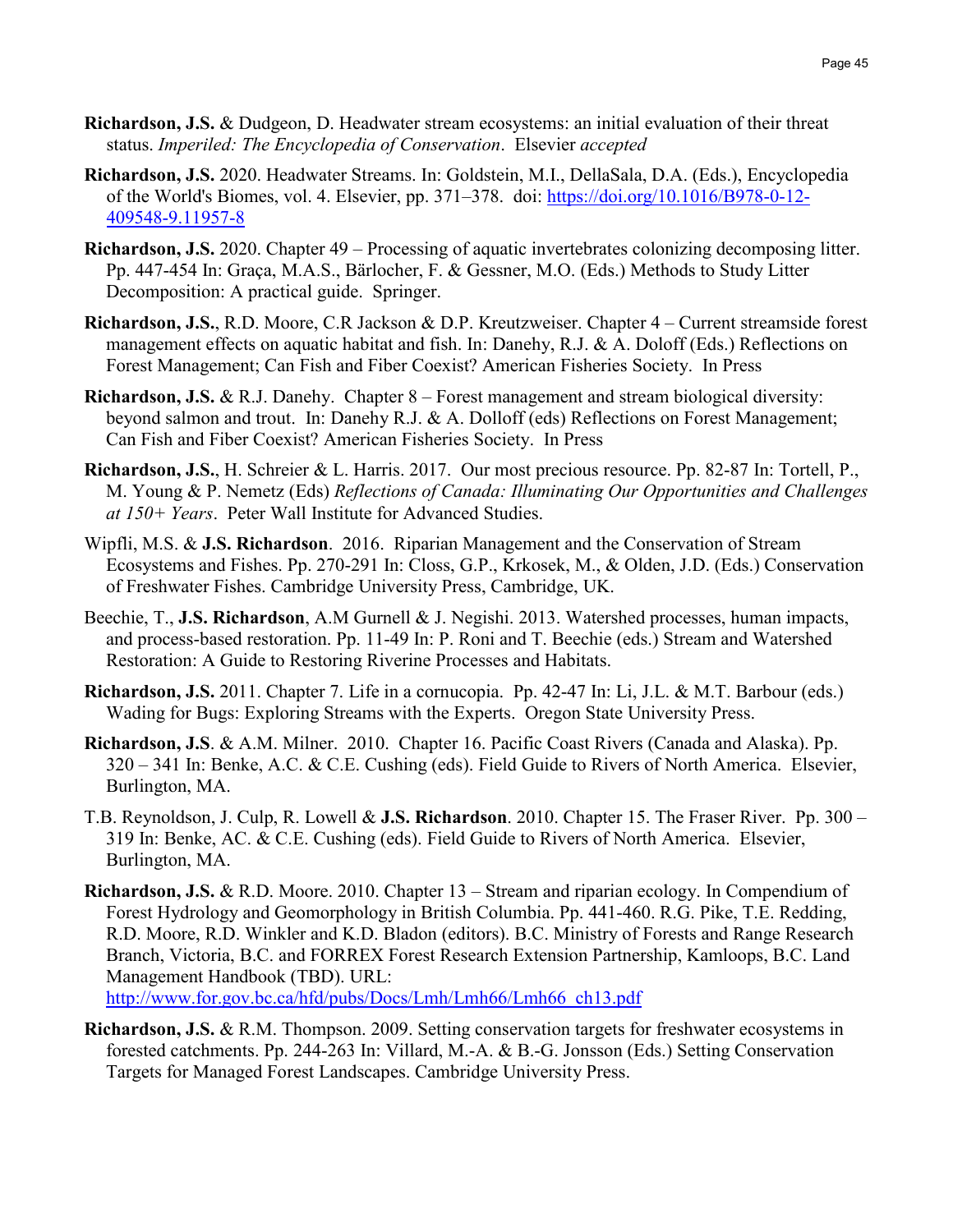- Weiler, M., R. Pike, D. Spittlehouse, R. Winkler, D. Carlyle-Moses, G. Jost, D. Hutchinson, S. Hamilton, P. Marquis, E. Quilty, R.D. Moore, **J. Richardson**, P. Jordan, D. Hogan, P. Teti, & N. Coops. 2010. Chapter 17 – Watershed Measurement Methods and Data Limitations. In Compendium of Forest Hydrology and Geomorphology in British Columbia. R.G. Pike, T.E. Redding, R.D. Moore, R.D. Winkler and K.D. Bladon (editors). B.C. Ministry of Forests and Range Research Branch, Victoria, B.C. and FORREX Forest Research Extension Partnership, Kamloops, B.C. Land Management Handbook (TBD). URL: [http://www.for.gov.bc.ca/hfd/pubs/Docs/Lmh/Lmh66/Lmh66\\_ch17.pdf](http://www.for.gov.bc.ca/hfd/pubs/Docs/Lmh/Lmh66/Lmh66_ch17.pdf)
- **Richardson, J.S**. & A.M. Milner. 2005. Chapter 16. Pacific Coast Rivers (Canada and Alaska). Pp. 735 – 773 In: Benke, A.C. & C.E. Cushing (eds) Rivers of North America. Elsevier, Burlington, MA.
- T.B. Reynoldson, J. Culp, R. Lowell & **J.S. Richardson**. 2005. Chapter 15. The Fraser River. Pp. 697 732 In: Benke, AC. & C.E. Cushing (eds) Rivers of North America. Elsevier, Burlington, MA.
- **Richardson J.S.** 2005. Wildlife Ecology and Management. pp. 189-205 in S.B. Watts and L. Tolland (eds.), Forestry Handbook for British Columbia. Fifth Edition. University of British Columbia Forestry Undergraduate Society, Vancouver, BC.
- *14B***Richardson, J.S.** and M.J. Jackson. 2002. Chapter 16. Aquatic Invertebrates. Pp. 300-323 In: Perrow, M.R. & A.J. Davy (Eds.) Handbook of Ecological Restoration. Cambridge University Press.

# **4. PATENTS**

# **5. SPECIAL COPYRIGHTS**

# **6. ARTISTIC WORKS, PERFORMANCES, DESIGNS**

# **7. OTHER WORKS**

Tripp, D., L. Nordin, J. Rex, P. Tschaplinski & **J. Richardson**. 2016. The importance of small streams in British Columbia. FREP (Forest and Range Evaluation Program) Extension Note #38, Victoria, BC

**Richardson, J.S.** 2012. "Stream Ecology." In Oxford Bibliographies Online: Ecology. Ed. David Gibson. New York: Oxford University Press.

[http://www.oxfordbibliographies.com/browse?module\\_0=obo-9780199830060](http://www.oxfordbibliographies.com/browse?module_0=obo-9780199830060)

Ibid Revised in 2016

Book Review: Williams, D.D. 2006. The Biology of Temporary Waters, Oxford Press. *Quarterly Review of Biology* 82:167-168.

Branchlines (Faculty of Forestry Newsletter) – September 1996; December 2000; March 2002; March 2004; March 2013

Website: Stream and Riparian Research Laboratory. [http://richardson.forestry.ubc.ca/](http://faculty.forestry.ubc.ca/richardson/) - this is a site I maintain for my research group.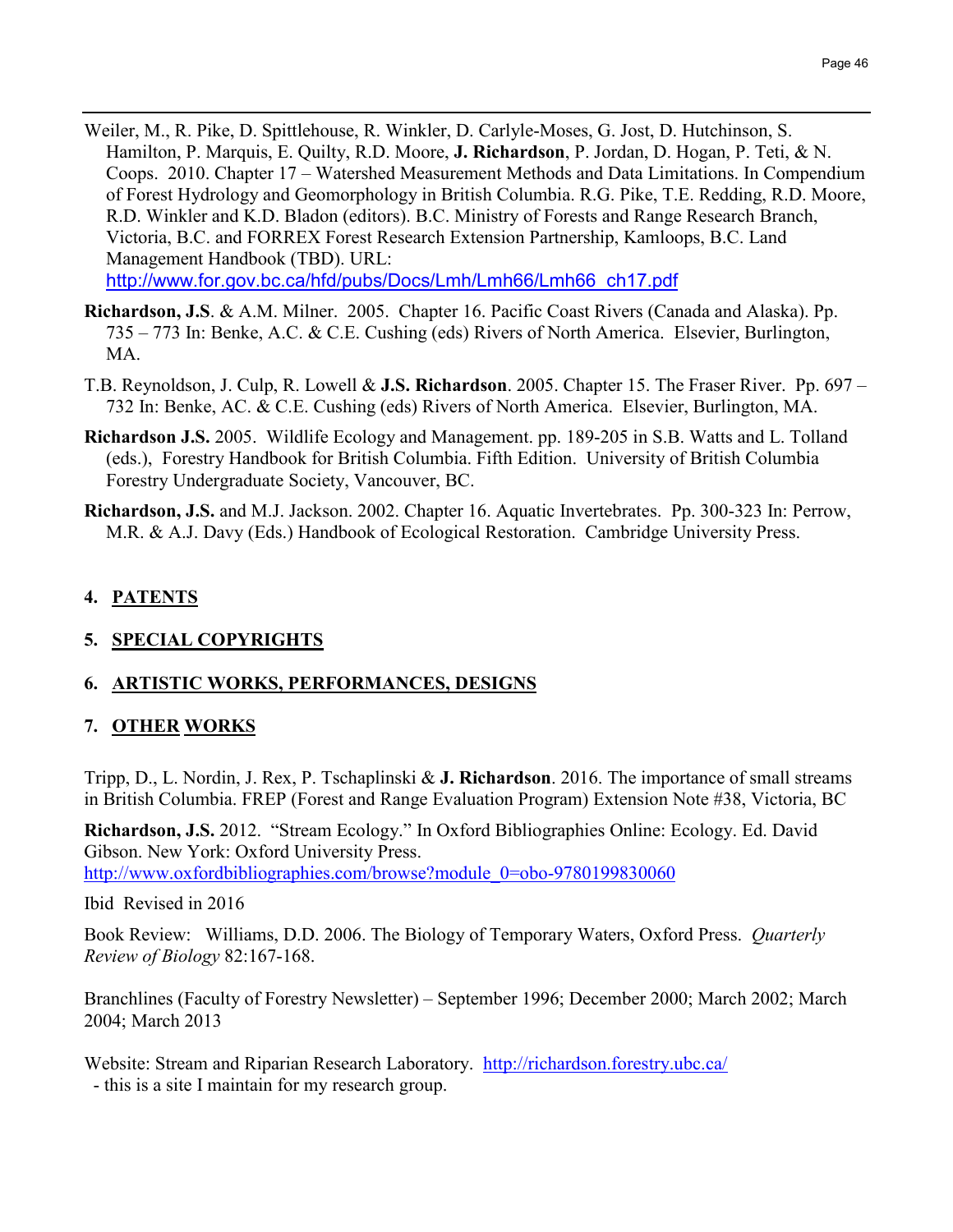# 8. **WORK SUBMITTED** (including publisher and date of submission)

- Atwood, T.B., M. Kang, J.S. Kominoski & **J.S. Richardson**. Are fractionation 'constants' constant? The influence of coniferous versus deciduous plant litter on isotopic fractionation of C and N in a common stream detritivore. *In revision for another journal*
- Tavernini, D.A. & **J.S. Richardson**. Tributary junction, what's your function? Testing patch-scale mechanisms of invertebrate community assembly responses at confluences. *Freshwater Science* in review
- **Richardson, J.S.** & D.E.L. Hanna. Leaf litter breakdown as a contributor to ecosystem service provision. In: Swan, C., L. Boyero, C. Canhoto (Eds.). *Leaf Litter Breakdown in Freshwater Ecosystems*. Springer in review
- Kominoski, J.S., S.K. Chapman, W.K. Dodds, J.J. Follstad Shah & **J.S. Richardson**. Understanding the causes and consequences of global changes in riparian vegetation throughout inland and coastal waters. In: Swan, C., L. Boyero, C. Canhoto (Eds.). *Leaf Litter Breakdown in Freshwater Ecosystems*. Springer in review
- 9. **WORK IN PROGRESS** (including degree of completion)

#### *26B***Manuscripts**

- Mallik, A.U., R.D. Moore, & **J.S. Richardson**. Periodic droughts followed by wet periods enhance vegetative regeneration of step-moss (*Hylocomium splendens*): Experimental evidence from riparian buffers of varying widths and stem density along 15 temperate forest streams
- Silverthorn, T.K. & **J.S. Richardson**. Forest management impacts on greenhouse gas fluxes from riparian soils along headwater streams.

# **Many others**

#### **Studies in progress**

*Ecology and management of riparian-stream ecosystems: a large scale experiment using alternative streamside management techniques.*

This is an integrated, multidisciplinary program with 6 principal investigators and our students, lead by myself. This program tests the effectiveness of riparian management practices using an ecosystem approach. My portion of this multi-year study includes measures of stream invertebrate communities, terrestrial invertebrate communities (in particular carabid beetles), amphibians, small mammals, organic matter dynamics, and ecosystems modelling. This is a replicated, before-after control-impact (BACI) experiment requiring many years.